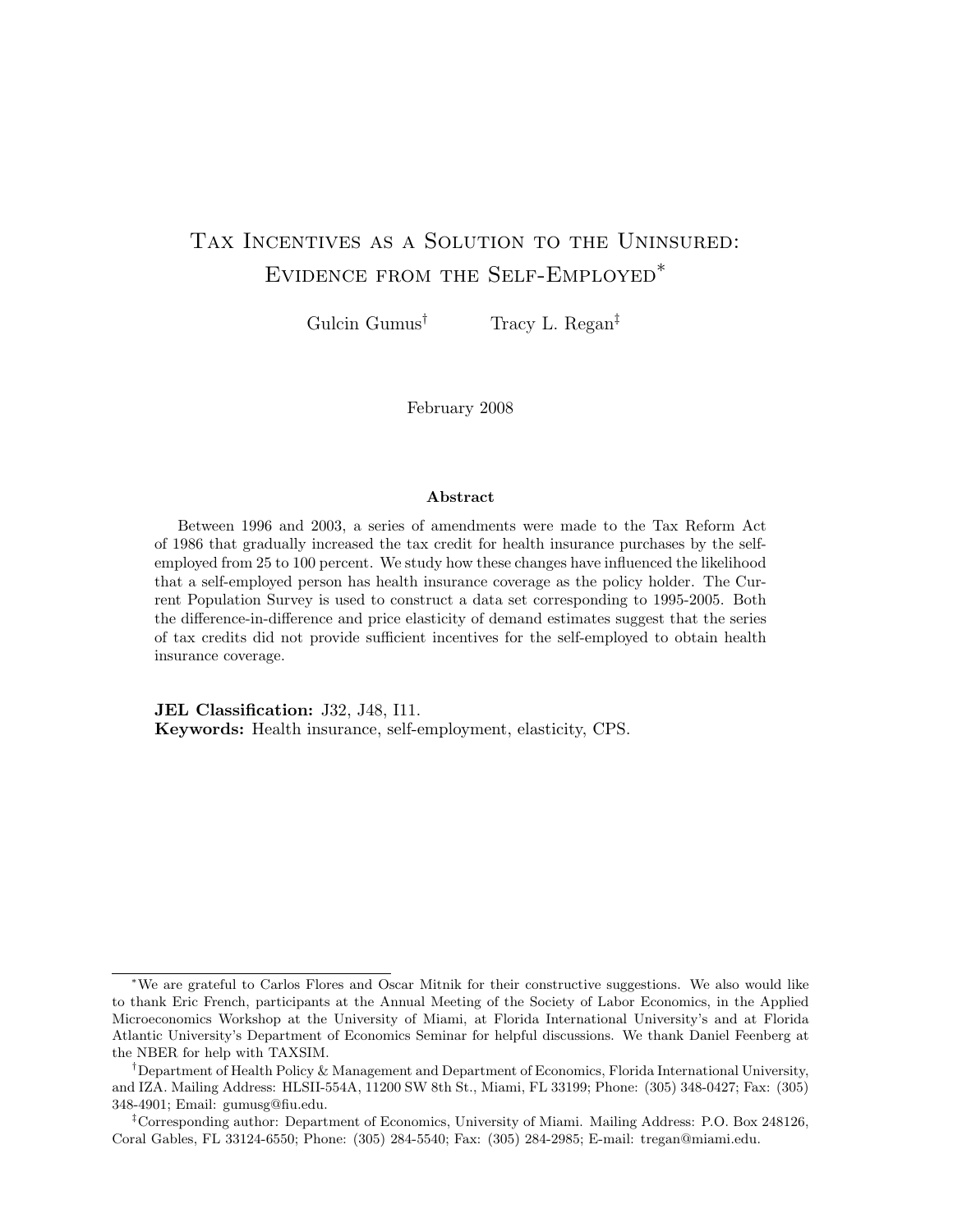#### 1 Introduction

In his 2007 State of the Union address, President Bush is quoted as saying, "Changing the tax code is a vital and necessary step to making health care affordable for more Americans." The President is proposing a set of standard tax deductions to help the more than 45 million Americans who are without coverage. This amounts to nearly 18 percent of the non-elderly population (ages 64 and under). His proposed tax deductions are intended to "level the playing field for those who do not get health insurance through their job" and to help "put a basic private health insurance plan within reach" for the millions of Americans lacking coverage. According to the Kaiser Family Foundation (KFF, 2005) in 2004, the overwhelming majority (61 percent) of non-elderly Americans received their health insurance through their employers; individuals working in midsize/large firms (200+ employees) were offered health insurance 98 percent of the time whereas 59 percent of individuals working in small firms (3-199 employees) were offered coverage. About half (51 percent) of these employer-based plans covered only the worker and the remaining 49 percent covered the employee's dependents (e.g., spouse) as well. Only five percent of Americans have health insurance through a private non-group plan; the remaining 16 percent are covered by public programs (e.g., Medicaid). Those who lack health insurance often include low income persons, single mothers and their children, and self-employed individuals.

This paper seeks to address the question: Can we fix the health insurance problem with tax incentives? We investigate this question by examining a series of amendments made to the Tax Reform Act of 1986 (TRA86). The TRA86 granted self-employed persons the ability to deduct 25 percent of their health insurance premiums (i.e. own, spouse, and dependents) from their taxable income. The Small Business Job Protection Act of 1996 established a schedule that would gradually increase this deduction to 80 percent by 2007. Since then, the schedule has been accelerated twice with passage of the Taxpayer Relief Act of 1997 and the Tax and Trade Extension Relief Act of 1998. Through these series of amendments, the initial TRA86 tax credit was increased to 30, 40, 45, 60, 70, and 100 percent in 1996, 1997, 1998, 1999, 2002, and 2003, respectively. Prior to this, the self-employed, who did not itemize their income tax deductions, paid for their health insurance with after-tax dollars. We use data from the 1996-2006 March Supplements of the Current Population Survey (CPS) to analyze the effect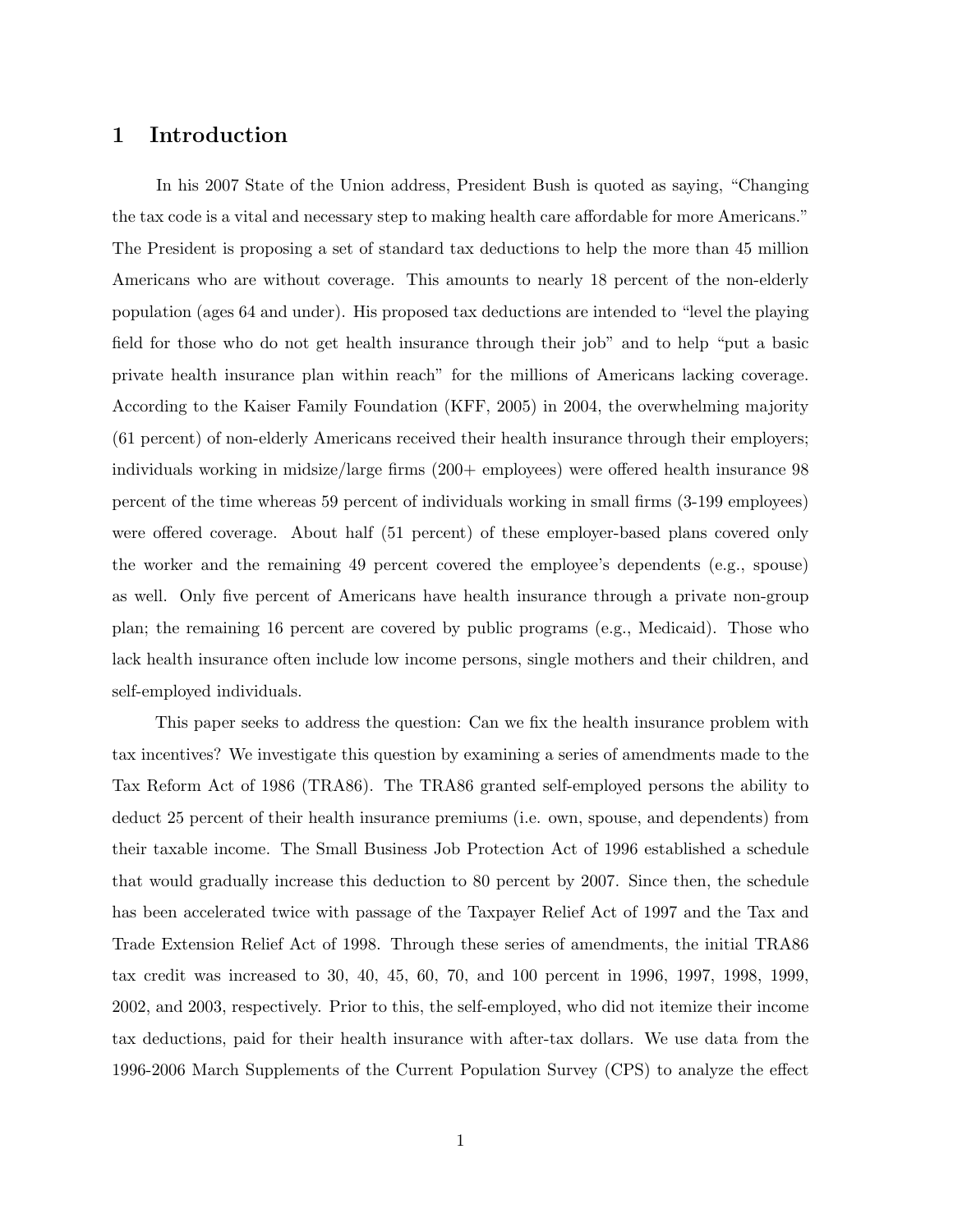of these amendments in the tax code for the period corresponding to 1995-2005. Specifically, we examine how changes in the tax code, concerning the deductibility of health insurance premiums by the self-employed, have affected whether an individual has coverage as a policy holder.

The most notable paper addressing the issues surrounding the initial tax reform is Gruber and Poterba (1994), hereafter G&P94. They examine the original TRA86 with respect to the price elasticity of demand for health insurance coverage. They argue that if the price elasticities are negligible, then providing tax credits may not necessarily lead to significant improvements in coverage rates. Using data from the 1986-1987 and 1989-1990 CPS, they analyze the decision of the self-employed to purchase health insurance before and after the initial 25 percent tax credit. Using a difference-in-difference (DD) model, they compare wage/salary employees and self-employed people and show that the subsidy increased the demand for health insurance among the latter, with marginal statistical significance. They also show that the estimated effect of the policy depends on the individual's marginal tax rate (MTR), i.e. the tax credit is more valuable for single individuals at higher MTRs. By comparison, we focus on estimating the effects of the subsequent amendments made to the TRA86 using the 11 most recent years of CPS data.

The time frame we consider is not only longer than that analyzed by G&P94 but it also provides a cleaner "natural experiment." Their analysis is complicated by other changes that accompanied the TRA86; the MTRs and medical care expenditure deduction rules and rates were also altered during the same time period they consider. Following G&P94's strategy, we take a two-fold approach in analyzing the effect of the amendments. We first use a DD model where we study whether self-employed persons were more likely to purchase health insurance as a policy holder, relative to wage/salary employees, over time as the TRA86 amendments provided increasingly generous tax credits. Second, we estimate the price elasticity of health insurance demand for various groups. Due to data limitations, G&P94 cannot distinguish between private health insurance coverage in one's own name and that in someone else's name (such as a spouse) and we show that this leads to somewhat inflated estimates of elasticity. The empirical analysis is performed for prime-age (ages 25-60) workers, both male and female. Overall, we find very small estimates of the price semi-elasticity of demand. Single persons and individuals without children tend to have the most elastic demand. A one percent decrease in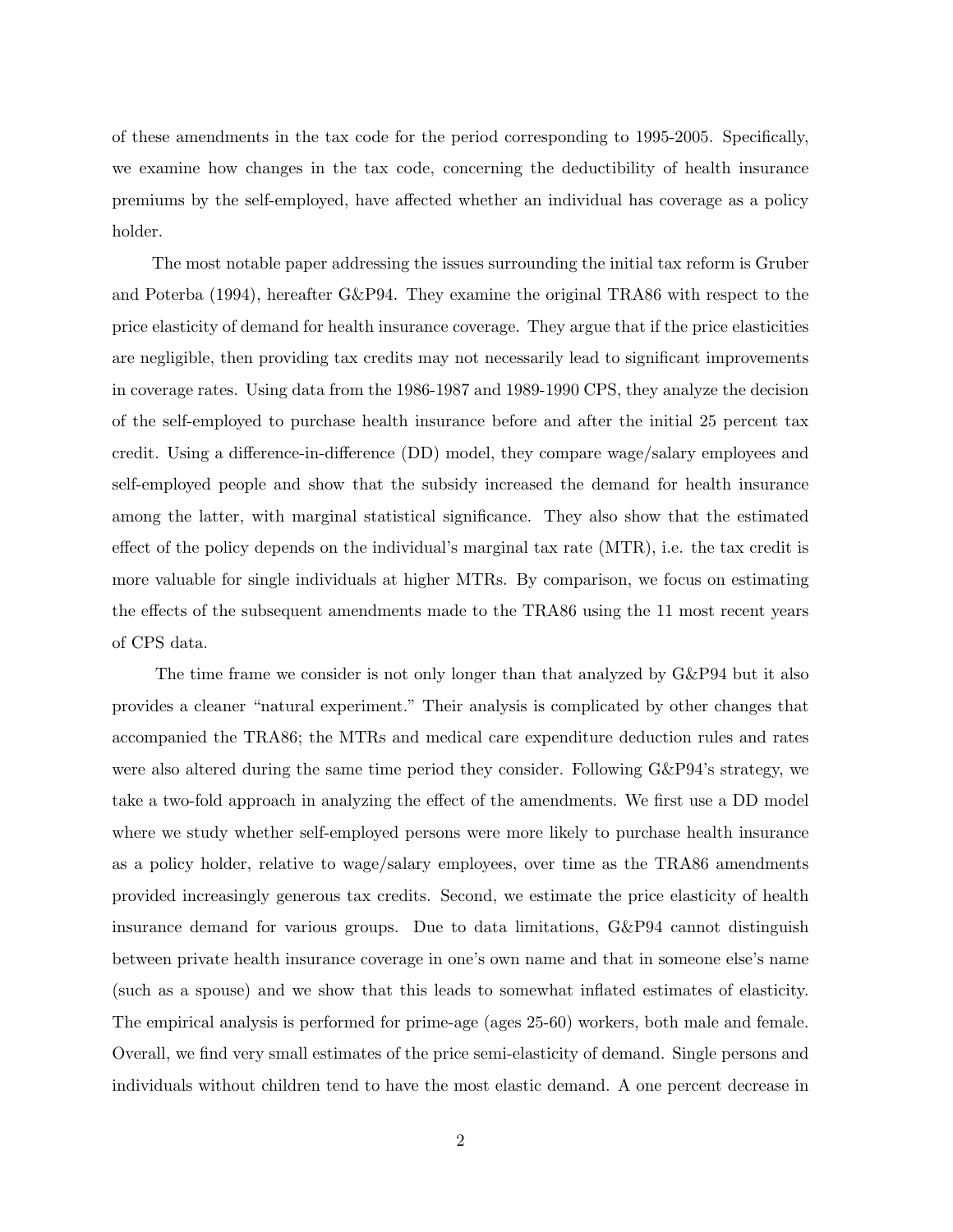the health insurance premium increases the likelihood that a self-employed single man (woman) has coverage in his (her) own name by 0.69 (1.01) percentage points. These figures, taken together with the DD estimates, provide no evidence that the increased generosity of the TRA86 tax credits helped to close or reduce the gap in health insurance coverage between the self-employed and wage/salary workers. This finding is consistent with others in the literature.

Efforts directed at using tax policy to solve the uninsurance problem include Marquis and Long (1995), Gruber (2005), and Holtz-Eakin (2005). In their attempts to quantify the effect of tax credits on the number of uninsured persons, Marquis and Long (1995) and Holtz-Eakin (2005) estimate the price elasticity of demand for working families/individuals. Note that these exercises are limited by the availability of reliable price measures in the private non-group market. Marquis and Long (1995) use data from the 1988 March CPS and the 1987 Survey of Income and Program Participation (SIPP). Their policy simulations suggest that even a tax credit that reduces the after-tax premium by 40 percent would increase the number of families purchasing non-group health insurance by no more than eight percentage points. More recently, Holtz-Eakin (2005) estimates the price elasticity of demand using data from the 2001 SIPP. He also finds a very limited response: for example, a 50 percent tax credit increases the individual demand by 3.5 percentage points. While the elasticity estimates differ somewhat, both studies conclude that even sizeable tax subsidies to the working uninsured will generate only a limited response in the non-group market. Finkelstein (2002) estimates the price elasticity of demand for supplementary health insurance in Canada. She analyzes a tax credit for employer-provided health insurance and estimates an elasticity of -0.5 while the demand for non-group supplementary health insurance seems to be even less price responsive. Finally, Gruber (2005) uses a microsimulation model for the U.S. to compare the efficiency implications of various policies proposed to remedy the uninsurance problem. He finds that the inefficiencies associated with tax credits are greater than those stemming from a possible expansion of public insurance.

Other papers in the literature have addressed the strong connection between the labor market and health insurance coverage. Thomasson (2002, 2003) provides an excellent history of the evolution of the American health insurance market highlighting the 1942 Stabilization Act and the 1954 Internal Revenue Code. Together these laws enabled employers to deduct their contributions to their employees' health insurance plans from their payroll taxes. This has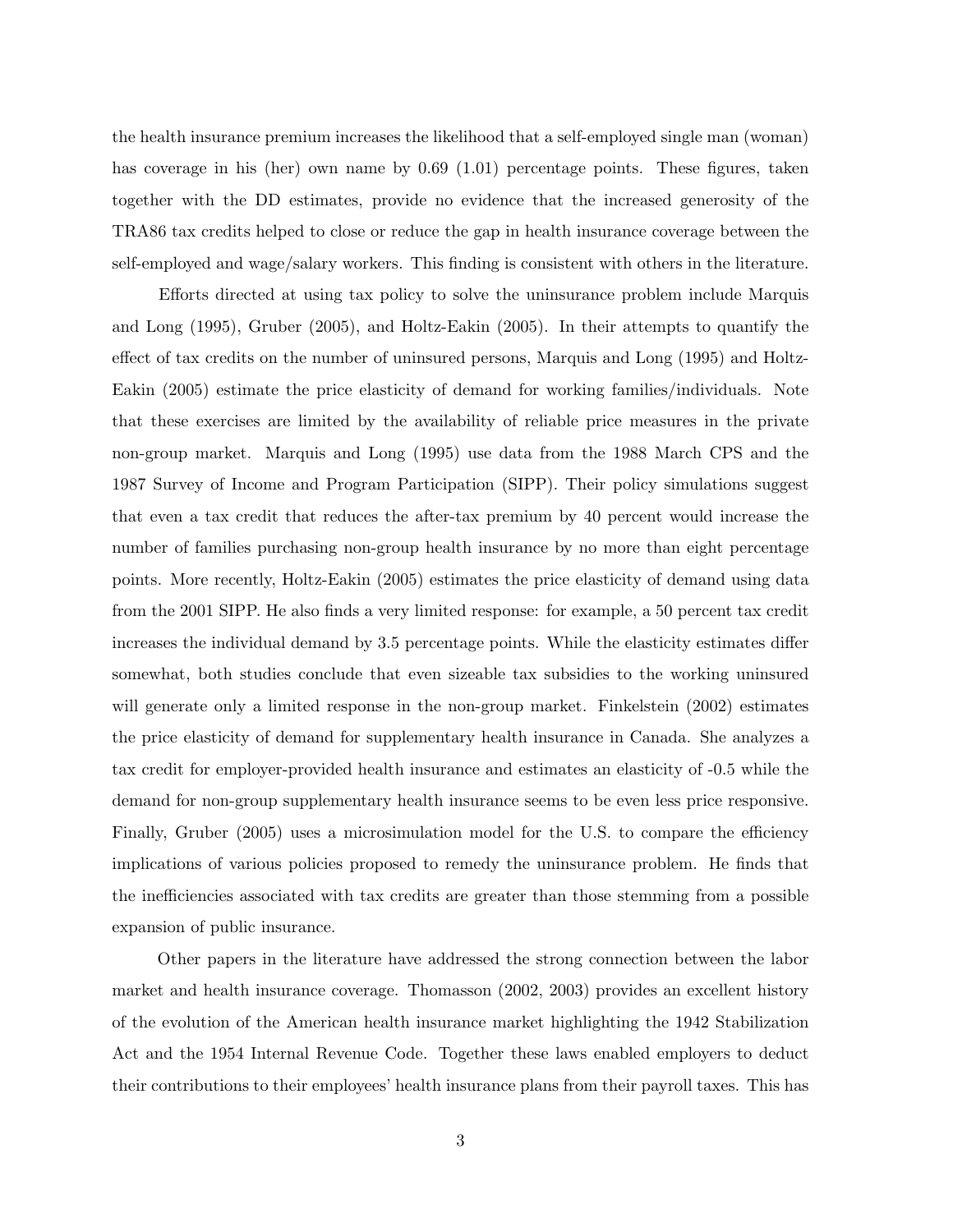led to the strong link between wage/salary employment and health insurance coverage. The coupling of health insurance and employment has arisen not only because of the nature of the tax system but also because: 1) the administrative costs are lowered when selling insurance to firms; 2) moral hazard concerns are eased with the provision of benefits in the form of services, as opposed to cash indemnities; and 3) the pooling of risk across employees alleviates problems associated with adverse selection. Gruber and Madrian (2004) and Madrian (2006) provide extensive reviews of the recent literature on the relationship between health insurance and employment.

One of the primary concerns with this link is that it limits job turnover which may in turn affect worker productivity and ultimately impact economic growth. Madrian (1994) and Gruber and Madrian (1994) find such evidence of "job-lock." By comparison, Holtz-Eakin et al. (1996) and Gilleskie and Lutz (2002) find no significant relationship between employer-provided health insurance and job turnover. And yet others have found that the impact varies by empirical specification or the group analyzed (e.g., Buchmueller and Valletta, 1996). Gruber and Madrian (1994, 1997) find that the Consolidated Omnibus Budget Reconciliation Act (COBRA) of 1985 affects job turnover and increases the rate of transition from employment to not being in the labor force. The COBRA requires employers, who sponsor health insurance plans, to offer their terminating employees, and their families, the right to continue their health insurance coverage through the employer's plan for 18 months. Obtaining coverage through the COBRA is often expensive—102 percent of the average employer cost—and usually excludes pre-existing conditions.

Since health insurance is often tied to employment in the U.S., many self-employed individuals do not have coverage. For example, in 1996, 31 percent of self-employed persons under age 63 were without health insurance. This compares to 18.5 percent of wage/salary workers that were lacking coverage (Perry and Rosen, 2004). Similarly in the period we consider, 83.1 (86.5) percent of male (female) wage/salary employees have health insurance whereas 65.8 (75.8) percent of the self-employed have coverage. Perry and Rosen (2004) find that the lack of health insurance coverage among the self-employed does not necessarily translate into worse health outcomes when they are compared to their wage/salary counterparts. Meer and Rosen (2002) note that the determinants of health status are mainly due to factors other than health insurance (e.g., genetics, behavior, health care, environment). Our descriptive figures below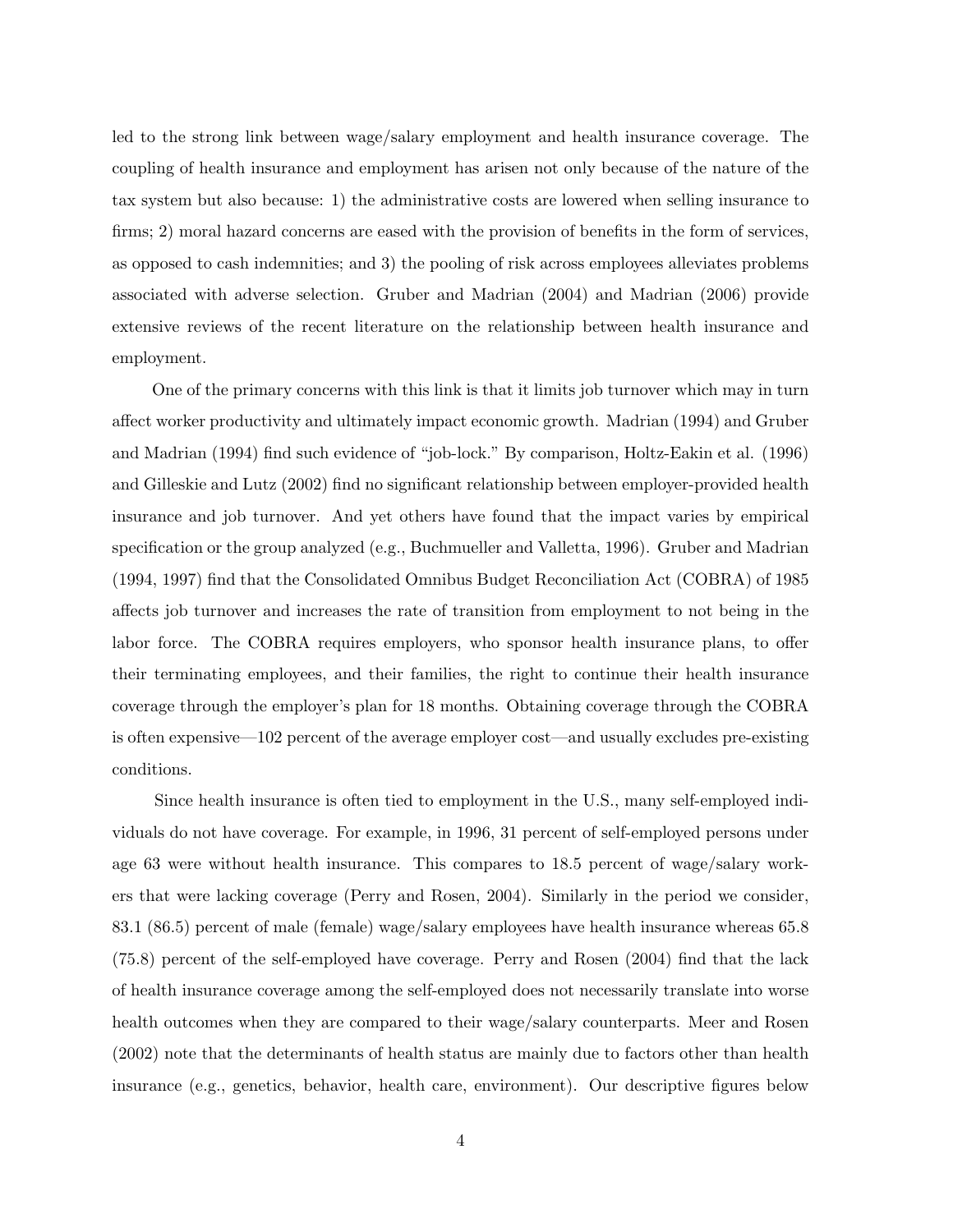are consistent with these previous findings, i.e. wage/salary employees and the self-employed are very similar in terms of their self-reported health status despite the gap in health insurance coverage. In what follows, we do not argue in favor of tax incentives to provide health insurance coverage nor do we address whether the policy is effective in terms of improving health outcomes for the self-employed. Our aim is simply to evaluate the effects of the policy on the health insurance coverage for the self-employed, abstracting away from any welfare gains or losses.

This paper proceeds in the following manner: Section 2 discusses the conceptual framework and the empirical implementation. Section 3 describes the data used in the analysis. Section 4 presents the results and Section 5 concludes.

### 2 Conceptual Framework and Empirical Specification

This paper analyzes the effects of the TRA86 amendments on the likelihood that a self-employed person has health insurance coverage as the policy holder. The TRA86 granted self-employed persons the ability to deduct their (i.e. own, spouse, and dependents) health insurance premiums from their taxable income. Self-employed individuals include single owners of unincorporated businesses. Eligibility is restricted to self-employed persons with positive net profits who do not have access to employer-provided health insurance, for example, through their spouse. Currently, self-employed persons are allowed to deduct 100 percent of their health insurance premiums from their taxable income—previously it had been 25, 30, 40, 45, 60, and 70 percent. Originally, the 25 percent deduction was temporary and set to expire in 1992. The deductions were, however, made retroactive for persons who filed an amended return and were made permanent in  $1996<sup>1</sup>$  In 1998, nearly 2.7 percent of all returns claimed the selfemployed deduction and for the 2005 fiscal year, the estimated tax expenditure corresponding to the deduction was about \$3.2 billion (Lyke, 2005). While the primary goal of the TRA86 was to equate the tax deductibility of health insurance premiums for wage/salary employees and the self-employed, a secondary goal may have been to address the unusually large rates

<sup>&</sup>lt;sup>1</sup>Note that the deductions are still not fully equalized as health insurance premiums, purchased by the self-employed, cannot be deducted from payroll taxes. Thus, self-employed persons must pay SECA (Self-Employment Contributions Act) payroll taxes when purchasing insurance for themselves or their dependents whereas wage/salary workers pay health insurance premiums with pre-tax dollars which are not subject to FICA (Federal Insurance Contributions Act) taxes or federal income taxes. The latter was allowed in 1979 with the passage of the Revenue Act of 1978.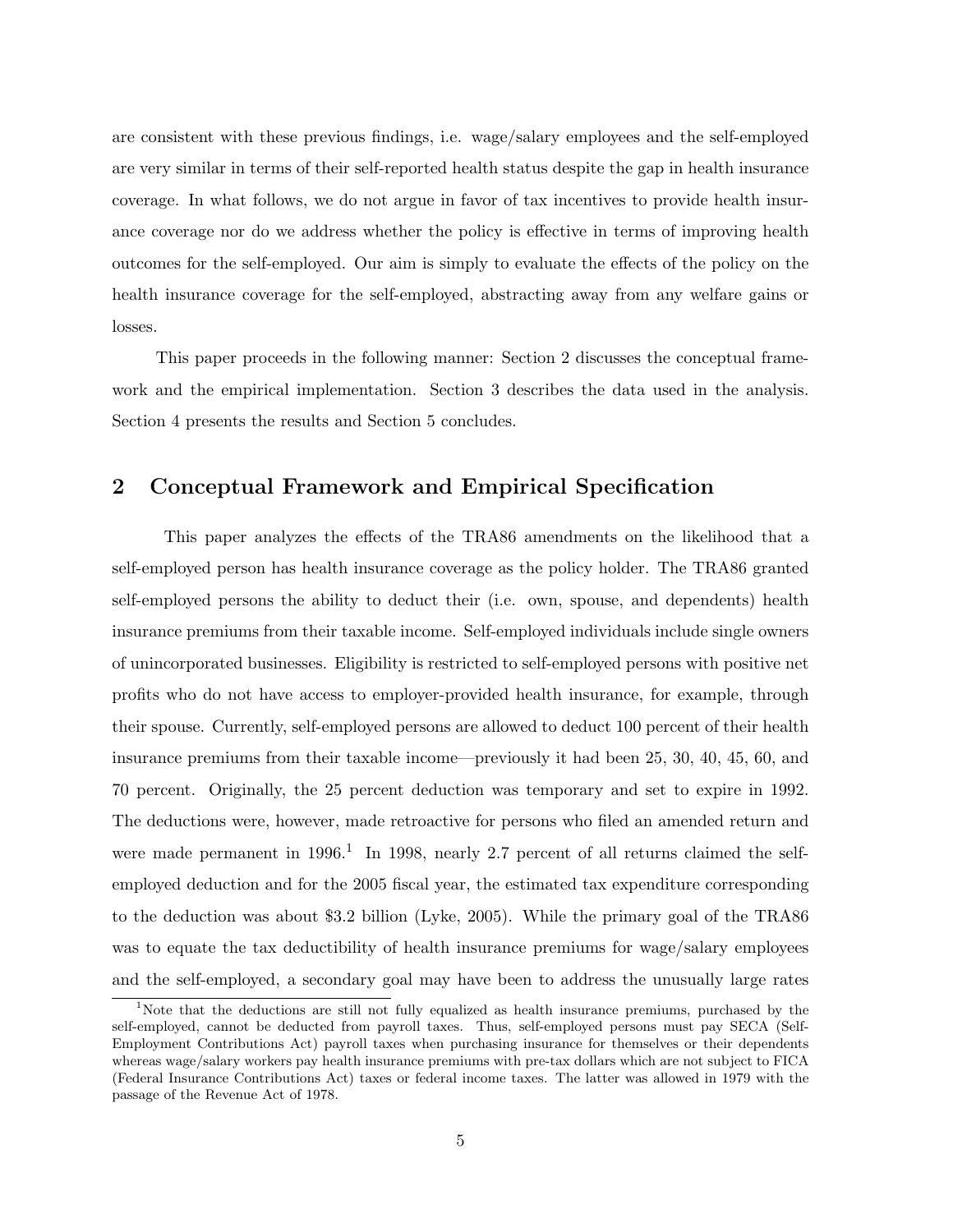of uninsurance among the self-employed population. This latter issue is the question that this paper seeks to answer.

To provide a sense of how these deductions translated into real savings, Table 1 lists the average real individual health insurance premiums and the corresponding effective premiums reflecting the tax savings.<sup>2</sup> Information on the average health insurance premiums are from the 1996-2004 Medical Expenditure Panel Survey-Insurance Component (MEPS-IC). Greater detail on the construction of these figures is provided below in Section 4. For example in 1996, the average real individual health insurance premium was \$2,465. For individuals with a 15 (28) percent MTR, this translated into a real savings of \$100 (\$187) when the TRA86 mandated tax credit equaled 30 percent. Thus, the effective real premium totaled \$2,364 (\$2,277). By comparison in 2004, the average real individual health insurance premium rose to \$3,929. This translated into real savings of \$600 (\$1,119) for individuals with a 15 (28) percent MTR as for the first time self-employed persons were able to deduct the entire premium from their taxable income. The corresponding effective real premium equaled \$3,329 (\$2,809). The annual percentage changes over the entire period reflect that the real premiums rose faster than the value of the tax credit. Therefore, the after-tax price of health insurance still increased for the self-employed during the time period considered.

In order to examine the effects of the TRA86 amendments on the health insurance coverage of the self-employed, we first utilize a DD approach and follow G&P94 by comparing the self-employed to wage/salary employees over time. For this purpose, we use the following regression where the dependent variable,  $Y$ , takes on a value of "1" if individual  $i$  in state  $s$ was the policy holder of his/her health insurance plan in period  $t$ , and "0" otherwise.

$$
Y_{its} = X_{its}\alpha + SelfEmp_{its}\gamma + \sum_{t=1996}^{2005} \delta_t Year_{its} + \sum_{t=1996}^{2005} \theta_t (SelfEmp_{its} \times Year_{its}) + State_{its}\pi_s + \varepsilon_{its},
$$
\n(1)

Some individuals may have health insurance coverage from alternative sources, such as through a spouse's plan. The TRA86 amendments would not necessarily affect having any kind of coverage but it is more likely that they provided incentives for the self-employed to obtain coverage in their own name. Thus, we focus specifically on having a health insurance plan as the policy holder. By comparison, G&P94 focus on coverage under a private health insurance

<sup>&</sup>lt;sup>2</sup>All real figures are expressed in constant 2006 US\$ throughout the text and in the tables.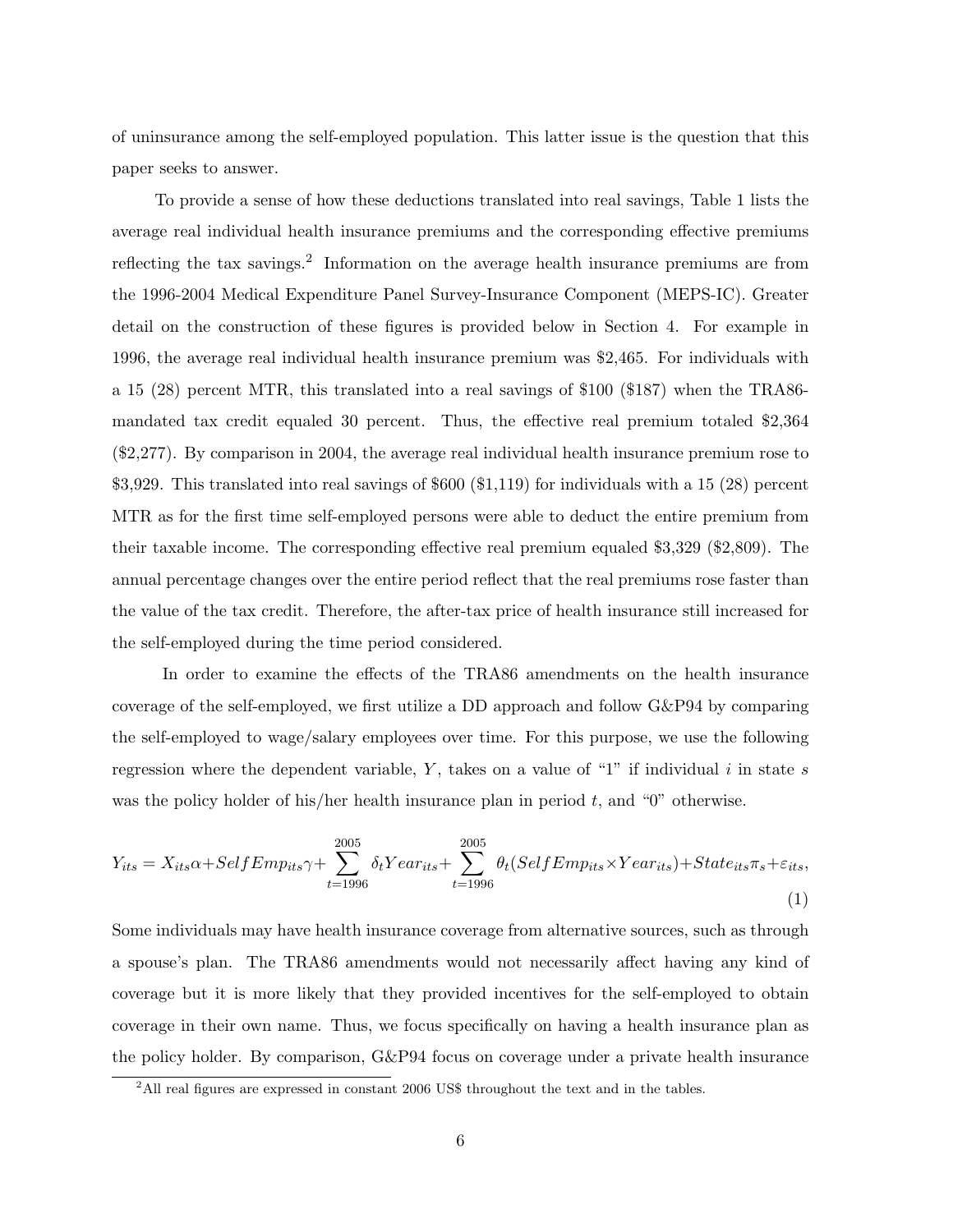plan either in one's own name or in someone else's name. They do this because the CPS questionnaire changed in March 1988 making the survey responses regarding policy holder status inconsistent over time. X is a vector including individual and family characteristics as well as a constant term.  $SelfEmp$  takes on a value of "1" if an individual is self-employed, and "0" otherwise (i.e. wage/salary employee). Year is the set of year fixed effects, State is a vector of state fixed effects, and  $\varepsilon$  is the error term which we assume is normally distributed. The omitted year is 1995—the year in which the deduction equaled 25 percent, the least generous in the time frame we analyze.<sup>3</sup>

The key identifying assumption in estimating our model is that in the absence of the TRA86 amendments, the unobservable differences between the self-employed (treatment group) and the wage/salary employees (control group) would be the same over time. In other words, the DD approach provides an unbiased estimate of the effect of the tax policy change assuming that the unobservable trend factors do not vary across the groups. Another assumption made in estimating equation (1) is that  $SelfEmp$  is exogenous. Over the time period we analyze, the overall unincorporated self-employment rate increased from 6.6 percent in 1995 to 7.2 percent in 2005, averaging 7.1 percent for the entire 10-year period. The figures provided in Tables 2 and 3 lend support for the aforementioned assumptions.

In Table 2 we exploit the longitudinal feature of the CPS in addressing the possible endogeneity of any trends in self-employment. The CPS can be used to create a short panel of two-year cross sections by matching a subsample of individuals between each consecutive survey year. This subset of the CPS is referred to as the "outgoing rotation group" (ORG).<sup>4</sup> This feature of the CPS provides us with an opportunity to examine the possible effects of the TRA86 amendments on the year-to-year changes in labor market status, i.e. between wage/salary employment and self-employment. For this subset of individuals, we find that the fraction of individuals who switch jobs—from wage/salary employment into self-employment and vice versa–in any given year is quite small; it is well under half a percent of our ORG sample. This is likely because the two observations we have for each individual are only 12

<sup>&</sup>lt;sup>3</sup>An alternative specification would be, rather than including each year separately, to construct indicators by grouping together the years in which the TRA86 tax credit was similar and to interact them with  $SelfEmp$ . For example, we could construct dummies for 1995-1998, 1999-2002, and 2003-2005. Our chosen specification is actually more flexible than this alternative since the DD estimates for any subperiod can be retrieved based on our reported  $\theta$ s.

<sup>4</sup>See the Data section below for a detailed description of how the ORG panel is created.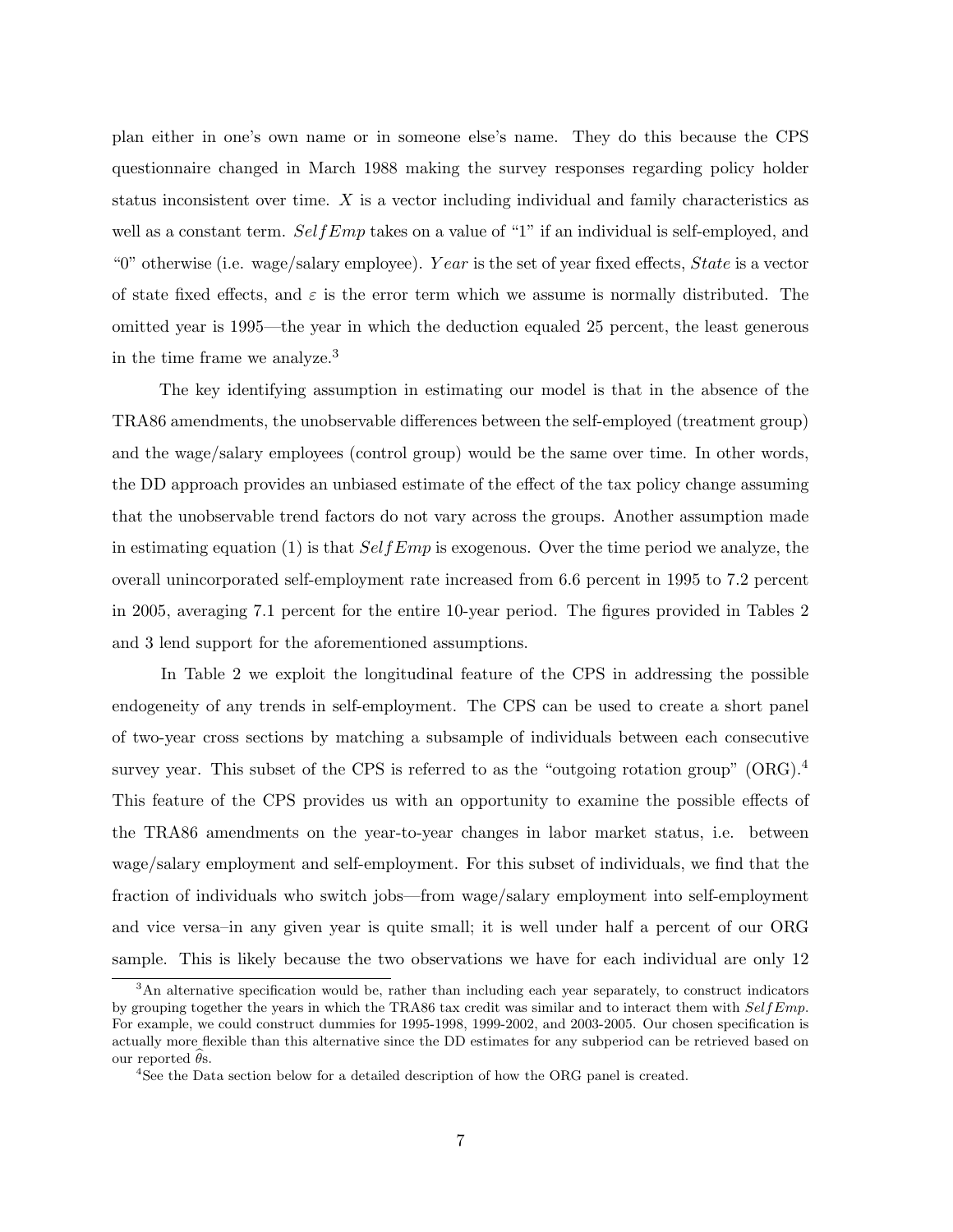months apart. Only about two percent of the sample switches over the entire 10-year period.

More importantly, there does not seem to be any patterns, in terms of gaining health insurance coverage, as individuals move into self-employment; only about 0.2 percent of the sample switch from wage/salary employment to self-employment and gain health insurance coverage over the entire period considered. In fact, it is slightly more likely that they lose their policy holder status when they switch to self-employment (0.5 percent). Similarly, among the self-employed who switch into wage/salary employment, a larger portion gain coverage as a policy holder rather than lose it. All of this reflects the link between health insurance coverage and full-time wage/salary employment in the U.S. Overall, there does not seem to be any discernable pattern over time that would indicate that the increasing generosity of the TRA86 amendments encouraged wage/salary employees to switch into self-employment.<sup>5</sup> This is similar to the findings of Holtz-Eakin et al. (1996) who find no effect of health insurance portability on the likelihood of transition from wage/salary employment to self-employment. While we are not suggesting that the decision to be self-employed is exogenous, it seems very unlikely that the switch into self-employment is related to the likelihood of gaining health insurance coverage. Nor does the decision seem to be made in response to the TRA86 amendments. The identification of our model does not require that the decision to be self-employed is orthogonal to the decision to have health insurance coverage. Rather it simply requires that the respective changes be orthogonal.

Since the ORG panel is short, Table 2 provides limited evidence that the self-employment trends are independent of changes in health insurance coverage. As a further test of our assumptions, Table 3 addresses yearly changes in the composition of the wage/salary and selfemployed groups. Considering the period we analyze spans 11 years, it is inevitable that the composition of each of these groups varied over time. However, our identification strategy only requires that trends in unobservable factors do not differ such that unbiased DD estimates of the policy change can be obtained. In what follows, we focus on the trends in the main observable characteristics to determine if the parallel trends assumption holds. To this end, we perform a separate DD on a set of covariates to see if the trends in any of the key variables differ

<sup>5</sup>To address the possibility that the increase in self-employment over this time period could be due to people entering or re-entering the labor force, rather than switching from wage/salary employment into self-employment, we performed a similar exercise for those who were not-working in the first period and entered self-employment in the following year. These results are omitted from Table 2 because there are very few people in each year who make this switch leaving the conclusions unchanged.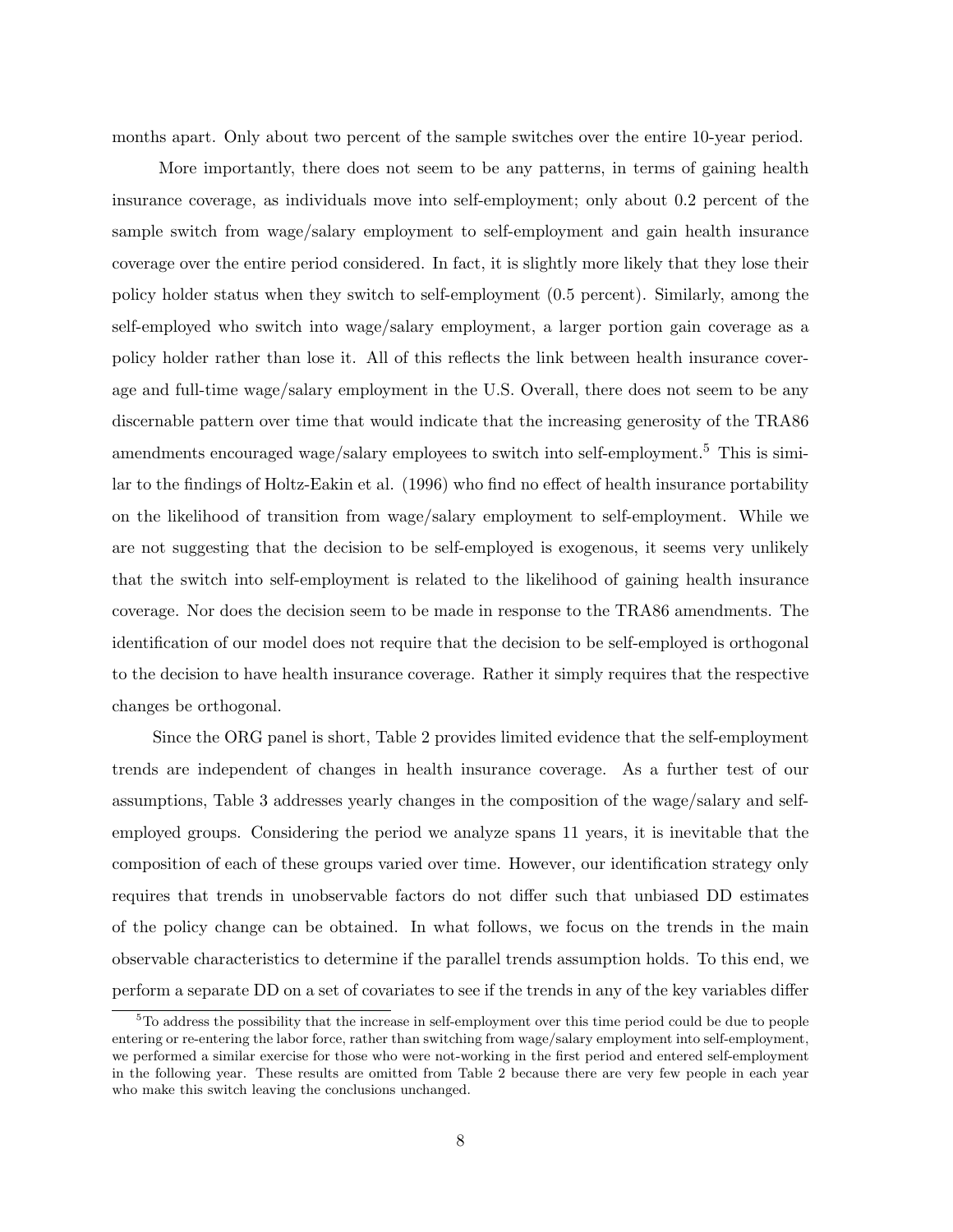in a systematic way between our treatment (i.e. self-employed) and control (i.e. wage/salaried) groups. More specifically, we regress each covariate on the set of year dummies, a self-employed indicator, and the interactions.

Table 3 presents the coefficient estimates of the interaction terms, for both men and women. In general, there are very few instances in which any of the interaction terms gain statistical significance. None of these reveal any systematic pattern nor economic significance that would be of concern; the singular exception is the White indicator for the sample of women. On the other hand, when we consider the after-tax price of health insurance there is a clear difference in the trends between the self-employed and the wage/salaried. The positive and statistically significant coefficient estimates on the interaction terms reported in the last column of Table 3 are consistent with the numbers in Table 1. Based on the figures provided in Tables 2 and 3, the possible endogeneity or composition bias seems quite small and so we proceed with our assumptions. As a further test of these assumptions, we perform a series of robustness checks that consider different time periods and use different control groups in the estimations that follow. These results are reported in Section 4.

We use a linear probability model (LPM) to estimate equation (1). Alternatively, we could estimate equation (1) with a probit or logit model. As discussed in Hotz et al. (2006), LPMs in DD settings are preferable because they are less computationally intense and easier to interpret.<sup>6</sup> This specification allows us to see how self-employed persons were affected, relative to wage/salary employees, and to gauge the effects of the increased generosity of the TRA86 health insurance deductions over time. Hence, the  $\hat{\theta}$ s are the DD estimates. The literature (e.g., Perry and Rosen, 2004) has established that the rate of health insurance coverage is lower for self-employed persons than for wage/salary individuals. Thus, we expect the  $\hat{\gamma}$  to be negative. If the TRA86 amendments did in fact encourage the self-employed to obtain health insurance coverage as a policy holder over time, we would expect the  $\hat{\theta}$ s to be positive.

The differences in terms of health insurance coverage between the self-employed and the wage/salary employees is largely due to the high costs associated with obtaining health insurance in the private non-group market, although other factors such as differences in risk

 $6$ Ai and Norton (2003) discuss the problems associated with estimating the marginal effects for the interaction terms in non-linear models. They show that in order to correctly estimate the marginal effect of an interaction term, the entire cross-derivative must be calculated. However, there are difficulties associated with multiple interaction terms, as in the case of our model.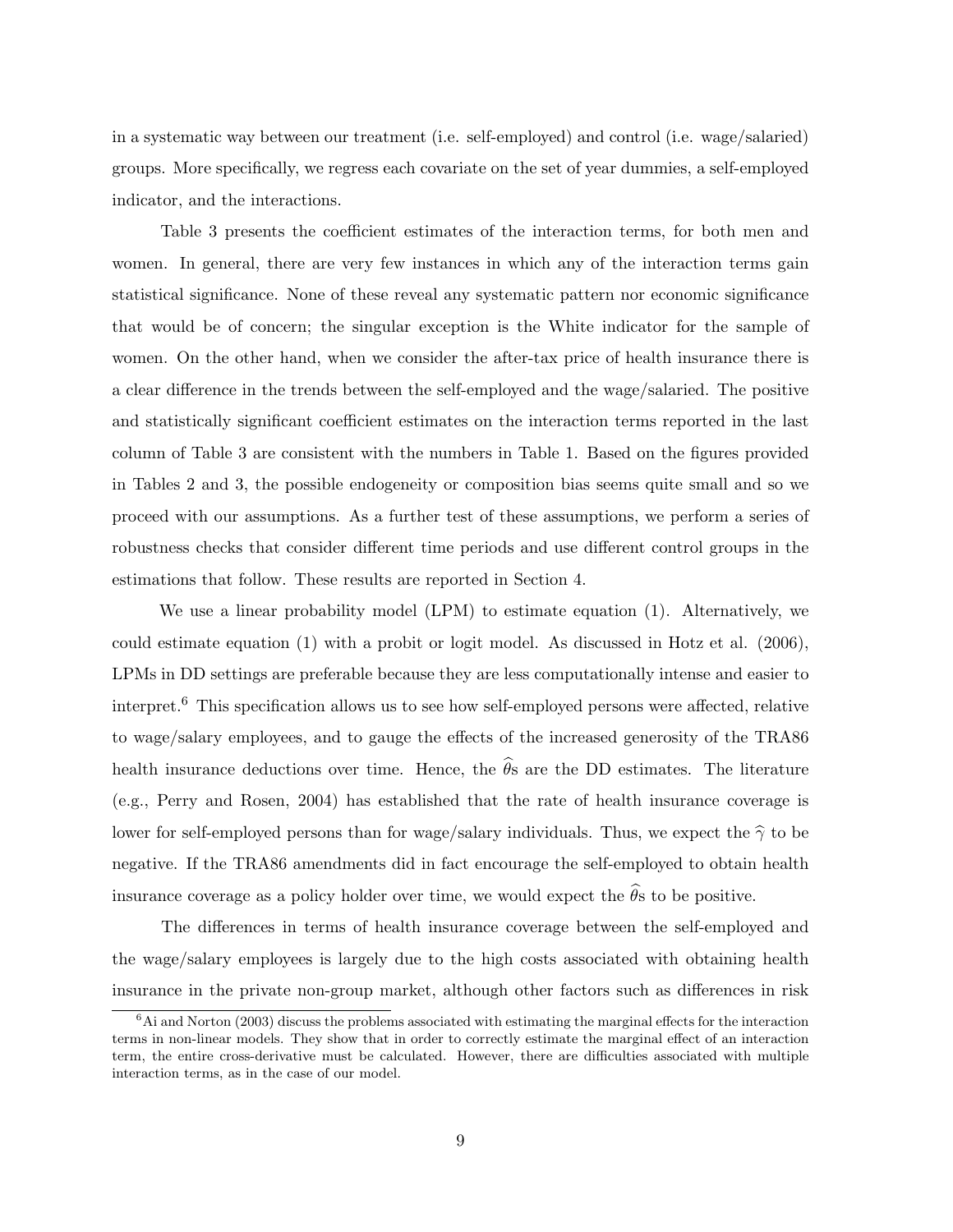attitudes, age, etc. of the self-employed population might be important as well. In studying the initial TRA86 tax credit and the demand for health insurance, G&P94 specify a discrete choice model of individual insurance demand. Based on their specification we also estimate the following model:

$$
Y_{its} = X_{its}\phi + SelfEmp_{its}\psi + \sum_{t=1996}^{2005} \zeta_t Year_{its} + State_{its}\eta_s + P_{its}\lambda + \mu_{its},\tag{2}
$$

where Y, X, SelfEmp, Year, and State are defined as before and  $\mu$  is the error term which is normally distributed. P is a measure of the after-tax premium. We estimate this model with a LPM as well as with a probit. We conduct the empirical analyses of equations (1) and (2) separately for men and women. Then, we divide our sample according to differences in family structure and eligibility. Details on these estimations as well as the results are reported in Section 4.

#### 3 Data

The data used in this paper come from the CPS. The CPS is a monthly survey sponsored by the Census Bureau and the Bureau of Labor Statistics (BLS). Each month the CPS surveys some 50,000 households ("occupied units") and is designed to represent the U.S. civilian, non-institutionalized population.<sup>7</sup> Respondents are asked questions about themselves and persons in the household who are ages 16 and above. The questions center on demographic characteristics and labor market activities but include other annual supplementary information as well (e.g., health insurance, tobacco use, computer ownership). The respondent ("reference person") is often the owner or renter of the selected housing unit.

This study uses data from the 1996-2006 CPS surveys. The 1996 survey was the first year in which detailed questions concerning the source of health insurance coverage were asked. The analysis for this paper focuses on workers between the ages of 25 and 60. We exclude individuals who were: 1) disabled; 2) full-time students; 3) in the Armed Forces; as well as those who were 4) unemployed; 5) not in the labor force; and/or 6) working without pay.<sup>8</sup> In our sample, we

<sup>&</sup>lt;sup>7</sup>Beginning in July 2001, the sample size increased to  $60,000$  occupied households.

 ${}^8$ Later, in Section 4, we expand the sample to include not-working persons—i.e. individuals in groups 4, 5, and 6.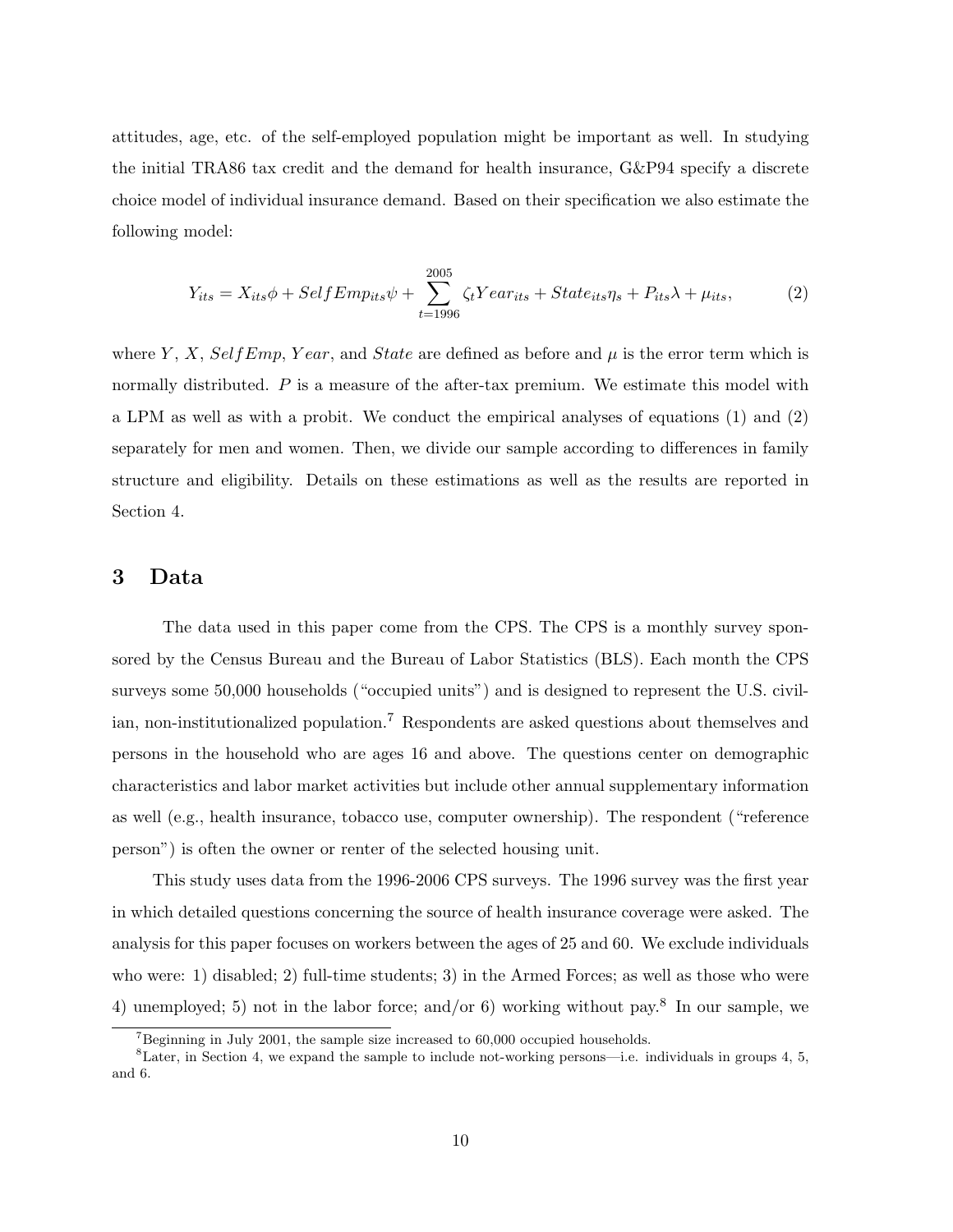not only include the respondents but also any other individual in their family (e.g., spouse) who satisfies the age restriction and the other criteria mentioned above.

We perform the empirical analysis for men and women separately. In addition, we divide men and women into further subsamples based on family structure and eligibility status. Marital status is important in terms of having alternative sources of coverage.<sup>9</sup> Single individuals are a special group since they can have coverage only as a policy holder. Married individuals, on the other hand, may be covered under their spouse's health insurance plan. We further explore the possibility that the presence of children may reduce the likelihood of self-insuring by considering married persons without children. Finally, we also address the eligibility restrictions of the TRA86, as noted previously, by identifying the individuals who are not covered as a dependent under an employer-provided health insurance plan and whose real annual earnings are at least \$2000.

The CPS uses a 4-8-4 sampling scheme meaning that each household is in the survey for four consecutive months, out for the next eight, and then returns for the following four months. This survey design creates a longitudinal, albeit short, component called the "outgoing rotation group" (ORG). Our analysis uses a series of pooled cross-sections which includes duplicate observations on individuals who are part of the ORG sample.<sup>10</sup> About 38 percent of our sample is composed of ORG individuals. The pooled cross-sections include repeated observations for the ORG respondents and thus we adjust the standard errors by clustering within individuals in order to correct for the possible autocorrelation.<sup>11</sup> This allows us to maintain the largest sample size and improves the precision of our estimates.<sup>12</sup>

The 1996-2006 CPS cross-sectional data correspond to 1995-2005. This is because the health insurance questions are asked once a year in March and refer to coverage at any time

<sup>9</sup>Abraham et al. (2006) and Beeson Royalty and Abraham (2006) address the joint nature of the household demand for health insurance.

 $10$ In a given survey, individuals are uniquely identified by two variables: a household identifier (HHID) and an individual line number within the household (LINENO). Across surveys, one needs to supplement these two variables with others in order to match individuals over time. Following Madrian and Lefgren (1999), we use gender, race, age, educational attainment, and foreign birth status to obtain a good match.

<sup>&</sup>lt;sup>11</sup>As Moulton (1990), Bertrand et al. (1994), and Donald and Lang (2007) have pointed out, regressing individual outcomes on aggregate-level policies (e.g., TRA86) that similarly affect all individuals in one group (e.g., self-employed in a given year) can drastically understate the standard errors of the DD estimates. As it turns out our DD estimates are not statistically significant, thus making the suggested correction redundant. The coefficient estimates would remain unchanged while the standard errors would be larger.

 $12$ The results are robust to eliminating either the first or the second observation on each ORG individual, thus omitting repeated observations on each individual.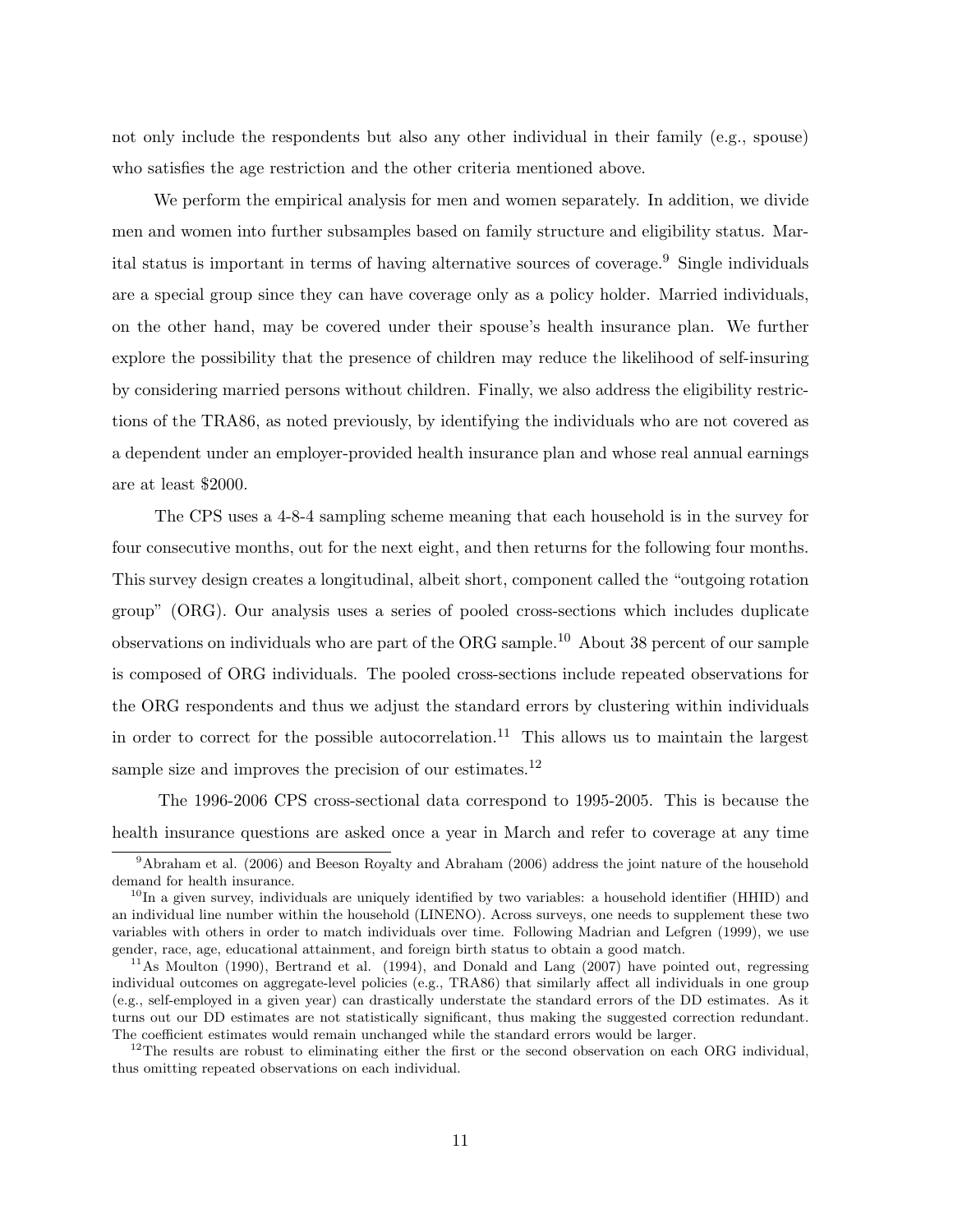during the previous calendar year. The CPS contains information on health insurance coverage from the following sources: 1) a private plan through an employer (either as a policy holder or dependent); 2) a private plan purchased directly (either as a policy holder or dependent); 3) a private plan provided by someone outside of the household; 4) Medicare; 5) Medicaid; or 6) another type of plan (i.e. state-only plan, Military Health plan, and Indian Health Service).<sup>13</sup> The dependent variable used in our empirical analysis is whether an individual was covered by a non-public health insurance plan in their own name in the prior year (i.e. policy holders in categories 1 and 2). Individuals are considered self-employed if they indicate being self-employed, in terms of the longest job held within the past year, and if their business was unincorporated. Since the longest job held corresponds to the prior year, it accords well with the health insurance variables. This is also consistent with the BLS' definition of self-employment (Hipple, 2004).

The controls for individual characteristics used in the analysis include age and its square. The three race variables are White, Black, and other. The ethnic categories include Hispanic and other. We include the following levels of completed schooling: high school graduate, some college, college degree, or an advanced degree. Those with less than a high school degree are the omitted category. For the family characteristics, we form the following dummy variables for the number of own-children ages 18 and younger: having no children (excluded category), one child only, and more than one child. Family income is defined as the combined income of all family members during the last 12 months. It includes income from jobs, net income from a business/farm/rental unit, pensions, dividends, interest, social security payments, and any other money income received by family members ages 15 and above. This measure is adjusted for inflation and for the number of family members.<sup>14</sup>

Table 4a (4b) provides the descriptive statistics for men (women) by employment status. To begin, the sample of working men—both wage/salary and self-employed—is larger than for women. Self-employed persons are slightly older than their wage/salary counterparts. A smaller fraction of the self-employed are minorities and fewer of them report working the typical hours per week (36-55 hours) compared to the wage/salary employees. While most men are full-time workers, there is a noticeably larger fraction of women who are part-time workers. Since we

<sup>&</sup>lt;sup>13</sup>Note that these categories are not necessarily mutually exclusive.

<sup>&</sup>lt;sup>14</sup>Adjusted family income is total family income divided by the square root of the number of family members.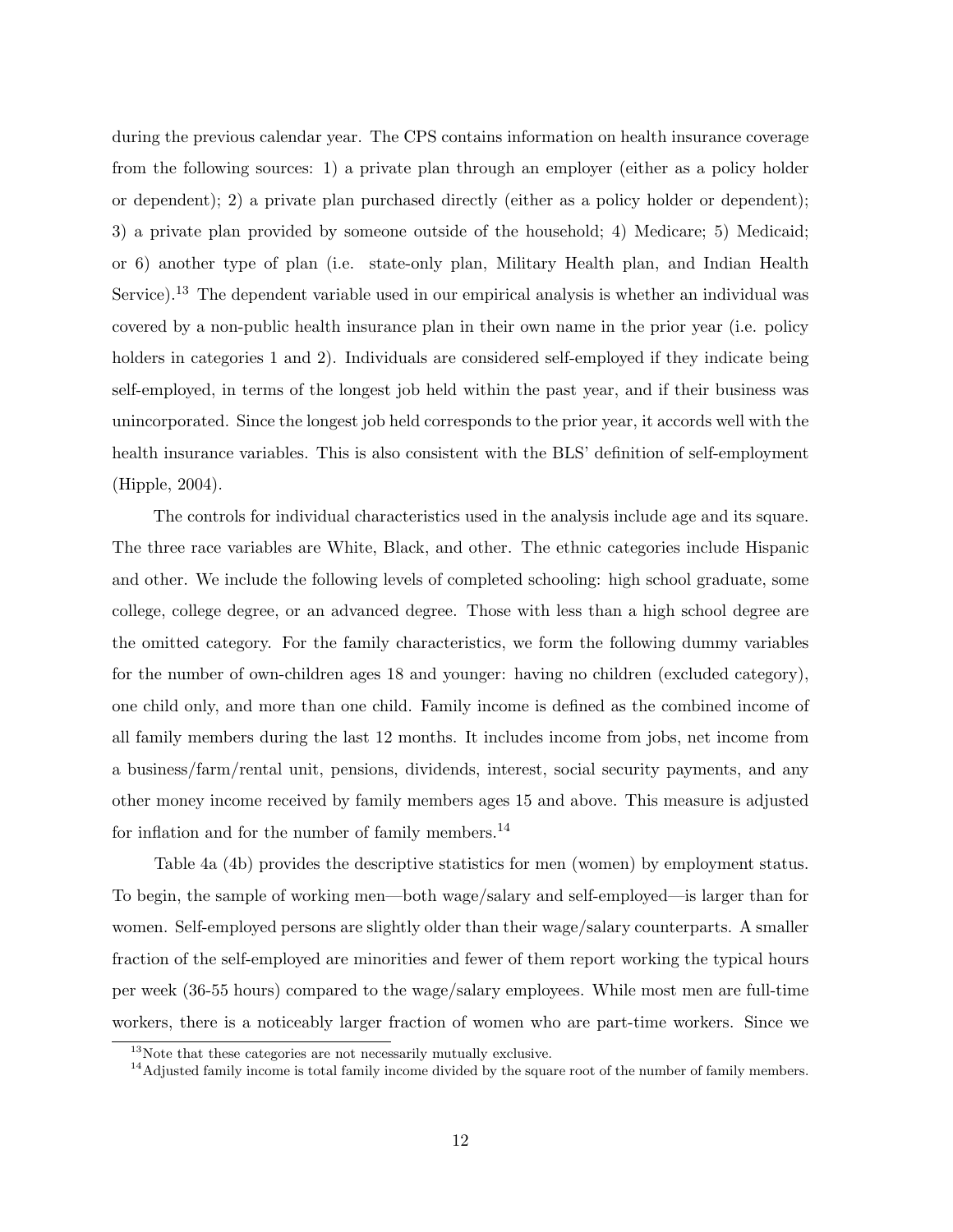focus on prime-age working individuals, the large majority of the sample reports their health status as excellent, very good, or good. The wage/salary employees and the self-employed are very similar in terms of their self-reported health status. For both sexes, a larger portion of the wage/salary employees have some type of health insurance coverage than do the self-employed (83.1 versus 65.8 percent for men and 86.5 versus 75.8 percent for women, respectively). This difference between the two groups is even more pronounced when one considers only the policy holders (71.9 versus 39.2 percent for men and 60.2 versus 26.9 percent for women).

The majority of our sample is married, and self-employed people are even more likely to be so than wage/salary workers. This could be due to the small differences in age between the two groups. The adjusted family income is higher among the wage/salary men than the selfemployed men which is also partly reflected in the MTRs. Among the married persons, a larger percentage of men and women in wage/salary employment are married to spouses who have some source of health insurance coverage but fewer of them report being married to spouses who are policy holders. In both the wage/salary and the self-employed samples, it is more common for the women to be married to spouses with their own employer-provided health insurance plan than it is for men. For example, among the men in wage/salary employment (self-employment), 37.1 (42.3) percent are married to spouses who are policy holders of employer-provided health insurance plans, whereas the corresponding figure for women is 63.6 (62.2) percent. In the next section, we present the estimation results of our DD and insurance demand models and discuss some robustness checks.

#### 4 Estimation and Results

Tables 5a and 5b provide the simple sample means and the unadjusted DD estimates for men and women, respectively. Between 1995 and 2005, there are downward trends in the rate of health insurance coverage as a policy holder. For example in 1995, 70.7 (58.7) percent of all men (women) in our sample had health insurance coverage as a policy holder whereas in 2005 this rate dropped to 65.9 (57.1) percent. Similarly for the wage/salary men (women), the rates fell from 73.0 (60.4) to 68.6 (59.1) percent. While the rate of coverage is always higher for wage/salary employees than for self-employed workers, there are corresponding decreases in the rates of coverage for the self-employed men and women over time as well. In 1995, 41.1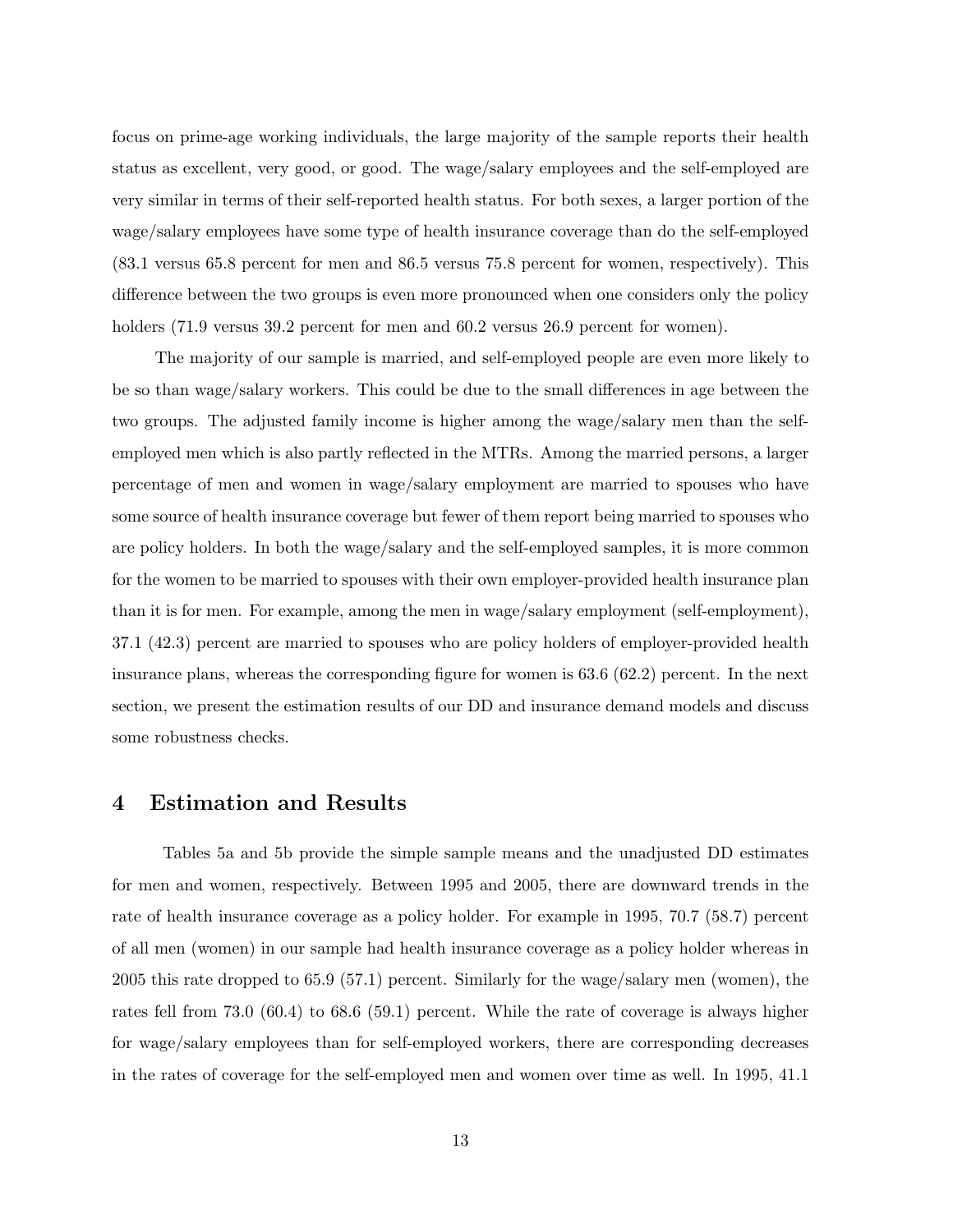(28.1) percent of the self-employed men (women) had coverage under their own name; this figure drops to 34.3 (23.0) percent 10 years later. The simple differences listed in columns 4 and 5 illustrate these year-to-year changes for each worker-type. The unadjusted DD estimates provided in the last columns of Tables 5a and 5b reveal the gap in coverage, that is growing over time, between self-employed persons and wage/salary workers. These DD estimates are statistically insignificant except for women in 2005. While crude, these figures are some of the first evidence that the TRA86 amendments did not help in eliminating, nor reducing, the gap in coverage for self-employed persons. Next, we estimate a series of DD specifications by controlling for a variety of other factors in a regression context.

The estimates of equation (1) can be found in Tables 6a and 6b; the full set of results are available in Appendix Tables 1a and 1b. Each regression also includes a set of state-specific effects (not reported) to account for any state-level differences. The regression results are summarized as follows: Individuals are less likely to have coverage in their own name if they are self-employed, Black, Hispanic, less educated, younger, a single man, or a married woman, and have lower family incomes. The DD technique is performed by comparing self-employed persons to wage/salary workers relative to 1995—the year in which the TRA86 tax credit was the least generous (25 percent) during the time period we analyze.

Table 6a (6b), column 1, provides the estimates of equation (1) for all men (women) in our sample. Clearly, being self-employed lowers the likelihood that one has a health insurance plan in his/her name. The negative and statistically significant coefficient estimate on this indicator implies that the coverage rates are about 32.6 (30.2) percentage points lower for self-employed men (women) compared to those in wage/salary employment. For example, this could be due to differences in risk attitudes between these two groups. The coefficient estimates on the year dummies are almost all negative and gain statistical significance in the latter years. Jointly, the year dummies are statistically significant and collectively they suggest that the rate of coverage has declined over time for both groups; a finding consistent with the figures presented in Tables 5a and 5b. In contrast, the estimated coefficients on the interaction terms are nearly all negative but never statistically significant, neither individually nor jointly. The singular exception to this is for the women; the last interaction term is negative and statistically significant at the five percent level. Again consistent with the basic DD presented in Tables 5a and 5b, this implies that the TRA86 amendments did not help to close the gap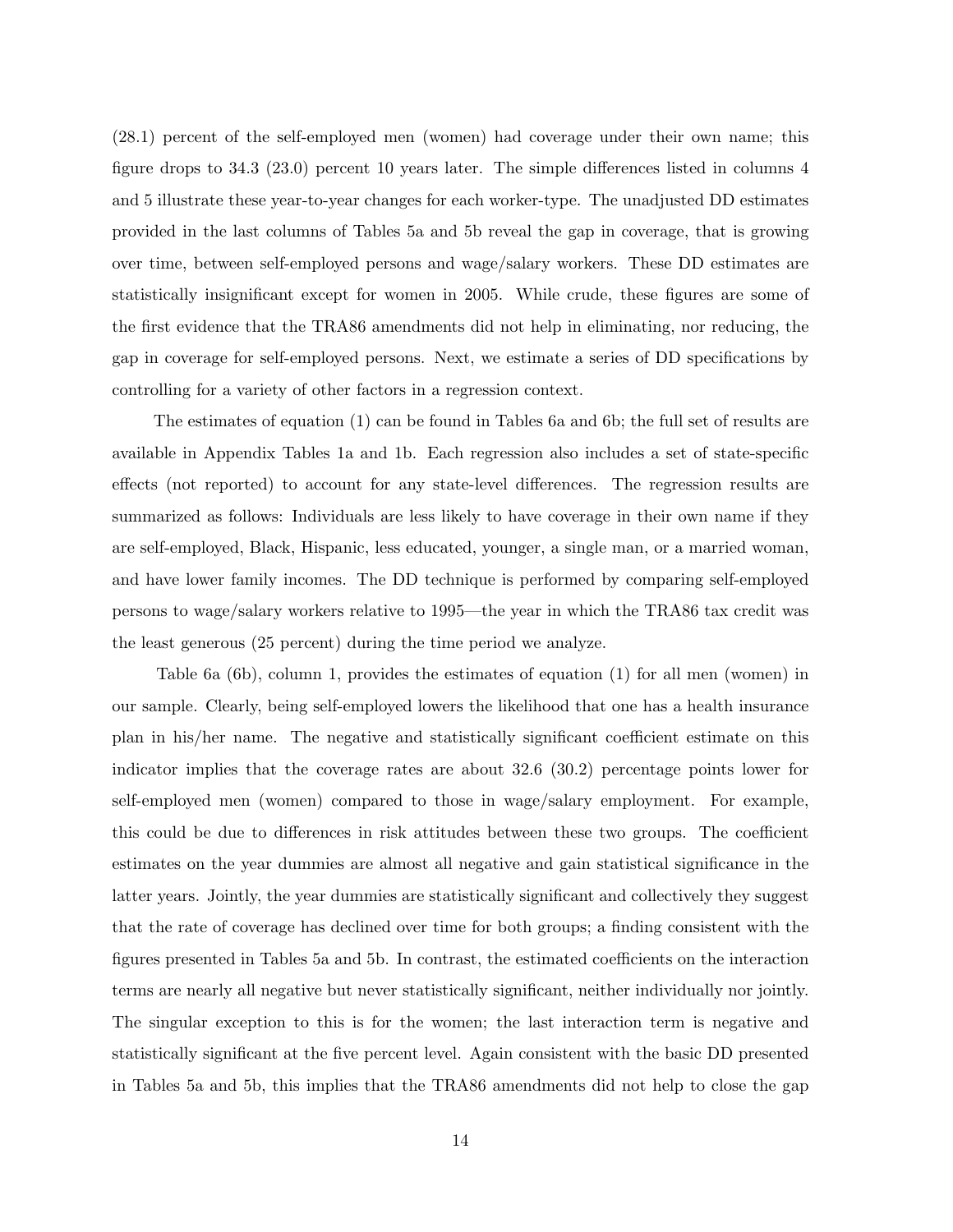in health insurance coverage between the self-employed and wage/salary employees. Although the few statistically significant coefficient estimates suggest that the gap in coverage between the two groups has grown in size for selected periods, jointly they do not indicate any economic significance.

Tables 6a and 6b, columns 2-4, restrict the sample by family structure. Column 2 considers single persons. This group is unique in that they do not have any other possible sources of health insurance coverage from another family member. (Recall that full-time students and individuals under the age of 25 are omitted from our sample.) Perhaps due to this lack of alternatives, the gap in health insurance coverage between the wage/salary employees and the self-employed is smaller for the singles than it was for the full sample. While smaller in magnitude, the estimated coefficient on  $SelfEmp$  remains statistically significant. In the case of single men (women), the only individual interaction term that gains statistical significance is negative. So far, we have yet to find evidence that the gap in coverage has decreased over time as the tax credits became more generous. Column 3 considers married persons and column 4 refers to married persons without children. While health insurance coverage decisions are often made in the context of the household for married couples, the presence of children presumably limits the likelihood of self-insuring. Again, the interaction terms remain jointly (and individually) statistically insignificant for both groups (with the marginal exception of married women without children in 2005). In sum, redefining our sample according to family structure leaves the results unchanged—the DD estimates show no effect of the TRA86 amendments.

The TRA86 restricted eligibility to persons with positive net profits who do not have access to employer-provided health insurance. Unfortunately, the CPS data do not include information on profits earned. In columns 5 and 6 of Tables 6a and 6b, we use the same income restriction as in G&P94 and eliminate those persons who earn less than \$2000 per year in real terms. These columns also eliminate anyone who is covered as a dependent under an employer-provided health insurance plan, although it is not clear whether this rule is being enforced. We refer to these individuals as "eligible" but given the limitations of our data we cannot determine with certainty if an individual has access to employer-provided health insurance.<sup>15</sup> Although our eligibility classification may not be exact, it provides us with an

 $15$ The reasons for this are: 1) if a spouse reports no employer-provided insurance, it does not necessarily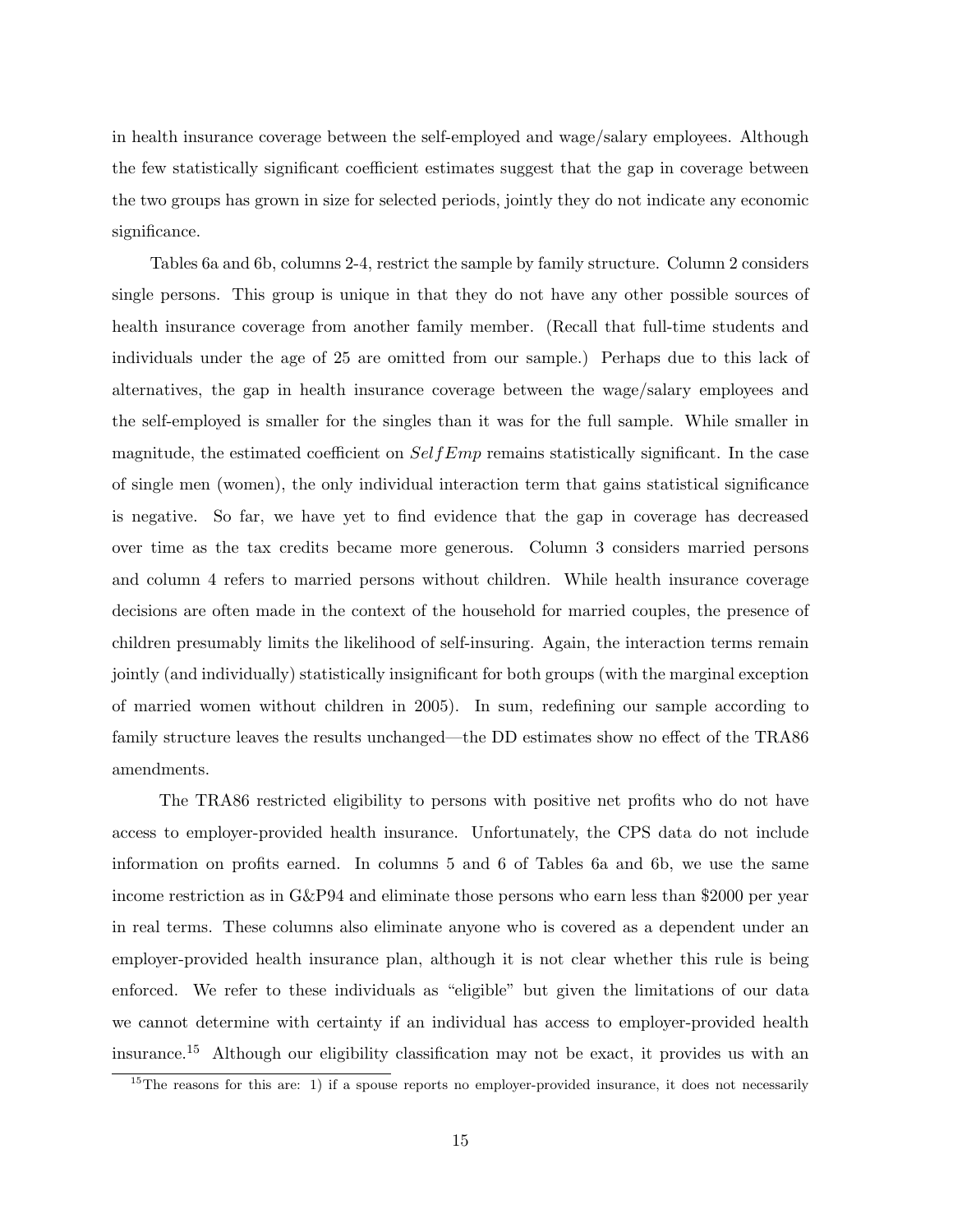opportunity to investigate this group more closely. The incentives provided by the tax credits are greater for these individuals, holding everything else constant. Restricting our sample in this manner produces some statistical significance on a limited number of the individual interaction terms, but each coefficient estimate remains negative. In the case of eligible men (see Table 6a, column 5) the interaction terms are jointly statistically significant (albeit at the 10 percent level). However, the DD estimates do not suggest that the gap in coverage is closing over time as the individual interaction terms, including those that are statistically significant, are all negative.

Overall the results presented in Tables 6a and 6b are consistent with the unadjusted DD estimates provided in Tables 5a and 5b. The DD estimates are almost always statistically insignificant in the regression context (with the exception of eligible men and married women without children) when we are able to include other controls in the analysis but the estimated coefficients on the interaction terms are never positive. If the TRA86 amendments did in fact encourage self-employed persons to obtain coverage, the  $\hat{\theta}$ s would be positive. Together these findings suggest that the gap between the wage/salary employees and the self-employed was not reduced by the tax credits introduced through the TRA86 amendments. In order to confirm these findings, we performed two robustness checks. First, we expanded our sample to include those individuals who were not working. An individual is defined as not-working if he/she is unemployed, not part of the labor force, or working without pay. As before, we consider the longest job held within the past year for these classifications. Like the self-employed, not-working individuals do not have access to employer-provided health insurance. While both groups purchase their health insurance in the private non-group market, the not-working group was not eligible for the tax credits. For this robustness check, we added a dummy variable for not-working and its interactions with the year dummies.<sup>16</sup> Second, we re-estimated our model using 1995-1997 as the omitted reference years instead of omitting a single year (i.e. 1995). None of these exercises alter the main conclusions presented above.

Our results so far indicate that there has been no response to the tax credit. While the DD analysis is illustrative, it does not account for individual variation in the after-tax price of

imply that he/she was not offered such a plan; and 2) even if a spouse has coverage under such a plan, we cannot confirm whether the spouse was given the option of including the respondent under the policy.

<sup>&</sup>lt;sup>16</sup>This exercise was only performed only for columns 1-4 of Tables 6a and 6b because we were not able to impose the \$2000 earnings threshold for this sample to explore the set of eligibles.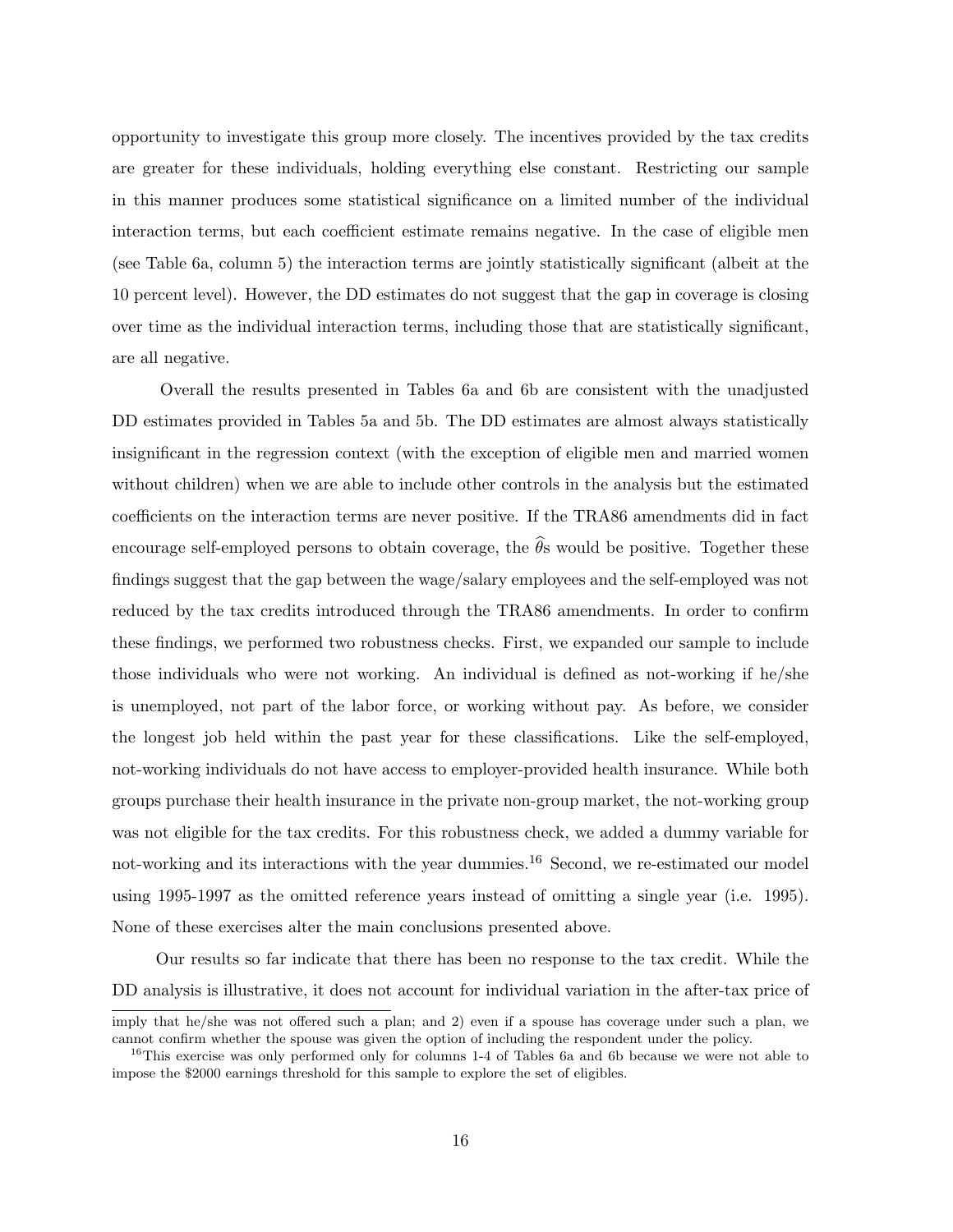health insurance. As G&P94 show, the effect of the policy depends on the individual's MTR which was not previously accounted for in our analysis. Next, we investigate the degree of price elasticity of demand for coverage as a policy holder using the TRA86 amendments as an identification strategy. This provides a finer measure of the policy change compared to the DD model. In order to obtain an estimate of the price elasticity of demand, we explicitly control for the differences over time in the after-tax premium of health insurance between the selfemployed individuals and the wage/salary employees. As discussed above, during the period we consider the coverage rates have been decreasing for both groups. Cutler (2003) studies the reasons for the decline in health insurance coverage rates in the 1990s despite the economic boom the U.S. experienced. He finds that the entire decline among the wage/salary employees can be explained by the increase in employees' costs of insurance plans.

Wage/salary employees face lower premiums compared to the self-employed not only because their employers sponsor part of the premium but also because employer-provided insurance is based on group rates that are substantially below individually purchased plan rates. G&P94 indicate that while some self-employed might have access to group insurance coverage, most do not. They calculate the after-tax premium of health insurance for a single year with data on the distribution of expenditures on health care and insurance purchased in the non-group market from the 1977 National Medical Care Expenditure Survey (NMCES). We obtain average individual premium figures using the Medical Expenditure Panel Survey-Insurance Component (MEPS-IC). The Agency for Healthcare Research and Quality (AHRQ) make available annual tables from the MEPS-IC corresponding to 1996-2004 which list the average individual premiums per enrolled employee at private-sector establishments that offer health insurance.<sup>17</sup> The figures are provided for each state and vary by firm size. For the wage/salary employees, we use the overall firm averages, by state and by year.

The AHRQ's MEPS does not have similar information for privately-purchased non-group plans. In fact, obtaining meaningful and reliable average premium figures for individually purchased plans from any source is nearly impossible.<sup>18</sup> Since no reliable estimates exist, we

<sup>&</sup>lt;sup>17</sup>We approximate the figures corresponding to 1995 and 2005 by adjusting the adjacent year's figure for the rate of inflation (as measured by the Consumer Price Index)—i.e. between 1995-1996 and 2004-2005, respectively.

<sup>&</sup>lt;sup>18</sup>MEPS has a Household Component (MEPS-HC) which is a survey of individuals and families. The MEPS-HC asks the respondents, who report having coverage from an individual policy, what their out-of-pocket premiums are. This is a very small sample and hence cannot provide reliable summary statistics at the state-level for each year between 1995 and 2005.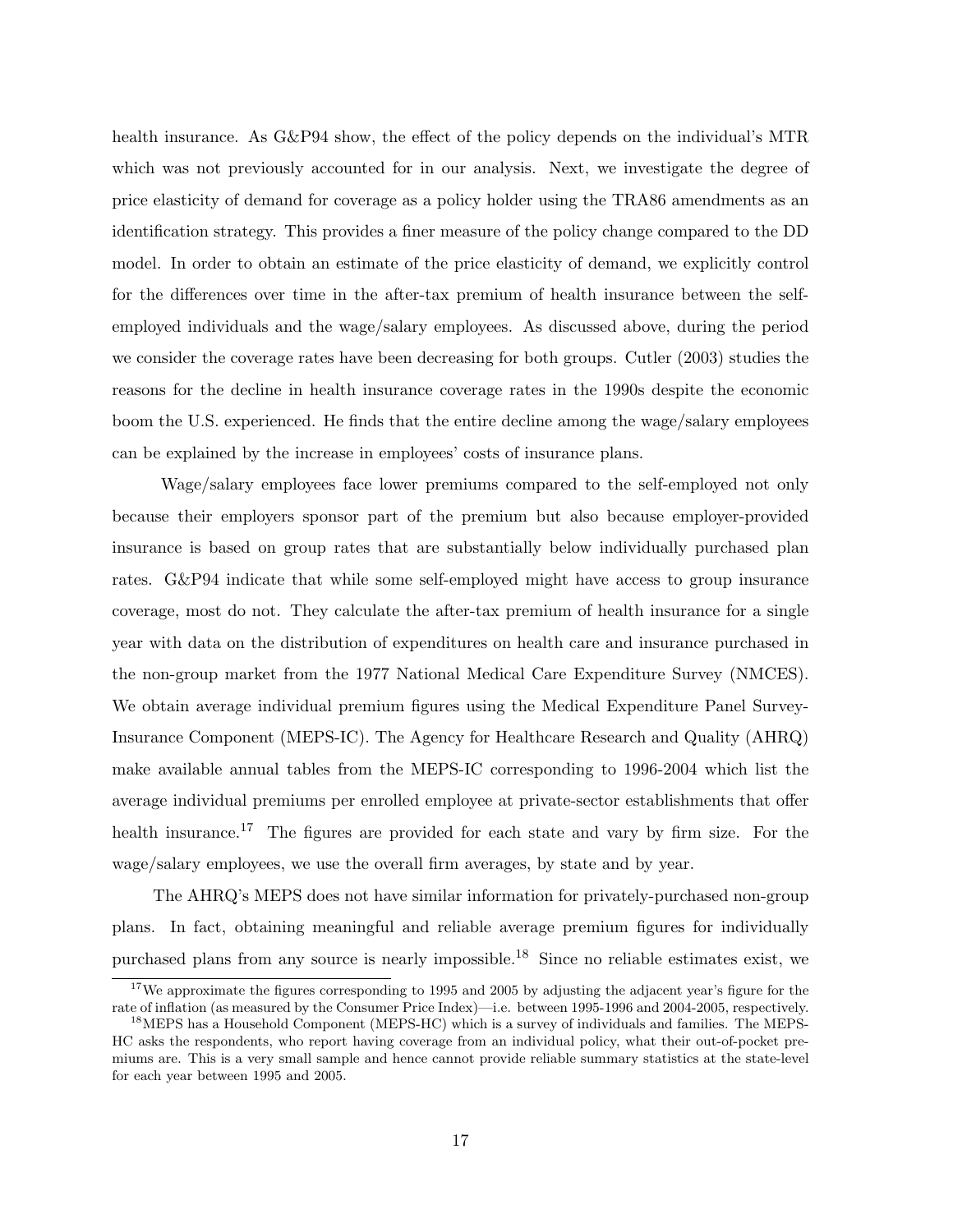proxy for the premium of plans purchased in the non-group market with the MEPS-IC figures corresponding to firms employing less than 10 employees. These premiums reflect the best proxy for what a self-employed individual would face in the market for non-group health insurance. In order to construct an after-tax figure, we obtain estimated MTRs using the NBER's TAXSIM program. This program calculates individuals' MTRs using information reported on their tax returns including the tax year, state of residence, marital status, exemptions, various sources of income (such as wage/salary, dividend, other property, social security, and pensions) and transfers (such as unemployment compensation and welfare).<sup>19</sup> As in G&P94, the after-tax premium of health insurance, P, is defined as:

$$
P = \begin{cases} I \times (1 - \tau) & \text{if wage/salary employee} \\ T \times (1 - \max(\beta, TRA_t)\tau) & \text{if self-employed,} \end{cases}
$$
 (3)

where I is the employee's contribution to his/her health insurance plan and  $\beta$  is the fraction of the health insurance cost that is claimed as an itemized deduction on one's income tax return. Individuals (both wage/salary and self-employed) are allowed to deduct their health insurance premiums from their taxable income as long as the cost, together with the other eligible medical care expenditures, constitute at least 7.5 percent of their adjusted gross income (AGI).  $\tau$  is the individual's MTR on earned income, and  $T$  is the total health insurance premium which represents both the employee's and the employer's contribution to the health insurance plan.  $TRA_t$  is the deduction rate allowed by the TRA86 in each year (e.g.,  $TRA_{1996} = 0.3$ ).

G&P94 faced additional challenges in estimating the price elasticity of demand because during the period they analyzed changes other than the partial deductibility of health insurance premiums by the self-employed occurred. First, the MTRs were substantially reduced; they note that the top MTR dropped from 50 to 28 percent with the passage of the TRA86. Second, the amount of permissible medical expenses one could deduct from their income tax returns was raised from five to 7.5 percent of AGI. Third, the allowable deduction, for taxpayers who do not itemize, rose from \$3760 to \$5000. It is easier in our case to form a price measure because our period of analysis is free of other confounding policy changes.

To begin, we estimated equation  $(2)$  omitting P. As was the case with the DD model

<sup>&</sup>lt;sup>19</sup>For more information on TAXSIM, see www.nber.org/taxsim or Feenberg and Coutts (1993).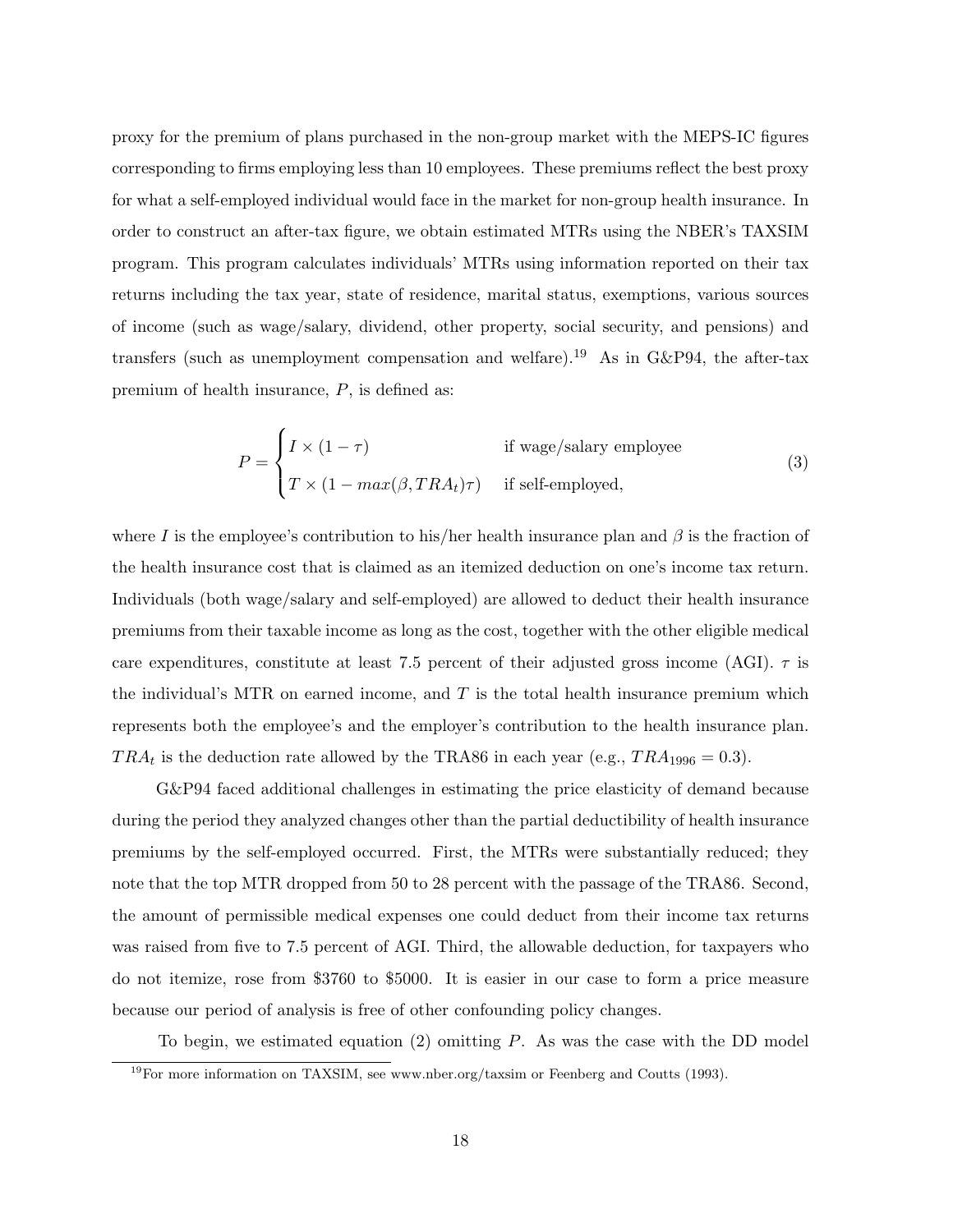presented above, the estimated coefficient on  $SelfEmp$  is negative and statistically significant. However, once we include the after-tax health insurance premium in our regression,  $\hat{\psi}$  is substantially smaller. Table 7 reports only the coefficient estimate on  $P$  and the price semielasticity of demand; the full set of results can be found in the Appendix Tables 2a and  $2b$ .<sup>20</sup> The first set of results in Table 7 (M1), corresponding to the men, report the LPM estimates of equation (2). The coefficient estimates of  $\lambda$ s and their standard errors can be found in the first two rows.  $\hat{\lambda}$  represents the derivative of demand with respect to the after-tax price  $(\frac{\partial Y}{\partial P})$ , which is statistically significant at the one percent level in all specifications.  $\hat{\lambda}$  is then multiplied by the corresponding cell average of the after-tax health insurance premium for the self-employed to obtain the price semi-elasticity which is reported in the third row.<sup>21</sup> For example, in  $(M1)$ column 1, the partial derivative of Y with respect to  $P$  is -0.107. To obtain the price semielasticity we multiply this figure by 2.955, yielding -0.316. Thus, a one percent decrease in the after-tax health insurance premium increases the probability that a self-employed man has coverage as the policy holder by 0.32 percentage points suggesting that this group's demand is relatively price inelastic.

Columns 2 and 3 divide the sample into single and married persons. The price semielasticity of demand for single men is larger in magnitude (-0.688) and reveals a greater degree of price sensitivity compared to those who are married. This finding was expected since singles lack alternative sources of coverage and hence are more likely to respond to this particular change in policy. Column 4 corresponds to the set of married individuals without children and indicates a relatively elastic demand, compared to all married men. Finally, columns 5 and 6 consider the set of eligible respondents. As expected we see a greater response to the TRA86 amendments among the eligibles. Further restricting the sample to include only those eligible persons without children (i.e. column 6) increases the estimate of the semi-elasticity of demand from -0.415 to -0.597. This again reflects that the lack of children makes individuals relatively more price sensitive.

The results for the sample of women are provided in Table 7 (W1). Again the  $\hat{\lambda}$ s are

 $^{20}$ This specification explicitly controls for the after-tax price of health insurance,  $P$ , unlike the DD model. Since P varies by self-employment status, state of residence, year, and MTR, concerns about understated standard errors are no longer valid (see Donald and Lang, 2007). In estimating equation (2) we no longer regress individual outcomes on aggregate-level policies as was the case for the DD in equation (1).

 $^{21}$ Following G&P94, we use the after-tax price for the self-employed since the focus is on their behavioral response to the TRA86 and the wage/salary persons merely act as controls for economy-wide events.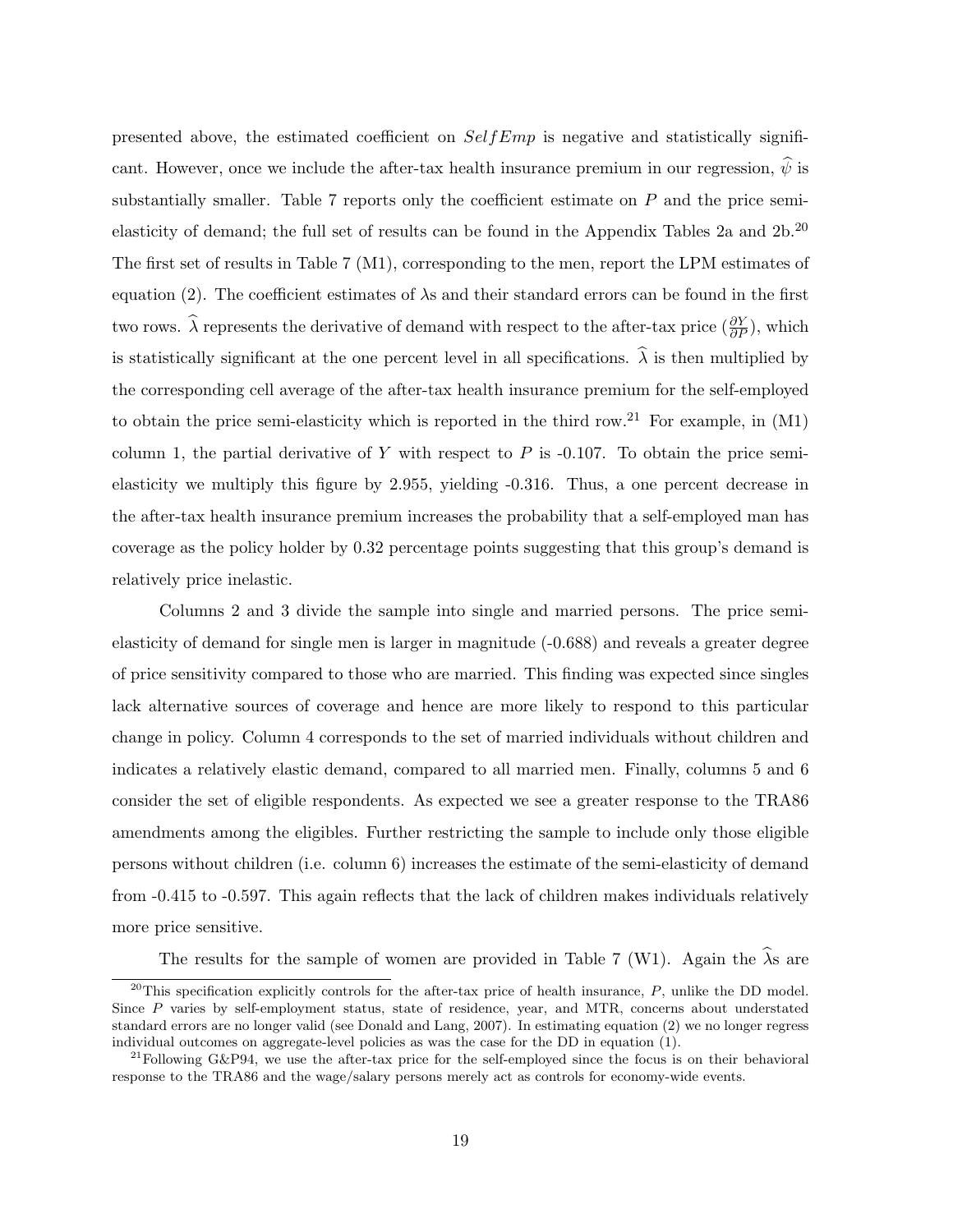all statistically significant. In addition, they reflect the same order of magnitude as did the estimates for men. Even the largest estimate of the price semi-elasticity, 1.005 (single women), displays a very limited response to changes in the after-tax price of health insurance. Thus, for both men and women we see the largest response to the tax credits, in terms of estimated price elasticity, by the singles and the eligibles without children.

Alternatively, we estimated equation (2) with a probit model. The estimates from this model are found in Table 7, rows (M2) and (W2). Provided here are the coefficient estimate on  $P$ , its derivative (i.e. marginal effect), and the corresponding price semi-elasticity.<sup>22</sup> Overall, these results indicate somewhat smaller estimates of the price semi-elasticity compared to the figures obtained for LPM. An additional robustness check is the expansion of our sample to include those individuals who were not-working, for the reasons mentioned previously. Finally, rather than clustering our standard errors, we eliminated the duplicate observations corresponding to the persons in the ORG. For this purpose, we began by eliminating the first observation on each ORG person and next eliminated the second observation instead. Our conclusions were not altered by either of these exercises.<sup>23</sup>

In several instances G&P94 also obtained statistically insignificant responses to price changes. However, their statistically significant price derivatives yielded larger price elasticities compared to the ones we estimate. For example, in the case of single men, they find that a one percent increase in the cost of insurance decreases the probability of coverage by about 1.8 percentage points. As a final exercise, we attempt to provide an explanation for these differences. To do this, we re-estimate equation (2) again with an LPM model but use G&P94's definition of Y —namely, health insurance coverage as a policy holder or in someone else's name (i.e. categories 1, 2, 3 as described in Section 3). The difference between (M1) and (M3), as well as  $(W1)$  and  $(W3)$ , is relatively larger for married individuals and negligible for the singles. Our estimates are still smaller than what G&P94 find and indicate that at least part of the difference stems from the definition of coverage. By not considering the policy holder status, we along with G&P94 are probably capturing either the response of the individual or possibly that of the spouse to the policy change without begin able to distinguish between the two.

 $22$ To calculate the marginal effects reported in Table 7, we evaluate the derivative with respect to price for each individual observation and take the sample average. We also calculated the marginal effects using only the self-employed sub-sample and the results are virtually identical.

<sup>&</sup>lt;sup>23</sup>The results of these robustness checks are available from the authors upon request.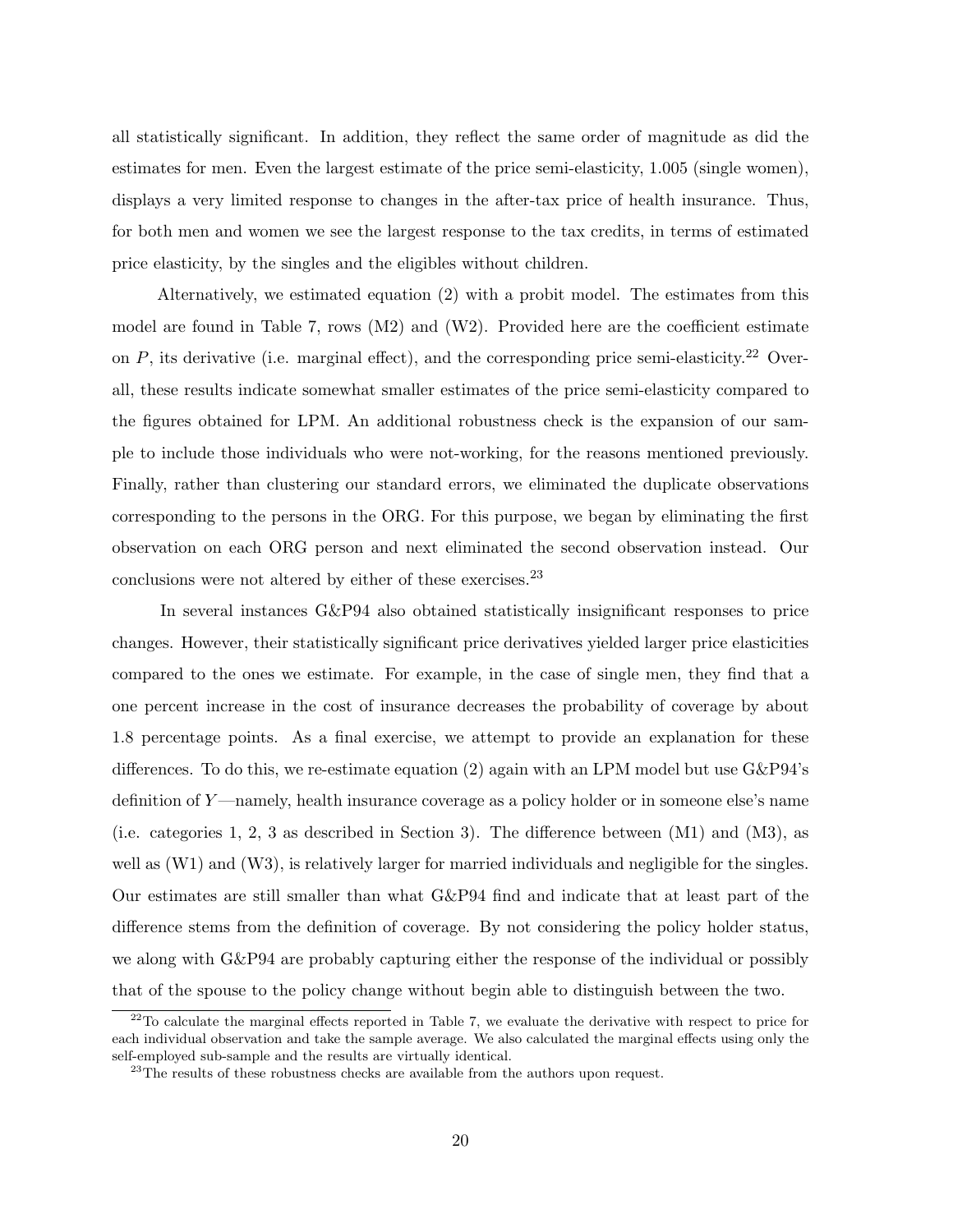### 5 Conclusions

In this paper, we analyze how the tax credits provided under the TRA86 amendments affected the rates of health insurance coverage among the self-employed. We find that even the full-deductibility of health insurance premiums was not sufficient to compensate the selfemployed for the high costs associated with obtaining health insurance coverage in the private non-group market. Using data from the CPS, corresponding to the period of 1995-2005, we obtain DD estimates comparing the self-employed to wage/salary employees. These results provide no evidence that the tax credits helped to reduce or eliminate the gap in coverage between these two groups. Estimates of the price elasticity of demand reveal a very limited response to reductions in the after-tax premium. This conclusion is consistent with earlier findings that the provision of subsidies in the non-group market is unlikely to generate sizeable reactions among the uninsured (Marquis and Long, 1995; Gruber, 2005; Holtz-Eakin, 2005).

The uninsurance problem gripping America has already become one of the leading issues in the upcoming 2008 Presidential elections. Having addressed the prior lack of prescription drug coverage for Medicare recipients with the passage of the Medicare Prescription Drug Plan in 2006, President Bush is now proposing a series of standard tax deductions aimed at addressing the nation's growing uninsured population. While our conclusions pertain to the self-employed population and may not generalize to other groups with high rates of uninsurance, our results do suggest that these types of policies, by themselves, may not provide sufficient incentives for individuals purchasing health insurance in the private non-group market. Even when the tax credits cover a substantial portion of the total premium, obtaining coverage in this market may still be difficult due to other costs involved (Pauly and Nichols, 2002; Blumberg and Nichols, 2004). These include, but are not limited to, higher administrative costs, search costs, potential denial, and exclusion restrictions on pre-existing conditions. Last but not least, non-group policies are typically not as generous as the employer-provided plans in terms of their cost-sharing features (such as co-payments, co-insurance rates, deductibles) and extent of coverage. Quantifying these other costs is nearly impossible due to data limitations. And so it seems offering tax credits alone, without adopting other policies, may not remedy the uninsurance problem.

Further questions need to be answered to address other relevant issues that are beyond the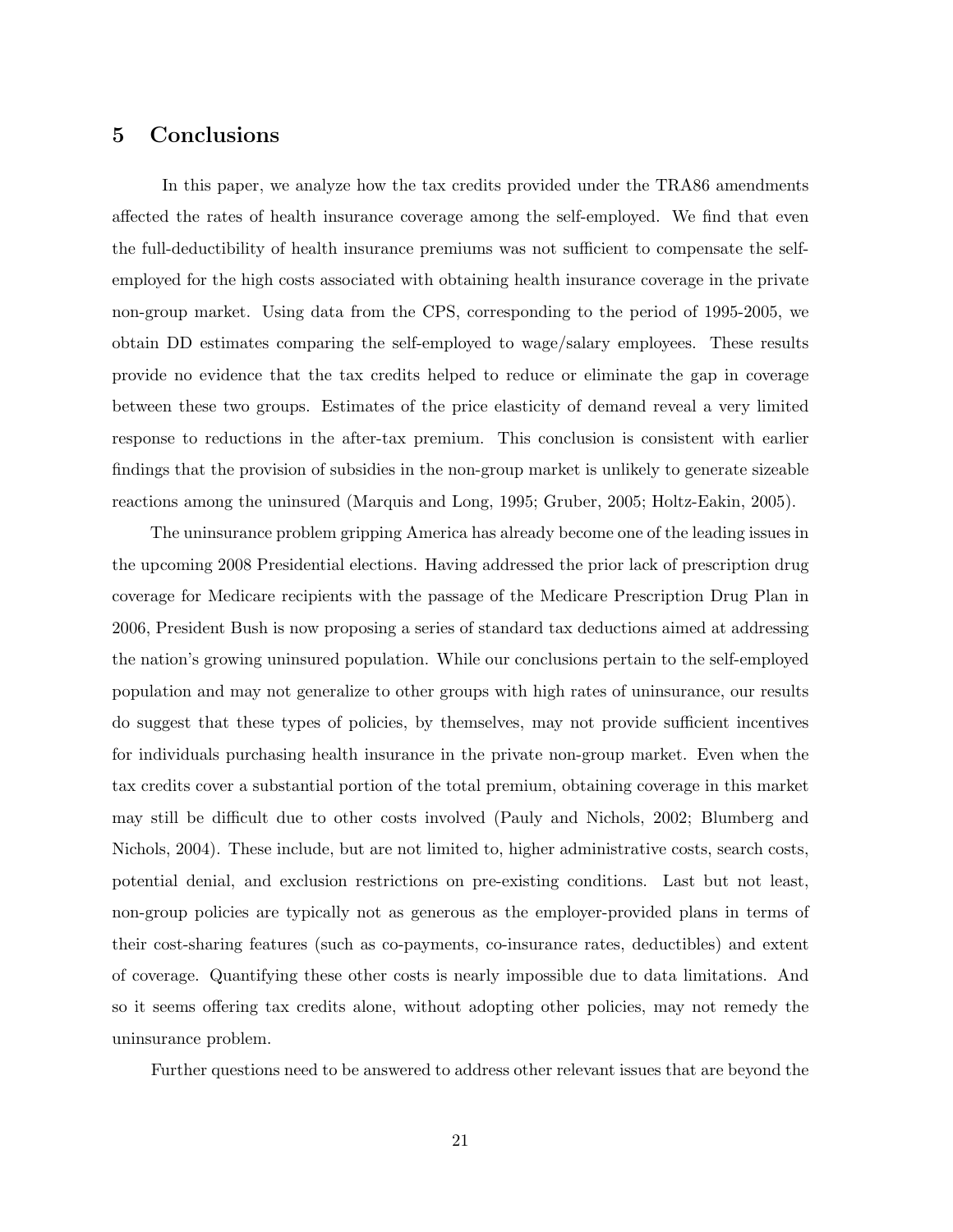scope of the current analysis. For example, how has the non-group health insurance market been affected by these tax credits? Were firms encouraged to enter the market as the tax credits became more generous? How would extending the tax credits to other persons, e.g. the not-working, affect the rates of coverage? Would the tax credits encourage individuals, who currently have employer-provided health insurance, to purchase their plans in the non-group market instead? Finally, what other regulations should be adopted in the non-group market to ensure that the tax credits have the intended outcomes? Future research on all of these issues is critical in providing a more complete answer to the question of whether tax incentives are the solution to the problem of the uninsured.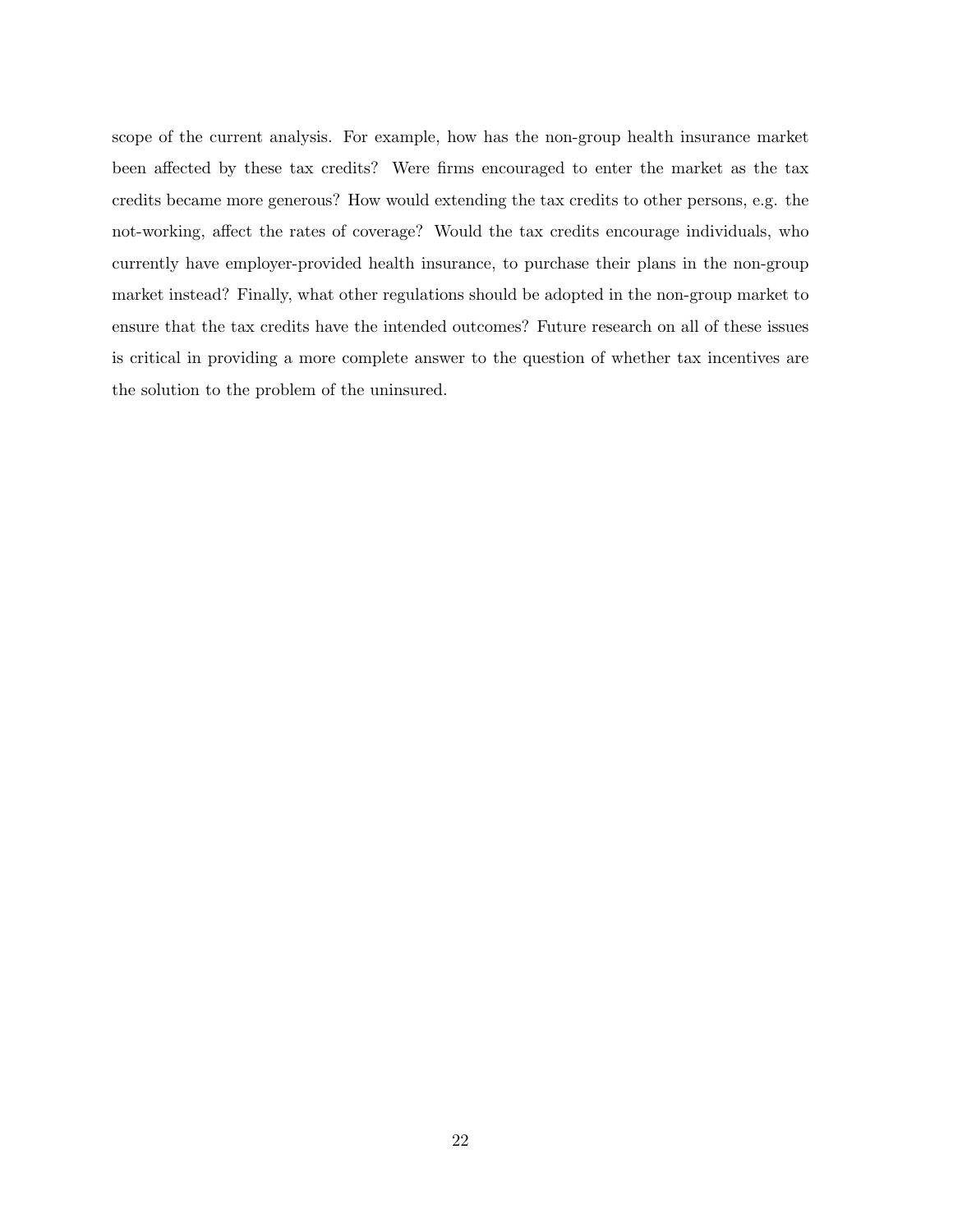### References

- [1] Abraham, J.M., W.B. Vogt, M.S. Gaynor, 2006, "How Do Households Choose Their Employer-Based Health Insurance?" Inquiry, 43(4), pp. 315-332.
- [2] Ai, C. and E.C. Norton, 2003, "Interaction Terms in Logit and Probit Model," Economic Letters, 80, pp. 123-129.
- [3] Beeson Royalty, A. and J.M. Abraham, 2006, "Health Insurance and Labor Market Outcomes: Joint Decision-Making within Households," Journal of Public Economics, 90(8-9), pp. 1561-1577.
- [4] Bertrand, M., E. Duflo, and S. Mullainathan, 2004, "How Much Should We Trust Differences-in-Differences Estimates?" Quarterly Journal of Economics, 119(1), pp. 249-275.
- [5] Blumberg, L.J. and L.M. Nichols, 2004, "Why are so Many Americans Uninsured? A Conceptual Framework, Summary of the Evidence, and Delineation of the Gaps in our Knowledge," Health Policy and the Uninsured. C.G. McLaughlin, ed., Washington D.C.; Urban Institute Press, pp. 35-95.
- [6] Buchmueller, T.C. and R.G. Valletta, 1996, "The Effects of Employer-Provided Health Insurance on Worker Mobility," Industrial and Labor Relations Review, 49(3), pp. 439- 455.
- [7] Cutler, D.M., 2003, "Employee Costs and the Decline in Health Insurance Coverage," Forum for Health Economics & Policy,  $6(3)$ , pp. 1-27.
- [8] Donald, S.G. and K. Lang, 2007, "Inference with Difference in Differences and Other Panel Data," Review of Economics and Statistics, 89(2), pp. 221-233.
- [9] Feenberg, D and E. Coutts. 1993, "An Introduction to the TAXSIM Model," Journal of Policy Analysis and Management, 12(1), pp. 189-194.
- [10] Finkelstein, A., 2002, "The Effect of Tax Subsidies to Employer-Provided Supplementary Health Insurance: Evidence from Canada," Journal of Public Economics, 84, pp. 305-339.
- [11] Gilleskie, D.B. and B.F. Lutz, 2002, "The Impact of Employer-Provided Health Insurance on Dynamic Employment Transitions,"Journal of Human Resources, 37(1), pp. 129-162.
- [12] Gruber, J., 2005, "Tax Policy for Health Insurance," Tax Policy and the Economy, vol. 19. J. Poterba, ed., Cambridge, MA; MIT Press, pp. 39-63.
- [13] Gruber, J. and B.C. Madrian, 1994, "Health Insurance and Job Mobility: The Effects of Public Policy on Job-Lock," *Industrial and Labor Relations Review*,  $48(1)$ , pp. 86-102.
- [14] Gruber, J. and B.C. Madrian, 1997, "Employment Separation and Health Insurance Coverage," Journal of Public Economics, 66, pp. 349-382.
- [15] Gruber, J. and B.C. Madrian, 2004, "Health Insurance, Labor Supply, and Job Mobility: A Critical Review of the Literature,"Health Policy and the Uninsured. C.G. McLaughlin, ed., Washington D.C.; Urban Institute Press.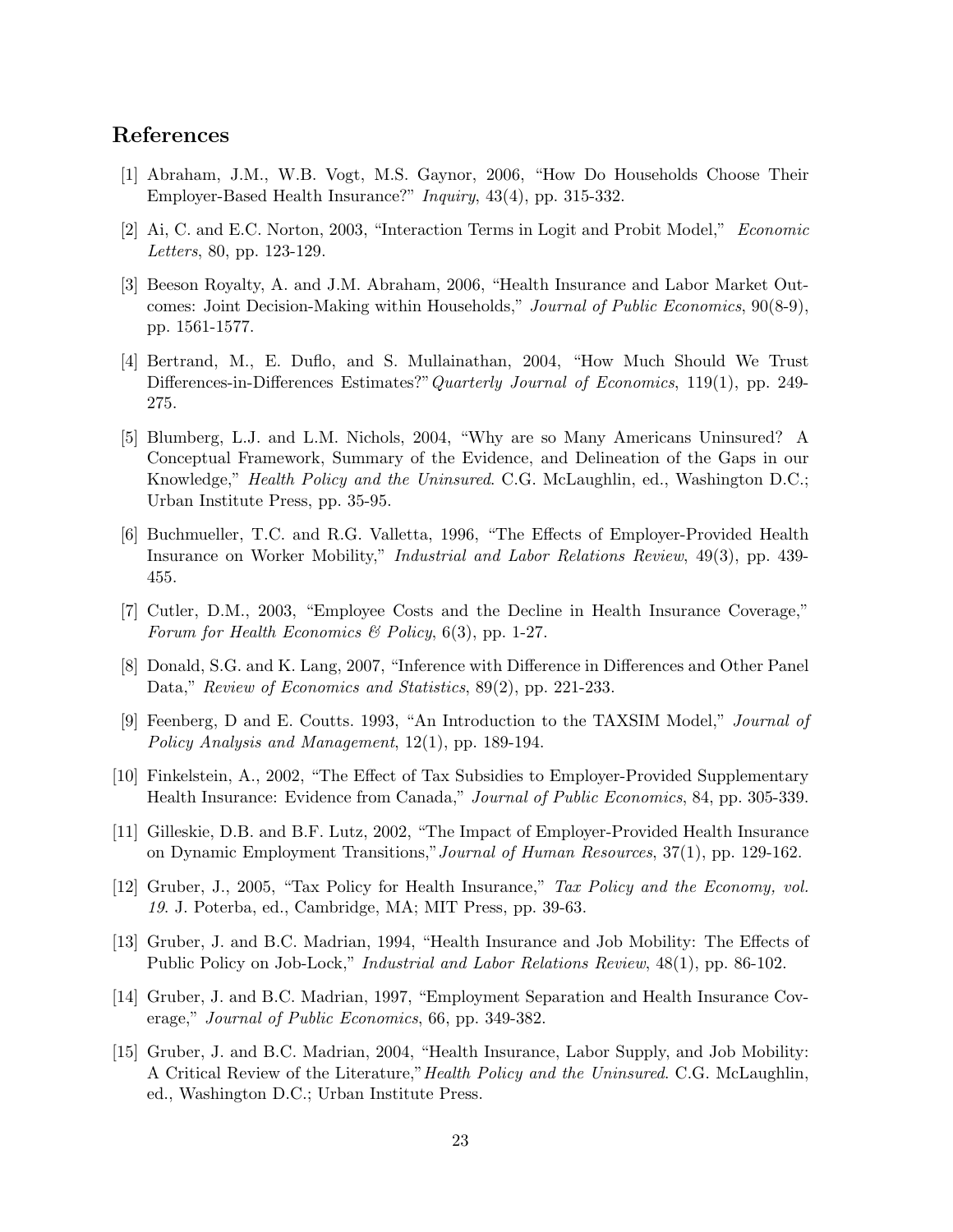- [16] Gruber, J. and J. Poterba, 1994, "Tax Incentives and the Decision to Purchase Health Insurance: Evidence from the Self-Employed," Quarterly Journal of Economics, 109, pp. 701-733.
- [17] Hipple, S., 2004, "Self-Employment in the United States: An Update," Monthly Labor Review, 127(7), pp. 13-23.
- [18] Holtz-Eakin, D., 2005, "The Price Sensitivity of Demand for Nongroup Health Insurance," Congressional Budget Office Background Paper.
- [19] Holtz-Eakin, D., J.R. Penrod, and H.S. Rosen, 1996, "Health Insurance and the Supply of Entrepreneurs," Journal of Public Economics, 62, pp. 209-235.
- [20] Hotz, J.V., C.H. Mullin, and J.K. Scholz, 2006, "Examining the Effect of the Earned Income Tax Credit on the Labor Market Participation of Families on Welfare," NBER Working Paper, No. 11968.
- [21] Kaiser Commission on Medicaid and the Uninsured, 2005, "Health Insurance Coverage in America: 2005 Data Update."
- [22] Lyke, Bob, 2005. "Tax Benefits for Health Insurance and Expenses: Current Legislation," Congressional Research Service Issue Brief for Congress, IB98037.
- [23] Madrian, B.C., 1994, "Employment-Based Health Insurance and Job Mobility: Is There Evidence of Job-Lock?" Quarterly Journal of Economics, 109, pp. 27-54.
- [24] Madrian, B.C., 2006, "The U.S. Health Care System and Labor Markets," NBER Working Paper, No. 11980.
- [25] Madrian, B.C. and L.J. Lefgren, 1999, "A Note on Longitudinally Matching Current Population Survey (CPS) Respondents," NBER Technical Working Paper, No. 247.
- [26] Marquis, M.S. and S.H. Long, 1995, "Worker Demand for Health Insurance in the Nongroup Market," Journal of Health Economics, 14(1), pp. 47-63.
- [27] Meer, J. and H.S. Rosen, 2002, "Insurance, Health, and the Utilization of Medical Services," CEPS Working Paper, No. 85.
- [28] Moulton, B.R., 1990, "An Illustration of a Pitfall in Estimating the Effects of Aggregate Variables on Micro Units,"Review of Economics and Statistics, 72(2), pp. 334-338.
- [29] Pauly, M.V. and L.M. Nichols, 2002, "The Nongroup Health Insurance Market: Short on Facts, Long on Opinions and Policy Disputes," Health Affairs Web Exclusive, W325-W344.
- [30] Perry, C. W. and H.S. Rosen, 2004, "The Self-Employed are Less Likely than Wage Earners to Have Health Insurance than Wage-Earners. So What?" Public Policy and the Economics of Entrepreneurship. D. Holtz-Eakin and H. Rosen, ed., Cambridge, MA; MIT Press pp. 23-58.
- [31] Thomasson, M., 2002, "From Sickness to Health: The Twentieth-Century Development of U.S. Health Insurance," Explorations in Economic History, 39, pp. 233-253.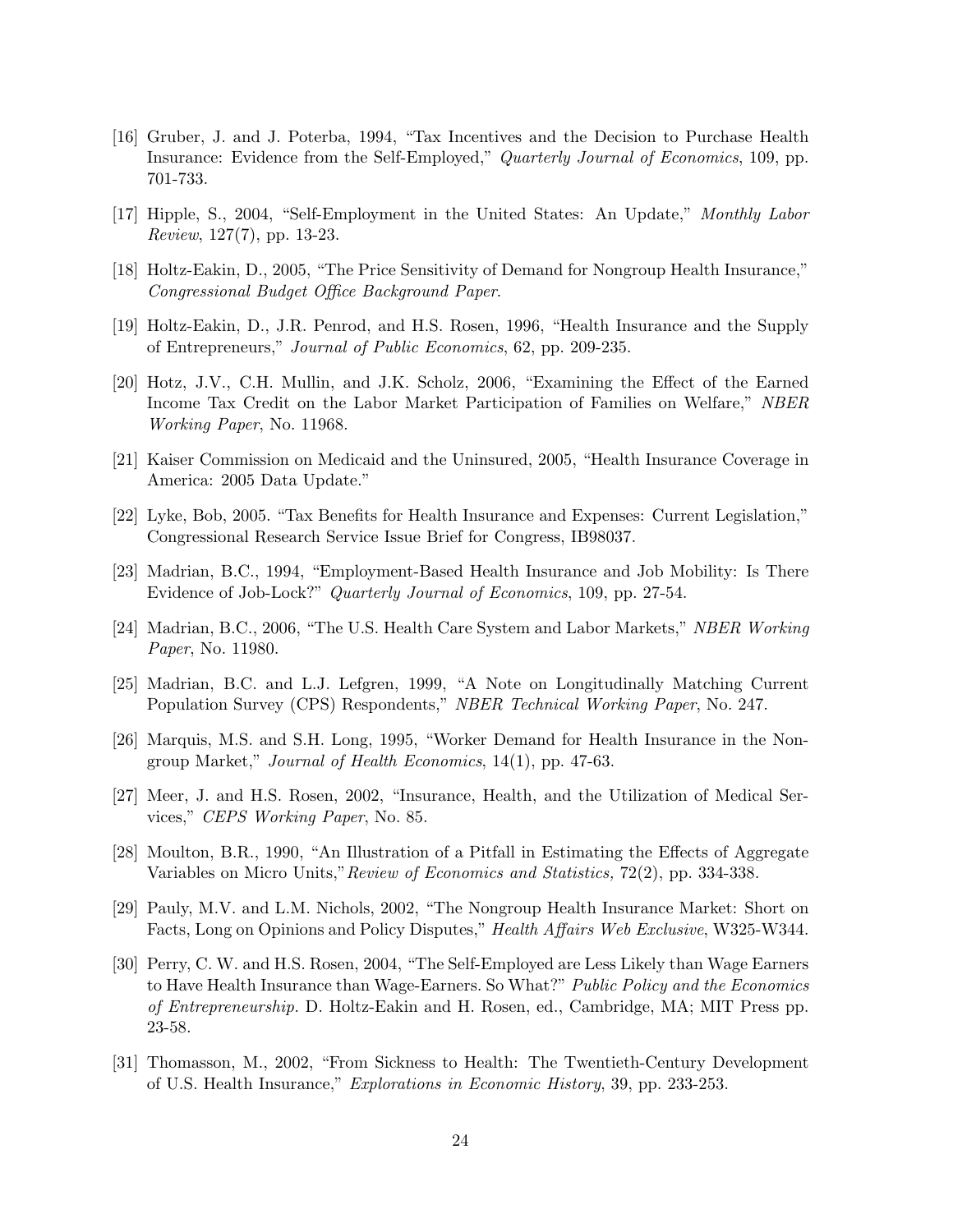[32] Thomasson, M., 2003, "The Importance of Group Coverage: How Tax Policy Shaped U.S. Health Insurance," American Economic Review, 93, pp. 1373-1384.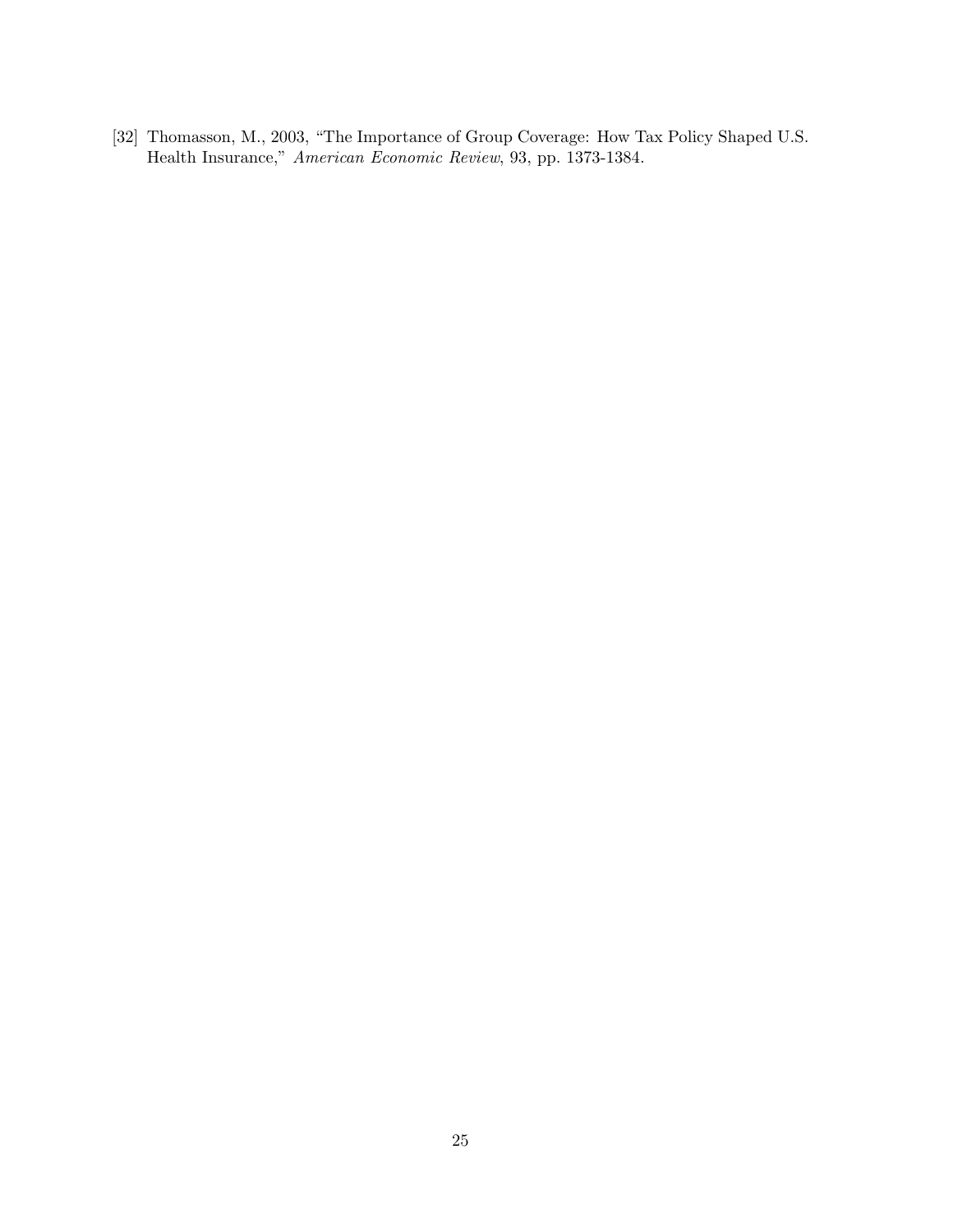|      |                                     |                         |                     | $MTR=15%$                 |                                                   |                     | $MTR = 28%$               |                                                   |
|------|-------------------------------------|-------------------------|---------------------|---------------------------|---------------------------------------------------|---------------------|---------------------------|---------------------------------------------------|
| Year | Tax subsidy as a<br>$\%$ of premium | Average<br>real premium | Real<br>tax savings | Effective<br>real premium | Annual % $\Delta$<br>in effective<br>real premium | Real<br>tax savings | Effective<br>real premium | Annual % $\Delta$<br>in effective<br>real premium |
| 1995 | 25%                                 | \$2,515                 | \$81                | \$2,433                   | $\overline{\phantom{a}}$                          | \$152               | \$2,363                   |                                                   |
| 1996 | $30\%$                              | \$2,465                 | \$100               | \$2,364                   | $-2.83%$                                          | \$187               | \$2,277                   | $-3.62%$                                          |
| 1997 | 40%                                 | \$2,454                 | \$133               | \$2,321                   | $-1.83%$                                          | \$247               | \$2,206                   | $-3.13%$                                          |
| 1998 | 45%                                 | \$2,512                 | \$158               | \$2,355                   | 1.45%                                             | \$294               | \$2,218                   | $0.55\%$                                          |
| 1999 | 60%                                 | \$2,601                 | \$230               | \$2,371                   | 0.68%                                             | \$429               | \$2,172                   | $-2.10%$                                          |
| 2000 | 60%                                 | \$2,712                 | \$270               | \$2,442                   | 2.99%                                             | \$505               | \$2,207                   | 1.64%                                             |
| 2001 | $60\%$                              | \$2,922                 | \$289               | \$2,633                   | 7.85%                                             | \$539               | \$2,383                   | 7.96%                                             |
| 2002 | 70%                                 | \$3,251                 | \$374               | \$2,877                   | 9.25%                                             | \$699               | \$2,552                   | $7.11\%$                                          |
| 2003 | 100%                                | \$3,594                 | \$575               | \$3,019                   | $4.96\%$                                          | \$1,074             | \$2,521                   | $-1.23%$                                          |
| 2004 | 100%                                | \$3,929                 | \$600               | \$3,329                   | $10.26\%$                                         | \$1,119             | \$2,809                   | 11.44%                                            |
| 2005 | 100%                                | \$4,159                 | \$618               | \$3,541                   | $6.37\%$                                          | \$1,154             | \$3,005                   | $6.97\%$                                          |

|  | Table 1: Health insurance premiums and the corresponding deductions in taxable income, 1995-2005 |
|--|--------------------------------------------------------------------------------------------------|
|  |                                                                                                  |

are expressed in constant 2006 US\$. MTR = marginal tax rate. Source: MEPS. Notes: Prices reflect the average premiums per enrolled employee at small private-sector establishments (fewer than 10 employees) that offer health insurance. Real amounts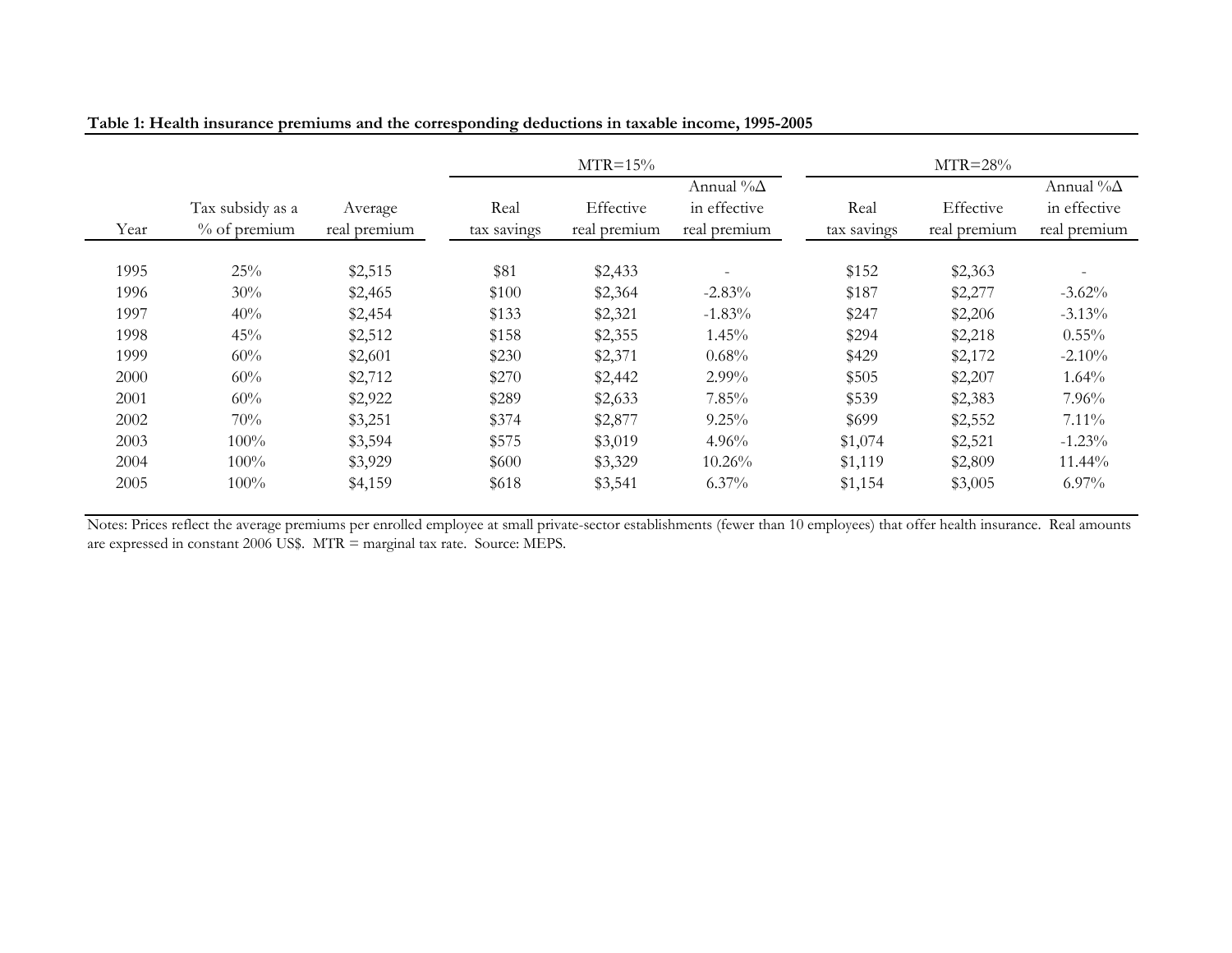|           |       |                                                        | Previously wage/salary          |                                 | Previously self-employed |                                              |                                 |                                 |  |
|-----------|-------|--------------------------------------------------------|---------------------------------|---------------------------------|--------------------------|----------------------------------------------|---------------------------------|---------------------------------|--|
|           |       |                                                        |                                 | $\frac{6}{10}$ of switchers who |                          |                                              | % of switchers who              |                                 |  |
| Year      |       | Number of switchers<br>to self-employment $(^{0}_{0})$ | gain HI policy<br>holder status | lose HI policy<br>holder status |                          | Number of switchers<br>to wage/salary $(\%)$ | gain HI policy<br>holder status | lose HI policy<br>holder status |  |
| 1995      | 414   | $(0.21\%)$                                             | 0.02%                           | 0.04%                           | 438                      | $(0.22\%)$                                   | 0.04%                           | 0.03%                           |  |
| 1996      | 613   | $(0.31\%)$                                             | 0.03%                           | 0.06%                           | 306                      | $(0.15\%)$                                   | 0.03%                           | 0.02%                           |  |
| 1997      | 393   | $(0.20\%)$                                             | 0.02%                           | 0.04%                           | 423                      | $(0.21\%)$                                   | 0.04%                           | 0.02%                           |  |
| 1998      | 371   | $(0.19\%)$                                             | 0.02%                           | 0.04%                           | 394                      | $(0.20\%)$                                   | 0.04%                           | $0.01\%$                        |  |
| 1999      | 393   | $(0.20\%)$                                             | 0.02%                           | 0.05%                           | 395                      | $(0.20\%)$                                   | 0.04%                           | 0.02%                           |  |
| 2000      | 371   | $(0.19\%)$                                             | 0.02%                           | 0.04%                           | 387                      | $(0.19\%)$                                   | 0.05%                           | 0.01%                           |  |
| 2001      | 491   | $(0.25\%)$                                             | 0.02%                           | 0.07%                           | 519                      | $(0.26\%)$                                   | 0.06%                           | 0.03%                           |  |
| 2002      | 470   | $(0.24\%)$                                             | 0.02%                           | 0.05%                           | 511                      | $(0.26\%)$                                   | 0.05%                           | 0.02%                           |  |
| 2003      | 456   | $(0.23\%)$                                             | 0.02%                           | 0.06%                           | 417                      | $(0.21\%)$                                   | 0.04%                           | 0.02%                           |  |
| 2004      | 464   | $(0.23\%)$                                             | 0.02%                           | 0.04%                           | 484                      | $(0.24\%)$                                   | 0.05%                           | 0.02%                           |  |
| All years | 4,436 | $(2.23\%)$                                             | 0.19%                           | 0.50%                           | 4,274                    | $(2.15\%)$                                   | 0.43%                           | 0.20%                           |  |

**Table 2: Health insurance (HI) policy holder status among switchers†**

Notes: <sup>†</sup>The figures correspond to the men and women in the outgoing rotation group (ORG) only (N=199,161).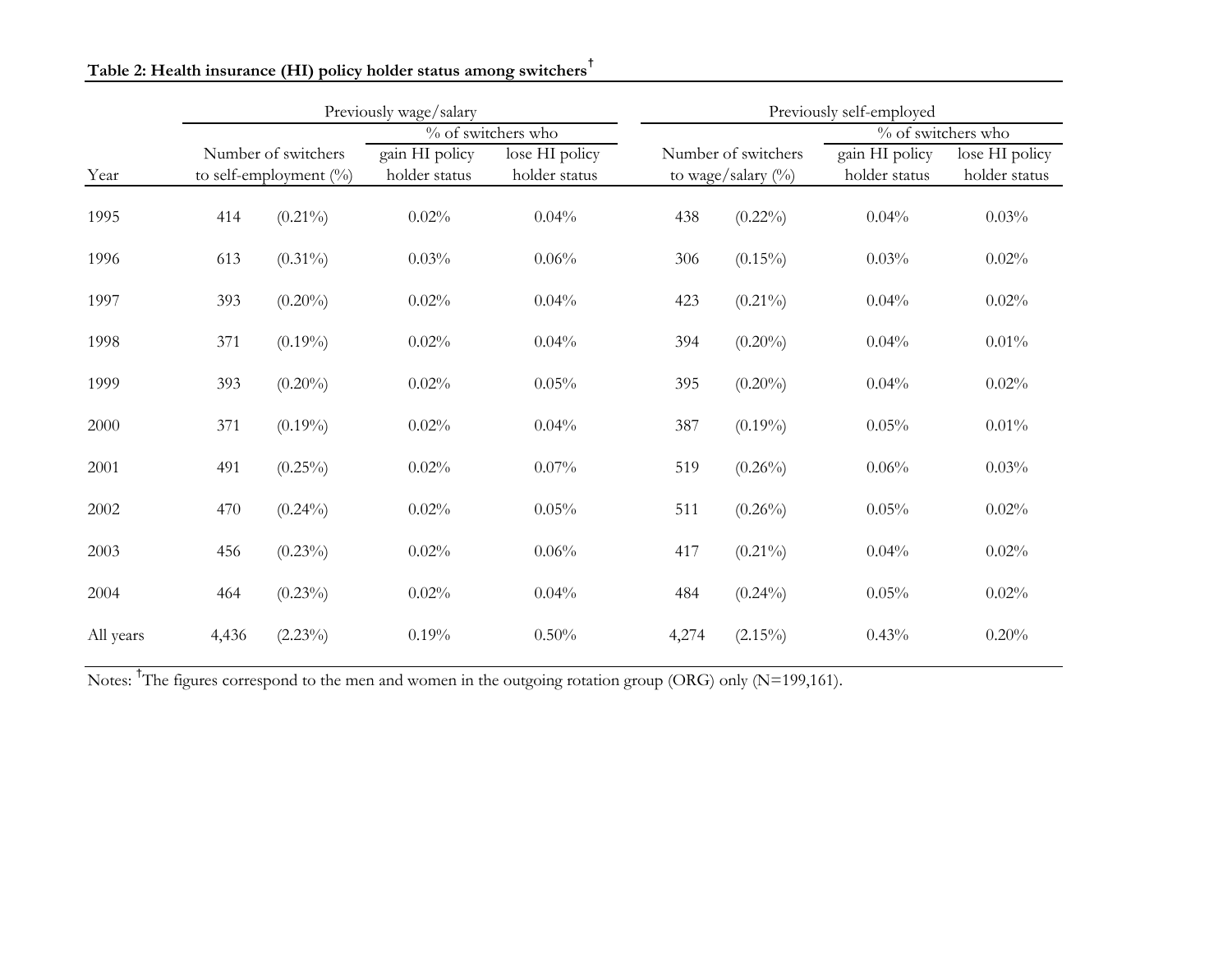| Table 3: Difference-in-difference for selected covariates, men and women |  |  |
|--------------------------------------------------------------------------|--|--|
|                                                                          |  |  |

|                        |       |          |          |            |          |          |                                        | MEN (N=377,454) |           |          |           |            |                 |                   |
|------------------------|-------|----------|----------|------------|----------|----------|----------------------------------------|-----------------|-----------|----------|-----------|------------|-----------------|-------------------|
|                        |       |          |          |            | Years of |          |                                        | Health status   |           |          |           | Number of  | <b>Adjusted</b> | $++$<br>After-tax |
| Covariate              | Age   | White    | Black    |            |          |          | Hispanic schooling Excellent Very good | Good            | Fair      | Poor     | Married   | children   | family income   | price of HI       |
|                        |       |          |          |            |          |          |                                        |                 |           |          |           |            |                 |                   |
| Self-emp $\times$ 1996 | 0.020 | $-0.004$ | $-0.005$ | $-0.002$   | 0.192    | 0.017    | $-0.004$                               | $-0.001$        | $-0.014$  | 0.001    | $-0.019$  | $-0.026$   | $0.463**$       | $-0.011$          |
| Self-emp $\times$ 1997 | 0.543 | 0.005    | $-0.010$ | $-0.010$   | $0.225*$ | 0.008    | $-0.014$                               | 0.011           | $-0.011$  | 0.005    | $-0.001$  | $-0.076$   | 0.208           | $-0.081**$        |
| Self-emp $\times$ 1998 | 0.179 | $-0.001$ | $-0.006$ | $-0.004$   | 0.085    | 0.023    | $-0.017$                               | 0.002           | $-0.009$  | 0.001    | $-0.010$  | $-0.047$   | 0.039           | $-0.014$          |
| Self-emp $\times$ 1999 | 0.252 | $-0.002$ | $-0.008$ | $-0.010$   | 0.181    | 0.001    | 0.006                                  | 0.009           | $-0.018*$ | 0.002    | $-0.015$  | $-0.071$   | $-0.055$        | $0.032**$         |
| Self-emp $\times$ 2000 | 0.507 | 0.001    | $-0.012$ | $-0.024**$ | 0.102    | 0.002    | $-0.008$                               | 0.015           | $-0.009$  | 0.000    | $-0.015$  | $-0.062$   | $-0.082$        | $0.314**$         |
| Self-emp $\times$ 2001 | 0.371 | 0.002    | 0.000    | $-0.009$   | 0.031    | $-0.006$ | 0.002                                  | 0.009           | $-0.010$  | 0.004    | $-0.015$  | $-0.044$   | $-0.422**$      | $0.491**$         |
| Self-emp $\times$ 2002 | 0.494 | $-0.005$ | 0.012    | $-0.001$   | $-0.166$ | $-0.022$ | $-0.004$                               | $0.034*$        | $-0.008$  | $-0.000$ | $-0.011$  | $-0.040$   | $-0.314$        | $0.650**$         |
| Self-emp $\times$ 2003 | 0.562 | 0.005    | $-0.002$ | 0.000      | $-0.107$ | $-0.006$ | $-0.006$                               | 0.017           | $-0.007$  | 0.003    | $-0.030$  | $-0.073$   | $-0.185$        | $0.741**$         |
| Self-emp $\times$ 2004 | 0.209 | $-0.006$ | 0.004    | $-0.002$   | $-0.145$ | $-0.016$ | 0.000                                  | 0.016           | $-0.005$  | 0.004    | $-0.039*$ | $-0.128**$ | $-0.459**$      | $0.759**$         |
| Self-emp $\times$ 2005 | 0.556 | $-0.010$ | 0.006    | 0.001      | $-0.010$ | $-0.013$ | 0.008                                  | 0.008           | $-0.006$  | 0.003    | $-0.039*$ | $-0.114**$ | 0.080           | $0.719**$         |

**WOMEN (N=348,203)**

|                        |           |            |          |          | Years of |          |                               | Health status |          |          |          | Number of | Adjusted      | $++$<br>After-tax |
|------------------------|-----------|------------|----------|----------|----------|----------|-------------------------------|---------------|----------|----------|----------|-----------|---------------|-------------------|
| Covariate              | Age       | White      | Black    | Hispanic |          |          | schooling Excellent Very good | Good          | Fair     | Poor     | Married  | children  | family income | price of HI       |
|                        |           |            |          |          |          |          |                               |               |          |          |          |           |               |                   |
| Self-emp $\times$ 1996 | $-0.769*$ | $-0.010$   | 0.000    | $-0.006$ | 0.175    | 0.037    | $-0.008$                      | $-0.039*$     | 0.003    | 0.008    | $-0.016$ | 0.043     | 0.346         | $-0.008$          |
| Self-emp $\times$ 1997 | $-0.135$  | $-0.017$   | 0.002    | $-0.008$ | 0.048    | 0.027    | $-0.010$                      | $-0.019$      | 0.002    | 0.000    | 0.000    | $-0.030$  | 0.185         | $-0.073**$        |
| Self-emp $\times$ 1998 | $-0.012$  | $-0.015$   | 0.009    | $-0.000$ | 0.219    | $0.053*$ | $-0.033$                      | $-0.031$      | 0.012    | $-0.001$ | 0.004    | $-0.007$  | 0.351         | $-0.005$          |
| Self-emp $\times$ 1999 | $-0.144$  | $-0.029*$  | 0.023    | $-0.005$ | 0.014    | 0.022    | 0.006                         | $-0.025$      | $-0.007$ | 0.004    | 0.026    | $-0.017$  | 0.054         | $0.037*$          |
| Self-emp $\times$ 2000 | 0.332     | $-0.020$   | 0.003    | $-0.014$ | 0.017    | 0.005    | $-0.016$                      | 0.006         | 0.001    | 0.005    | 0.019    | $-0.082$  | $0.440*$      | $0.345**$         |
| Self-emp $\times$ 2001 | $-0.223$  | $-0.027*$  | 0.016    | $-0.002$ | 0.072    | 0.026    | $-0.029$                      | $-0.005$      | 0.002    | 0.005    | $-0.007$ | $-0.019$  | $-0.013$      | $0.475**$         |
| Self-emp $\times$ 2002 | $-0.123$  | $-0.030*$  | 0.009    | $-0.002$ | $-0.023$ | 0.009    | $-0.009$                      | $-0.001$      | $-0.001$ | 0.002    | 0.000    | $-0.017$  | $-0.062$      | $0.661**$         |
| Self-emp $\times$ 2003 | $-0.137$  | $-0.037**$ | $0.022*$ | $-0.000$ | 0.033    | 0.004    | $-0.016$                      | $-0.013$      | $0.020*$ | 0.005    | $-0.014$ | $-0.032$  | $-0.258$      | $0.774**$         |
| Self-emp $\times$ 2004 | $-0.393$  | $-0.029*$  | $0.020*$ | $-0.004$ | 0.143    | $0.050*$ | $-0.026$                      | $-0.023$      | $-0.006$ | 0.005    | $-0.022$ | $-0.020$  | $-0.089$      | $0.723**$         |
| Self-emp $\times$ 2005 | $-0.474$  | $-0.032*$  | 0.006    | 0.003    | 0.048    | 0.032    | $-0.001$                      | $-0.028$      | $-0.004$ | 0.001    | $-0.006$ | $-0.024$  | $-0.138$      | $0.714**$         |

construction of the after-tax health insurance premiums. \* Significance at 5%. \*\* Significance at 1%. Notes: All models are based on weighted and clustered data and they include a constant term, self-employed indicator, and year effects. Excluded categories are year 1995 and its interaction with the self-employed indicator. <sup>+</sup> Family income is adjusted for the household size and expressed in constant 2006 US\$. <sup>++</sup> See Section 4 for the details on the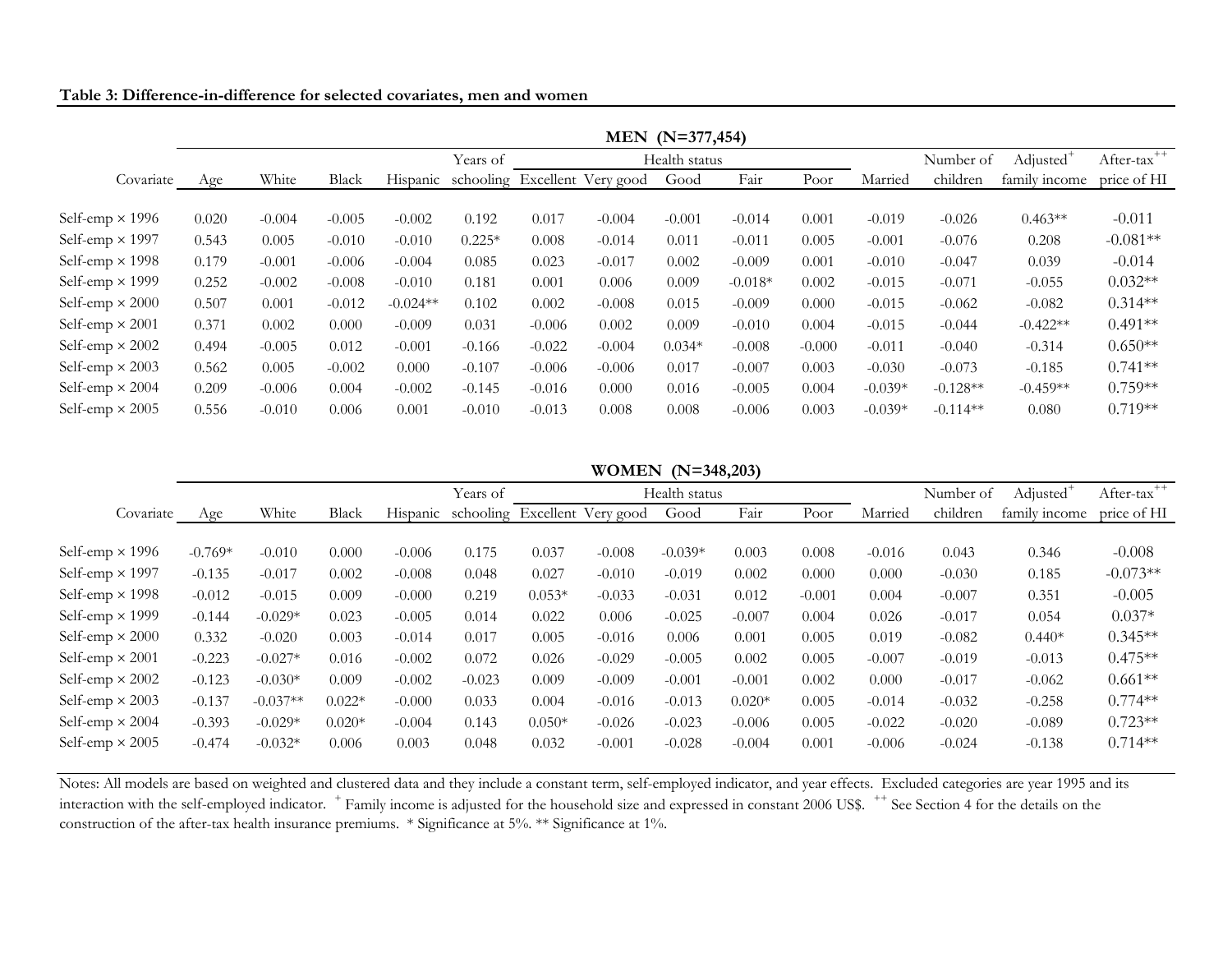|                                                |        | Wage/salary |        | Self-employed |
|------------------------------------------------|--------|-------------|--------|---------------|
|                                                | Mean   | St. Error   | Mean   | St. Error     |
| Individual characteristics                     |        |             |        |               |
| Age                                            | 40.731 | 0.023       | 43.785 | 0.073         |
| Age 25-34                                      | 0.307  | 0.001       | 0.189  | 0.003         |
| Age 35-44                                      | 0.330  | 0.001       | 0.330  | 0.004         |
| Age 45-54                                      | 0.264  | 0.001       | 0.329  | 0.004         |
| Age 55-60                                      | 0.098  | 0.001       | 0.153  | 0.003         |
| Race/Ethnicity                                 |        |             |        |               |
| White                                          | 0.841  | 0.001       | 0.890  | 0.002         |
| Black                                          | 0.102  | 0.001       | 0.054  | 0.002         |
| Hispanic                                       | 0.127  | 0.001       | 0.092  | 0.002         |
| Education                                      |        |             |        |               |
| Years of schooling                             | 13.499 | 0.007       | 13.439 | 0.023         |
| Less than high school                          | 0.101  | 0.001       | 0.108  | 0.002         |
| High school degree                             | 0.323  | 0.001       | 0.354  | 0.004         |
| Some college degree                            | 0.261  | 0.001       | 0.251  | 0.003         |
| Bachelor's degree                              | 0.207  | 0.001       | 0.179  | 0.003         |
| Graduate degree                                | 0.107  | 0.001       | 0.108  | 0.002         |
| Weekly hours worked                            |        |             |        |               |
| $1 - 20$                                       | 0.017  | 0.000       | 0.052  | 0.002         |
| $21 - 35$                                      | 0.047  | 0.000       | 0.122  | 0.002         |
| 36-55                                          | 0.839  | 0.001       | 0.625  | 0.004         |
| $55+$                                          | 0.097  | 0.001       | 0.200  | 0.003         |
| Health status                                  |        |             |        |               |
| Excellent                                      | 0.350  | 0.001       | 0.338  | 0.003         |
| Very good                                      | 0.367  | 0.001       | 0.361  | 0.003         |
| Good                                           | 0.234  | 0.001       | 0.242  | 0.003         |
| Fair                                           | 0.043  | 0.000       | 0.050  | 0.002         |
| Poor                                           | 0.006  | 0.000       | 0.008  | 0.001         |
| Health insurance                               |        |             |        |               |
| Any                                            | 0.831  | 0.001       | 0.658  | 0.004         |
| Policy holder                                  | 0.719  | 0.001       | 0.392  | 0.004         |
| Family characteristics                         |        |             |        |               |
| Married                                        | 0.669  | 0.001       | 0.709  | 0.004         |
| Number of children under age 18                | 0.826  | 0.003       | 0.852  | 0.009         |
| No children                                    | 0.563  | 0.001       | 0.565  | 0.004         |
| One child                                      | 0.171  | 0.001       | 0.166  | 0.003         |
| More than one child                            | 0.266  | 0.001       | 0.269  | 0.003         |
| Adjusted family income (\$10,000) <sup>+</sup> | 4.825  | 0.010       | 4.399  | 0.036         |
| Estimated marginal tax rate (MTR)*             |        |             |        |               |
| $MTR = 0$                                      | 0.053  | 0.000       | 0.127  | 0.002         |
| $0 \leq MTR \leq 10$                           | 0.035  | 0.000       | 0.051  | 0.002         |
| $10 \leq MTR \leq 15$                          | 0.426  |             |        | 0.003         |
|                                                |        | 0.001       | 0.402  |               |
| $15 < MTR \leq 28$                             | 0.362  | 0.001       | 0.284  | 0.003         |
| MTR > 28                                       | 0.124  | 0.001       | 0.135  | 0.002         |
| Spouse characteristics <sup>†</sup>            |        |             |        |               |
| Spouse has any health insurance (HI) coverage  | 0.892  | 0.001       | 0.778  | 0.004         |
| Spouse is HI policy holder                     | 0.391  | 0.001       | 0.503  | 0.004         |
| Spouse is policy holder of an emp.-provided HI | 0.371  | 0.001       | 0.423  | 0.004         |
|                                                |        |             |        |               |
| N                                              |        | 346,513     |        | 30,941        |

#### conditional on being married. Notes: Means and standard errors are based on weighted and clustered data. <sup>+</sup> Family income is adjusted for the household size and expressed in constant 2006 US\$. \* MTR are estimated using the TAXSIM program. † Means for spouse characteristics are

#### **Table 4a: Descriptive statistics, men**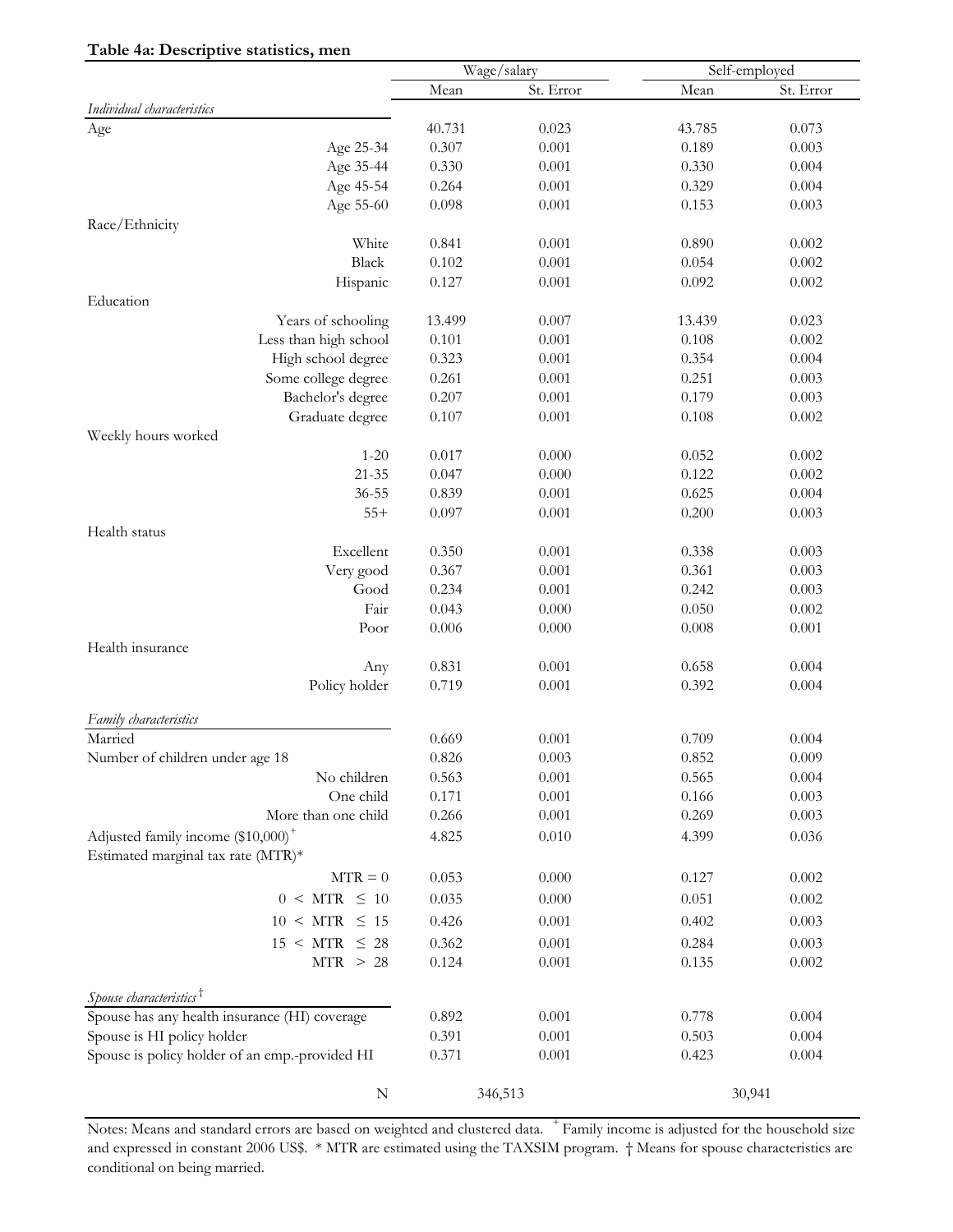| Table 4b: Descriptive statistics, women        | Wage/salary |           |        | Self-employed |
|------------------------------------------------|-------------|-----------|--------|---------------|
|                                                | Mean        | St. Error | Mean   | St. Error     |
| Individual characteristics                     |             |           |        |               |
| Age                                            | 41.021      | 0.024     | 43.108 | 0.090         |
| Age 25-34                                      | 0.296       | 0.001     | 0.203  | 0.004         |
| Age 35-44                                      | 0.327       | 0.001     | 0.351  | 0.005         |
| Age 45-54                                      | 0.277       | 0.001     | 0.313  | 0.004         |
| Age 55-60                                      | 0.100       | 0.001     | 0.133  | 0.003         |
| Race/Ethnicity                                 |             |           |        |               |
| White                                          | 0.811       | 0.001     | 0.881  | 0.003         |
| Black                                          | 0.134       | 0.001     | 0.059  | 0.002         |
| Hispanic                                       | $0.100\,$   | 0.001     | 0.072  | 0.002         |
| Education                                      |             |           |        |               |
| Years of schooling                             | 13.652      | 0.006     | 13.759 | 0.025         |
| Less than high school                          | 0.071       | 0.001     | 0.067  | 0.002         |
| High school degree                             | 0.317       | 0.001     | 0.301  | 0.004         |
| Some college degree                            | 0.299       | 0.001     | 0.316  | 0.005         |
| Bachelor's degree                              | 0.213       | 0.001     | 0.210  | 0.004         |
| Graduate degree                                | 0.099       | 0.001     | 0.106  | 0.003         |
| Weekly hours worked                            |             |           |        |               |
| $1 - 20$                                       | 0.090       | 0.001     | 0.258  | 0.004         |
| $21 - 35$                                      | 0.155       | 0.001     | 0.212  | 0.004         |
| $36 - 55$                                      | 0.722       | 0.001     | 0.430  | 0.005         |
| $55+$                                          | 0.033       | 0.000     | 0.100  | 0.003         |
| Health status                                  |             |           |        |               |
| Excellent                                      | 0.325       | 0.001     | 0.365  | 0.004         |
| Very good                                      | 0.369       | 0.001     | 0.354  | 0.004         |
| Good                                           | 0.249       | 0.001     | 0.223  | 0.004         |
| Fair                                           | 0.051       | 0.000     | 0.048  | 0.002         |
| Poor                                           | 0.007       | 0.000     | 0.009  | 0.001         |
| Health insurance                               |             |           |        |               |
| Any                                            | 0.865       | 0.001     | 0.758  | 0.004         |
| Policy holder                                  | 0.602       | 0.001     | 0.269  | 0.004         |
| Family characteristics                         |             |           |        |               |
| Married                                        | 0.626       | 0.001     | 0.746  | 0.004         |
| Number of children under age 18                | 0.850       | 0.003     | 0.987  | 0.011         |
| No children                                    | 0.529       | 0.001     | 0.498  | 0.005         |
| One child                                      | 0.204       | 0.001     | 0.177  | 0.003         |
| More than one child                            | 0.267       | 0.001     | 0.324  | 0.004         |
| Adjusted family income (\$10,000) <sup>+</sup> | 4.588       | 0.010     | 4.607  | 0.045         |
| Estimated marginal tax rate (MTR)*             |             |           |        |               |
| $MTR = 0$                                      | 0.092       | 0.001     | 0.143  | 0.003         |
| $0 \leq MTR \leq 10$                           | 0.036       | 0.000     | 0.045  | 0.002         |
|                                                |             |           |        |               |
| $0 \leq MTR \leq 15$                           | 0.424       | 0.001     | 0.398  | 0.004         |
| $0 \leq MTR \leq 28$                           | 0.345       | 0.001     | 0.280  | 0.004         |
| MTR > 28                                       | 0.102       | 0.001     | 0.134  | 0.003         |
| Spouse characteristics <sup>†</sup>            |             |           |        |               |
| Spouse has any health insurance (HI) coverage  | 0.913       | 0.001     | 0.860  | 0.004         |
| Spouse is HI policy holder                     | $0.670\,$   | 0.001     | 0.752  | 0.005         |
| Spouse is policy holder of an emp.-provided HI | 0.636       | 0.001     | 0.622  | 0.005         |
|                                                |             |           |        |               |
| ${\bf N}$                                      |             | 327,951   |        | 20,252        |

conditional on being married. and expressed in constant 2006 US\$. \* MTR are estimated using the TAXSIM program. † Means for spouse characteristics are Notes: Means and standard errors are based on weighted and clustered data. <sup>+</sup> Family income is adjusted for the household size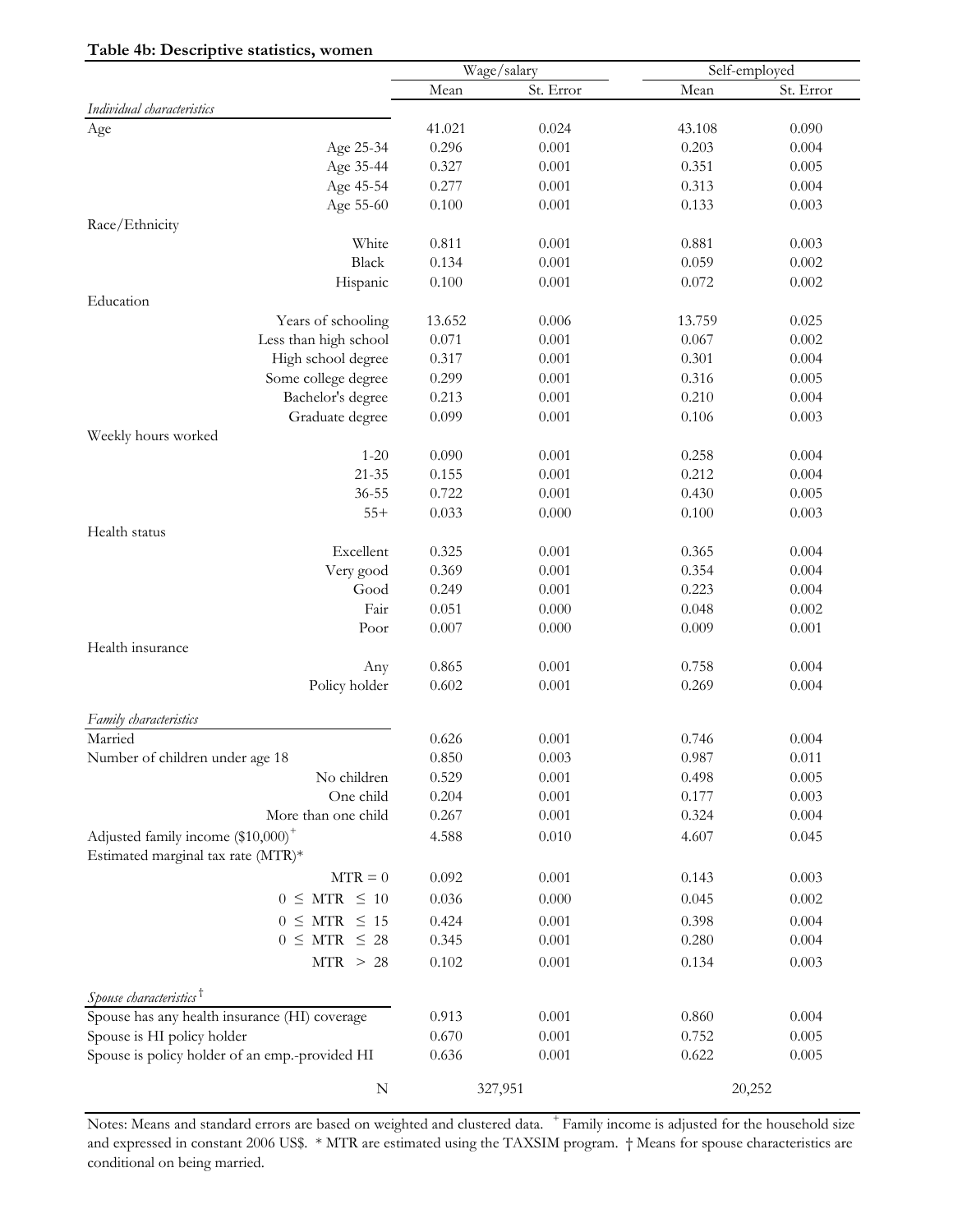|           | All men | Wage/salary | Self-employed | Wage/salary<br>Difference $(t+1 - t)$ | Self-employed<br>Difference $(t+1 - t)$ | Difference in<br>Difference |
|-----------|---------|-------------|---------------|---------------------------------------|-----------------------------------------|-----------------------------|
| Year      | (1)     | (2)         | (3)           | (4)                                   | (5)                                     | $(5) - (4)$                 |
| 1995      | 0.707   | 0.730       | 0.411         |                                       |                                         |                             |
|           | (0.003) | (0.003)     | (0.013)       |                                       |                                         |                             |
| 1996      | 0.706   | 0.727       | 0.422         | $-0.002$                              | 0.011                                   | 0.013                       |
|           | (0.003) | (0.003)     | (0.013)       | (0.005)                               | (0.018)                                 | (0.019)                     |
| 1997      | 0.699   | 0.727       | 0.397         | $-0.002$                              | $-0.014$                                | $-0.012$                    |
|           | (0.003) | (0.003)     | (0.011)       | (0.005)                               | (0.017)                                 | (0.018)                     |
| 1998      | 0.710   | 0.737       | 0.414         | 0.007                                 | 0.003                                   | $-0.004$                    |
|           | (0.003) | (0.003)     | (0.012)       | (0.005)                               | (0.017)                                 | (0.018)                     |
| 1999      | 0.714   | 0.740       | 0.410         | $0.011*$                              | $-0.002$                                | $-0.012$                    |
|           | (0.003) | (0.003)     | (0.012)       | (0.005)                               | (0.017)                                 | (0.018)                     |
| 2000      | 0.712   | 0.738       | 0.407         | 0.009                                 | $-0.004$                                | $-0.013$                    |
|           | (0.003) | (0.003)     | (0.012)       | (0.005)                               | (0.018)                                 | (0.018)                     |
| 2001      | 0.701   | 0.725       | 0.410         | $-0.005$                              | $-0.001$                                | 0.004                       |
|           | (0.003) | (0.003)     | (0.010)       | (0.004)                               | (0.016)                                 | (0.017)                     |
| 2002      | 0.685   | 0.712       | 0.376         | $-0.017**$                            | $-0.035*$                               | $-0.018$                    |
|           | (0.003) | (0.003)     | (0.010)       | (0.004)                               | (0.016)                                 | (0.017)                     |
| 2003      | 0.675   | 0.700       | 0.383         | $-0.030**$                            | $-0.029$                                | 0.001                       |
|           | (0.003) | (0.003)     | (0.010)       | (0.004)                               | (0.016)                                 | (0.017)                     |
| 2004      | 0.662   | 0.690       | 0.353         | $-0.040**$                            | $-0.058**$                              | $-0.018$                    |
|           | (0.003) | (0.003)     | (0.010)       | (0.004)                               | (0.016)                                 | (0.017)                     |
| 2005      | 0.659   | 0.686       | 0.343         | $-0.043**$                            | $-0.069**$                              | $-0.025$                    |
|           | (0.003) | (0.003)     | (0.010)       | (0.004)                               | (0.016)                                 | (0.016)                     |
| All years | 0.693   | 0.719       | 0.392         |                                       |                                         |                             |
|           | (0.001) | (0.001)     | (0.004)       |                                       |                                         |                             |
| ${\bf N}$ | 377,454 | 346,513     | 30,941        |                                       |                                         |                             |

#### **Table 5a: Proportion of health insurance policy holders, men**

Notes: Means (standard errors) are based on weighted and clustered data. Components may not add to totals due to rounding. \* Significance at 5%. \*\* Significance at 1%.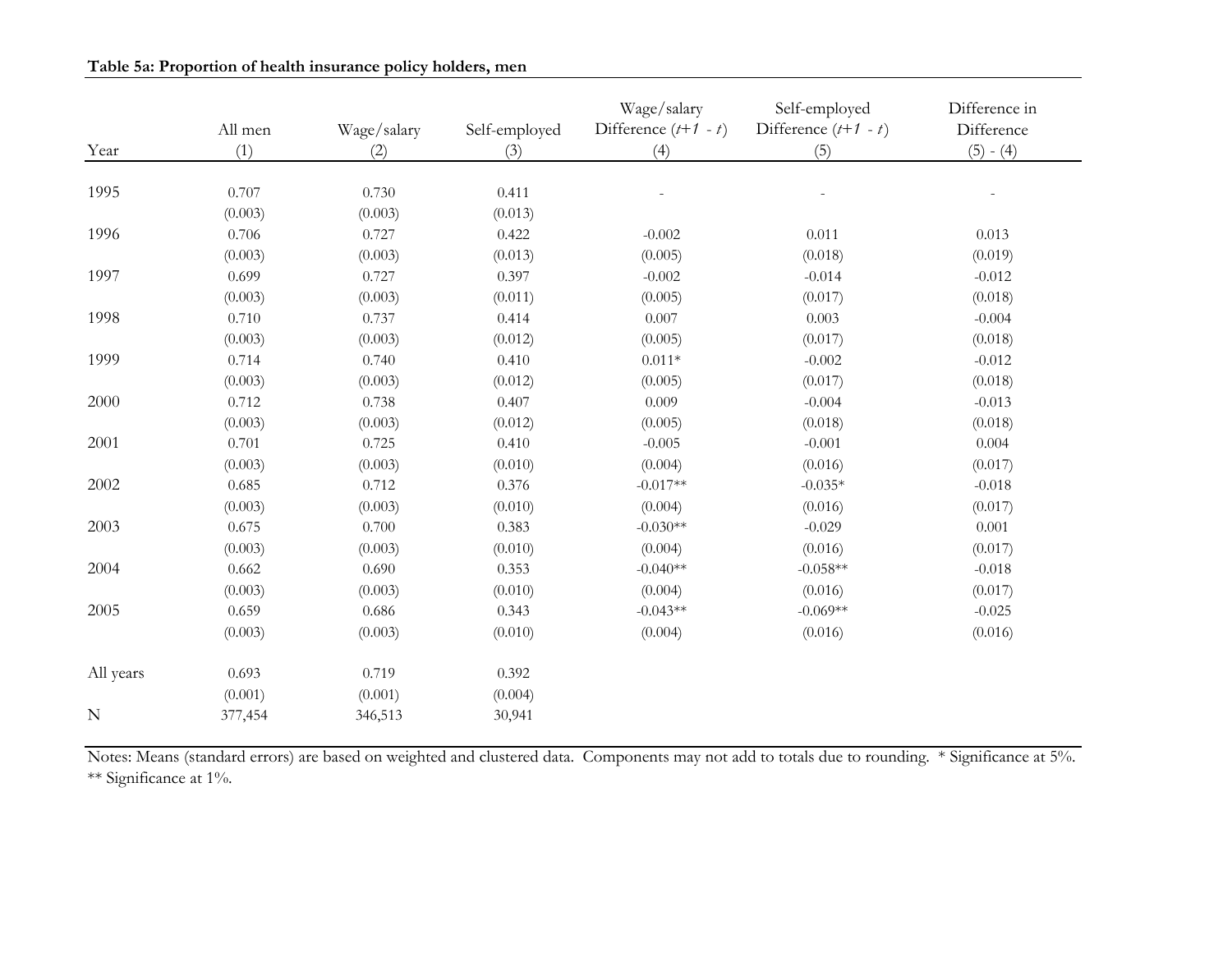|           | All women | Wage/salary | Self-employed | Wage/salary<br>Difference $(t+1 - t)$ | Self-employed<br>Difference $(t+1 - t)$ | Difference in<br>Difference |
|-----------|-----------|-------------|---------------|---------------------------------------|-----------------------------------------|-----------------------------|
| Year      | (1)       | (2)         | (3)           | (4)                                   | (5)                                     | $(5) - (4)$                 |
|           |           |             |               |                                       |                                         |                             |
| 1995      | 0.587     | 0.604       | 0.281         |                                       |                                         |                             |
|           | (0.004)   | (0.004)     | (0.014)       |                                       |                                         |                             |
| 1996      | 0.590     | 0.605       | 0.277         | 0.001                                 | $-0.004$                                | $-0.005$                    |
|           | (0.004)   | (0.004)     | (0.015)       | (0.005)                               | (0.020)                                 | (0.021)                     |
| 1997      | 0.585     | 0.605       | 0.263         | 0.001                                 | $-0.018$                                | $-0.019$                    |
|           | (0.003)   | (0.004)     | (0.013)       | (0.005)                               | (0.019)                                 | (0.020)                     |
| 1998      | 0.585     | 0.604       | 0.281         | $0.000\,$                             | 0.001                                   | 0.001                       |
|           | (0.003)   | (0.004)     | (0.013)       | (0.005)                               | (0.019)                                 | (0.020)                     |
| 1999      | 0.580     | 0.598       | 0.279         | $-0.006$                              | $-0.002$                                | 0.004                       |
|           | (0.003)   | (0.004)     | (0.014)       | (0.005)                               | (0.020)                                 | (0.020)                     |
| 2000      | 0.588     | 0.608       | 0.267         | 0.004                                 | $-0.014$                                | $-0.018$                    |
|           | (0.004)   | (0.004)     | (0.013)       | (0.005)                               | (0.019)                                 | (0.020)                     |
| 2001      | 0.589     | 0.607       | 0.272         | 0.003                                 | $-0.008$                                | $-0.011$                    |
|           | (0.003)   | (0.003)     | (0.011)       | (0.005)                               | (0.018)                                 | (0.018)                     |
| 2002      | 0.581     | 0.600       | 0.260         | $-0.004$                              | $-0.021$                                | $-0.017$                    |
|           | (0.003)   | (0.003)     | (0.011)       | (0.005)                               | (0.018)                                 | (0.018)                     |
| 2003      | 0.581     | 0.599       | 0.272         | $-0.005$                              | $-0.009$                                | $-0.004$                    |
|           | (0.003)   | (0.003)     | (0.011)       | (0.005)                               | (0.018)                                 | (0.019)                     |
| 2004      | 0.580     | 0.598       | 0.282         | $-0.006$                              | 0.002                                   | 0.008                       |
|           | (0.003)   | (0.003)     | (0.012)       | (0.005)                               | (0.018)                                 | (0.019)                     |
| 2005      | 0.571     | 0.591       | 0.230         | $-0.013**$                            | $-0.051**$                              | $-0.038*$                   |
|           | (0.003)   | (0.003)     | (0.011)       | (0.005)                               | (0.017)                                 | (0.018)                     |
| All years | 0.583     | 0.602       | 0.269         |                                       |                                         |                             |
|           | (0.001)   | (0.001)     | (0.004)       |                                       |                                         |                             |
| ${\bf N}$ | 348,203   | 327,951     | 20,252        |                                       |                                         |                             |

#### **Table 5b: Proportion of health insurance policy holders, women**

Notes: Means (standard errors) are based on weighted and clustered data. Components may not add to totals due to rounding. \* Significance at 5%. \*\* Significance at 1%.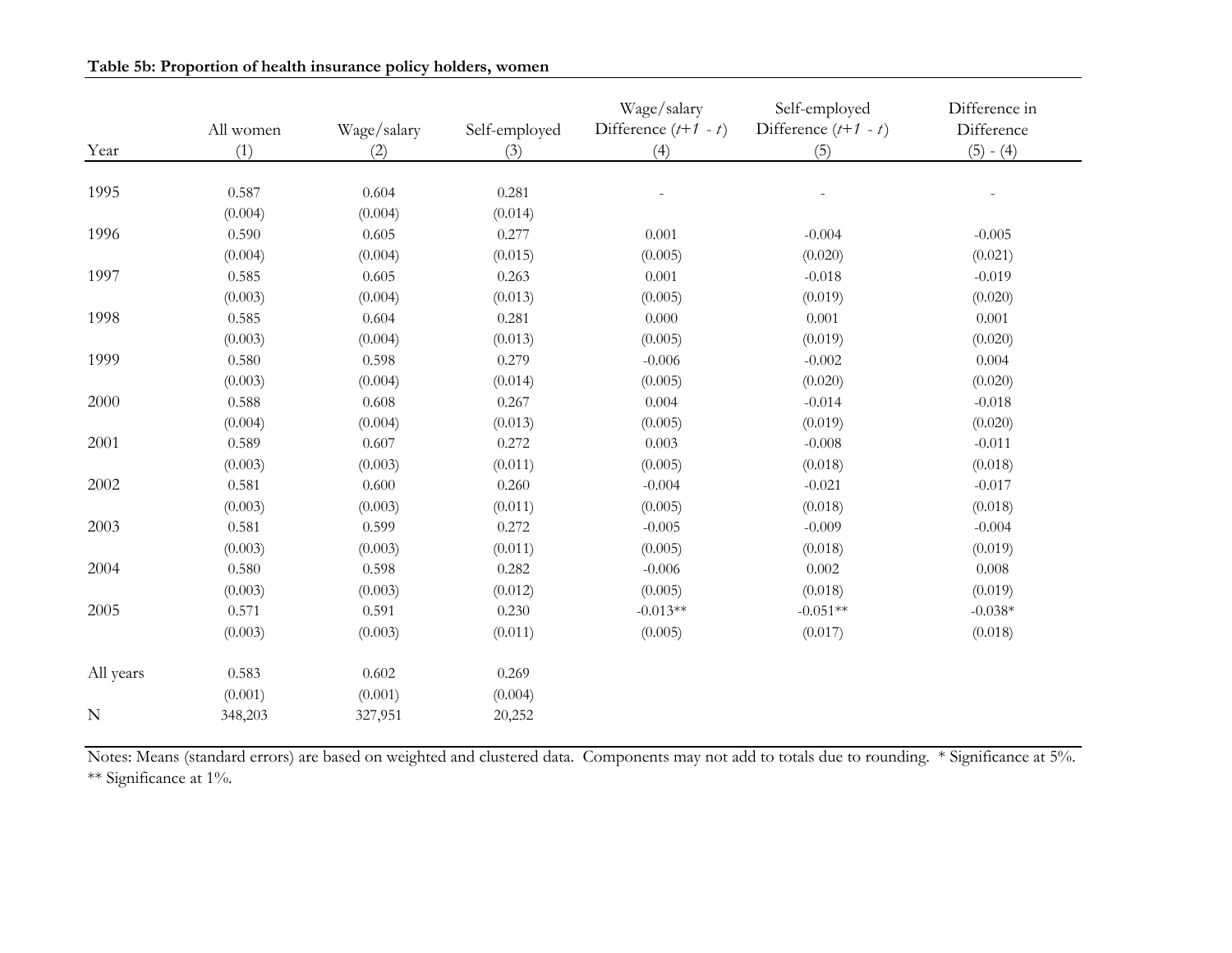|  |  | Table 6a: Difference-in-difference regression results, men |  |
|--|--|------------------------------------------------------------|--|
|  |  |                                                            |  |

|                               |            |            |             | Married men  |              | Eligible men |
|-------------------------------|------------|------------|-------------|--------------|--------------|--------------|
| Variable                      | All men    | Single men | Married men | without kids | Eligible men | without kids |
|                               | (1)        | (2)        | (3)         | (4)          | (5)          | (6)          |
| Self-employed                 | $-0.326**$ | $-0.260**$ | $-0.355**$  | $-0.375**$   | $-0.275**$   | $-0.260**$   |
|                               | (0.013)    | (0.025)    | (0.015)     | (0.023)      | (0.015)      | (0.021)      |
| 1996                          | $-0.002$   | 0.006      | $-0.007$    | $-0.010$     | 0.002        | 0.000        |
|                               | (0.004)    | (0.008)    | (0.005)     | (0.007)      | (0.004)      | (0.006)      |
| 1997                          | $-0.005$   | 0.010      | $-0.013*$   | $-0.014$     | 0.002        | 0.002        |
|                               | (0.004)    | (0.008)    | (0.005)     | (0.008)      | (0.004)      | (0.006)      |
| 1998                          | $-0.000$   | 0.014      | $-0.007$    | $-0.009$     | 0.001        | 0.001        |
|                               | (0.004)    | (0.008)    | (0.005)     | (0.008)      | (0.004)      | (0.006)      |
| 1999                          | 0.002      | $0.019*$   | $-0.007$    | $-0.013$     | 0.007        | 0.005        |
|                               | (0.004)    | (0.008)    | (0.005)     | (0.008)      | (0.004)      | (0.006)      |
| 2000                          | $-0.002$   | $0.026**$  | $-0.014**$  | $-0.020*$    | 0.006        | 0.007        |
|                               | (0.004)    | (0.008)    | (0.005)     | (0.008)      | (0.004)      | (0.006)      |
| 2001                          | $-0.015**$ | 0.008      | $-0.025**$  | $-0.031**$   | $-0.008$     | $-0.008$     |
|                               | (0.004)    | (0.008)    | (0.005)     | (0.007)      | (0.004)      | (0.006)      |
| 2002                          | $-0.026**$ | $-0.016*$  | $-0.029**$  | $-0.040**$   | $-0.017**$   | $-0.023**$   |
|                               | (0.004)    | (0.008)    | (0.005)     | (0.008)      | (0.004)      | (0.006)      |
| 2003                          | $-0.038**$ | $-0.024**$ | $-0.043**$  | $-0.046**$   | $-0.028**$   | $-0.030**$   |
|                               | (0.004)    | (0.008)    | (0.005)     | (0.008)      | (0.004)      | (0.006)      |
| 2004                          | $-0.046**$ | $-0.029**$ | $-0.052**$  | $-0.064**$   | $-0.034**$   | $-0.036**$   |
|                               | (0.004)    | (0.008)    | (0.005)     | (0.008)      | (0.004)      | (0.006)      |
| 2005                          | $-0.048**$ | $-0.032**$ | $-0.054**$  | $-0.069**$   | $-0.037**$   | $-0.042**$   |
|                               | (0.004)    | (0.008)    | (0.005)     | (0.008)      | (0.004)      | (0.006)      |
| Self-emp $\times$ 1996        | 0.005      | $-0.007$   | 0.011       | 0.053        | $-0.007$     | $-0.003$     |
|                               | (0.017)    | (0.033)    | (0.019)     | (0.030)      | (0.020)      | (0.028)      |
| Self-emp $\times$ 1997        | $-0.022$   | $-0.038$   | $-0.015$    | 0.015        | $-0.018$     | $-0.015$     |
|                               | (0.017)    | (0.033)    | (0.020)     | (0.031)      | (0.020)      | (0.027)      |
| Self-emp $\times$ 1998        | $-0.011$   | $-0.028$   | $-0.002$    | 0.021        | $-0.013$     | $-0.015$     |
|                               | (0.017)    | (0.033)    | (0.020)     | (0.031)      | (0.020)      | (0.027)      |
| Self-emp $\times$ 1999        | $-0.020$   | $-0.043$   | $-0.008$    | 0.034        | $-0.022$     | $-0.022$     |
|                               | (0.017)    | (0.033)    | (0.020)     | (0.032)      | (0.020)      | (0.027)      |
| Self-emp $\times 2000$        | $-0.022$   | $-0.055$   | $-0.009$    | 0.009        | $-0.028$     | $-0.046$     |
|                               | (0.017)    | (0.034)    | (0.020)     | (0.032)      | (0.021)      | (0.028)      |
| Self-emp $\times$ 2001        | 0.002      | 0.007      | $-0.000$    | 0.006        | $-0.000$     | $-0.013$     |
|                               | (0.016)    | (0.032)    | (0.019)     | (0.031)      | (0.019)      | (0.027)      |
| Self-emp $\times$ 2002        | $-0.011$   | $-0.005$   | $-0.012$    | 0.002        | $-0.039*$    | $-0.045$     |
|                               | (0.016)    | (0.031)    | (0.018)     | (0.030)      | (0.019)      | (0.027)      |
| Self-emp $\times$ 2003        | 0.001      | $-0.035$   | 0.013       | 0.037        | $-0.022$     | $-0.037$     |
|                               | (0.016)    | (0.031)    | (0.019)     | (0.031)      | (0.019)      | (0.027)      |
| Self-emp $\times$ 2004        | $-0.014$   | $-0.043$   | $-0.004$    | 0.047        | $-0.025$     | $-0.027$     |
|                               | (0.016)    | (0.031)    | (0.018)     | (0.030)      | (0.019)      | (0.026)      |
| Self-emp $\times$ 2005        | $-0.030$   | $-0.061*$  | $-0.022$    | $-0.005$     | $-0.053**$   | $-0.068**$   |
|                               | (0.016)    | (0.031)    | (0.018)     | (0.030)      | (0.019)      | (0.026)      |
| Joint significance (p-values) |            |            |             |              |              |              |
| Year dummies                  | $0.000\,$  | 0.000      | $0.000\,$   | 0.000        | $0.000\,$    | $0.000\,$    |
| Interaction terms             | 0.288      | 0.272      | 0.652       | 0.419        | 0.093        | 0.178        |
| Year DVs & interactions       | 0.000      | 0.000      | $0.000\,$   | 0.000        | $0.000\,$    | $0.000\,$    |
| $R^2$                         | 0.124      | 0.149      | 0.116       | 0.106        | 0.179        | $0.157\,$    |
| ${\bf N}$                     | 377,454    | 108,132    | 269,322     | 95,292       | 307,777      | 160,749      |
|                               |            |            |             |              |              |              |

Notes: All models include individual and family characteristics, a constant term, and state effects. For full regression results, see Appendix Table 1a. Excluded categories are non-Hispanic whites, less than high school degree, no children, year 1995, and its interaction with the self-employed indicator. Standard errors are in parantheses. \* Significance at 5%. \*\* Significance at 1%.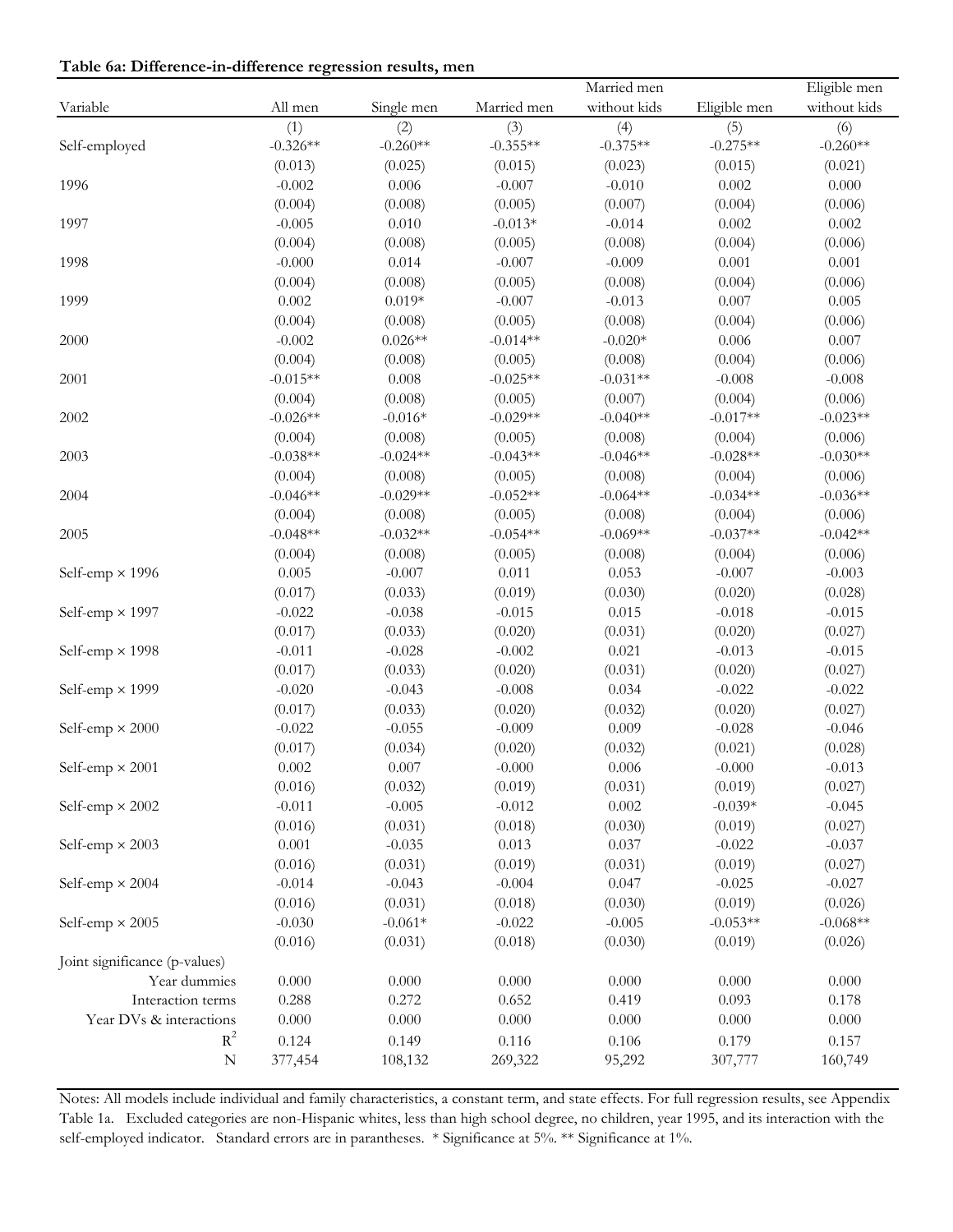**Table 6b: Difference-in-difference regression results, women**

| without kids<br>without kids<br>All women<br>Married women<br>Eligible women<br>Single women<br>(1)<br>(2)<br>(3)<br>(4)<br>(5)<br>(6)<br>$-0.302**$<br>$-0.281**$<br>$-0.241**$<br>$-0.322**$<br>$-0.320**$<br>$-0.323**$<br>(0.013)<br>(0.030)<br>(0.015)<br>(0.026)<br>(0.021)<br>(0.029)<br>$-0.001$<br>0.009<br>$-0.008$<br>$-0.012$<br>0.001<br>$-0.002$<br>(0.004)<br>(0.006)<br>(0.007)<br>(0.006)<br>(0.009)<br>(0.005)<br>$-0.005$<br>$-0.002$<br>$-0.006$<br>$-0.017$<br>$-0.007$<br>$-0.014*$<br>(0.005)<br>(0.007)<br>(0.006)<br>(0.009)<br>(0.005)<br>(0.006)<br>$-0.018**$<br>$-0.010*$<br>$-0.004$<br>$-0.012$<br>$-0.025**$<br>$-0.010*$<br>(0.007)<br>(0.005)<br>(0.006)<br>(0.005)<br>(0.006)<br>(0.009)<br>$-0.017**$<br>0.006<br>$-0.030**$<br>$-0.031**$<br>$-0.008$<br>$-0.013*$<br>(0.005)<br>(0.007)<br>(0.006)<br>(0.009)<br>(0.006)<br>(0.005)<br>0.009<br>$-0.021**$<br>$-0.027**$<br>$-0.017**$<br>$-0.011*$<br>$-0.006$<br>(0.005)<br>(0.007)<br>(0.006)<br>(0.010)<br>(0.005)<br>(0.006)<br>$-0.021**$<br>$-0.014**$<br>$-0.002$<br>$-0.022**$<br>$-0.038**$<br>$-0.010*$<br>(0.004)<br>(0.007)<br>(0.006)<br>(0.009)<br>(0.005)<br>(0.006)<br>$-0.031**$<br>$-0.023**$<br>$-0.013$<br>$-0.029**$<br>$-0.038**$<br>$-0.022**$<br>(0.007)<br>(0.004)<br>(0.006)<br>(0.009)<br>(0.005)<br>(0.006)<br>$-0.027**$<br>$-0.024**$<br>$-0.027**$<br>$-0.035**$<br>$-0.032**$<br>$-0.038**$<br>(0.004)<br>(0.007)<br>(0.006)<br>(0.009)<br>(0.005)<br>(0.006)<br>$-0.039**$<br>$-0.029**$<br>$-0.023**$<br>$-0.030**$<br>$-0.042**$<br>$-0.032**$<br>(0.004)<br>(0.007)<br>(0.006)<br>(0.009)<br>(0.005)<br>(0.006)<br>$-0.039**$<br>$-0.035**$<br>$-0.044**$<br>$-0.051**$<br>$-0.043**$<br>$-0.046**$<br>(0.004)<br>(0.007)<br>(0.006)<br>(0.009)<br>(0.005)<br>(0.006)<br>$-0.028$<br>Self-emp $\times$ 1996<br>$-0.010$<br>$-0.048$<br>0.006<br>$-0.011$<br>0.001<br>(0.019)<br>(0.040)<br>(0.021)<br>(0.037)<br>(0.030)<br>(0.041)<br>$-0.016$<br>$-0.048$<br>Self-emp × 1997<br>$-0.024$<br>$-0.052$<br>$-0.010$<br>$-0.047$<br>(0.018)<br>(0.040)<br>(0.021)<br>(0.035)<br>(0.029)<br>(0.039)<br>$-0.006$<br>$-0.025$<br>$0.002\,$<br>0.001<br>$-0.019$<br>$-0.029$<br>Self-emp $\times$ 1998<br>(0.018)<br>(0.041)<br>(0.020)<br>(0.035)<br>(0.029)<br>(0.038)<br>0.008<br>$-0.018$<br>0.025<br>0.013<br>0.004<br>$0.008\,$<br>Self-emp $\times$ 1999<br>(0.019)<br>(0.043)<br>(0.021)<br>(0.035)<br>(0.029)<br>(0.040)<br>$-0.022$<br>$-0.053$<br>$-0.007$<br>$-0.006$<br>$-0.033$<br>$-0.034$<br>Self-emp $\times 2000$<br>(0.019)<br>(0.042)<br>(0.021)<br>(0.035)<br>(0.030)<br>(0.040)<br>$-0.016$<br>$-0.020$<br>$-0.033$<br>$-0.060$<br>Self-emp $\times$ 2001<br>$-0.044$<br>$-0.004$<br>(0.017)<br>(0.038)<br>(0.019)<br>(0.033)<br>(0.027)<br>(0.037)<br>$-0.014$<br>$-0.076*$<br>0.009<br>0.005<br>$-0.033$<br>$-0.049$<br>Self-emp $\times$ 2002<br>(0.017)<br>(0.038)<br>(0.038)<br>(0.019)<br>(0.034)<br>(0.027)<br>$-0.007$<br>0.005<br>$-0.039$<br>$-0.075*$<br>Self-emp $\times$ 2003<br>$-0.069$<br>0.018<br>(0.018)<br>(0.038)<br>(0.020)<br>(0.034)<br>(0.027)<br>(0.037)<br>0.000<br>$-0.021$<br>0.009<br>$-0.014$<br>$-0.006$<br>$-0.033$<br>Self-emp $\times$ 2004<br>(0.018)<br>(0.038)<br>(0.019)<br>(0.034)<br>(0.027)<br>(0.037)<br>$-0.080*$<br>$-0.094*$<br>$-0.038*$<br>$-0.065$<br>$-0.030$<br>$-0.046$<br>Self-emp $\times$ 2005<br>(0.019)<br>(0.017)<br>(0.038)<br>(0.032)<br>(0.027)<br>(0.038)<br>Joint significance (p-values)<br>Year dummies<br>$0.000\,$<br>$0.000\,$<br>0.000<br>0.000<br>$0.000\,$<br>0.000<br>Interaction terms<br>0.227<br>0.112<br>0.373<br>0.195<br>0.577<br>0.142<br>Year DVs & interactions<br>$0.000\,$<br>0.000<br>0.000<br>0.000<br>$0.000\,$<br>0.000<br>$R^2$<br>0.120<br>0.161<br>0.074<br>0.056<br>0.130<br>0.097<br>${\bf N}$<br>348,203<br>226,007<br>127,934<br>122,196<br>89,356<br>236,374 |               |  | Married women | Eligible women |
|-------------------------------------------------------------------------------------------------------------------------------------------------------------------------------------------------------------------------------------------------------------------------------------------------------------------------------------------------------------------------------------------------------------------------------------------------------------------------------------------------------------------------------------------------------------------------------------------------------------------------------------------------------------------------------------------------------------------------------------------------------------------------------------------------------------------------------------------------------------------------------------------------------------------------------------------------------------------------------------------------------------------------------------------------------------------------------------------------------------------------------------------------------------------------------------------------------------------------------------------------------------------------------------------------------------------------------------------------------------------------------------------------------------------------------------------------------------------------------------------------------------------------------------------------------------------------------------------------------------------------------------------------------------------------------------------------------------------------------------------------------------------------------------------------------------------------------------------------------------------------------------------------------------------------------------------------------------------------------------------------------------------------------------------------------------------------------------------------------------------------------------------------------------------------------------------------------------------------------------------------------------------------------------------------------------------------------------------------------------------------------------------------------------------------------------------------------------------------------------------------------------------------------------------------------------------------------------------------------------------------------------------------------------------------------------------------------------------------------------------------------------------------------------------------------------------------------------------------------------------------------------------------------------------------------------------------------------------------------------------------------------------------------------------------------------------------------------------------------------------------------------------------------------------------------------------------------------------------------------------------------------------------------------------------------------------------------------------------------------------------------------------------------------------------------------------------------------------------------------------------------------------------------------------------------------------------------------------------------------------------------------------------------------------------------------------------------------------------------------------------------------------------------------------------------------------------------------------------------------------------------------------------------|---------------|--|---------------|----------------|
|                                                                                                                                                                                                                                                                                                                                                                                                                                                                                                                                                                                                                                                                                                                                                                                                                                                                                                                                                                                                                                                                                                                                                                                                                                                                                                                                                                                                                                                                                                                                                                                                                                                                                                                                                                                                                                                                                                                                                                                                                                                                                                                                                                                                                                                                                                                                                                                                                                                                                                                                                                                                                                                                                                                                                                                                                                                                                                                                                                                                                                                                                                                                                                                                                                                                                                                                                                                                                                                                                                                                                                                                                                                                                                                                                                                                                                                                                                       | Variable      |  |               |                |
|                                                                                                                                                                                                                                                                                                                                                                                                                                                                                                                                                                                                                                                                                                                                                                                                                                                                                                                                                                                                                                                                                                                                                                                                                                                                                                                                                                                                                                                                                                                                                                                                                                                                                                                                                                                                                                                                                                                                                                                                                                                                                                                                                                                                                                                                                                                                                                                                                                                                                                                                                                                                                                                                                                                                                                                                                                                                                                                                                                                                                                                                                                                                                                                                                                                                                                                                                                                                                                                                                                                                                                                                                                                                                                                                                                                                                                                                                                       |               |  |               |                |
|                                                                                                                                                                                                                                                                                                                                                                                                                                                                                                                                                                                                                                                                                                                                                                                                                                                                                                                                                                                                                                                                                                                                                                                                                                                                                                                                                                                                                                                                                                                                                                                                                                                                                                                                                                                                                                                                                                                                                                                                                                                                                                                                                                                                                                                                                                                                                                                                                                                                                                                                                                                                                                                                                                                                                                                                                                                                                                                                                                                                                                                                                                                                                                                                                                                                                                                                                                                                                                                                                                                                                                                                                                                                                                                                                                                                                                                                                                       | Self-employed |  |               |                |
|                                                                                                                                                                                                                                                                                                                                                                                                                                                                                                                                                                                                                                                                                                                                                                                                                                                                                                                                                                                                                                                                                                                                                                                                                                                                                                                                                                                                                                                                                                                                                                                                                                                                                                                                                                                                                                                                                                                                                                                                                                                                                                                                                                                                                                                                                                                                                                                                                                                                                                                                                                                                                                                                                                                                                                                                                                                                                                                                                                                                                                                                                                                                                                                                                                                                                                                                                                                                                                                                                                                                                                                                                                                                                                                                                                                                                                                                                                       |               |  |               |                |
|                                                                                                                                                                                                                                                                                                                                                                                                                                                                                                                                                                                                                                                                                                                                                                                                                                                                                                                                                                                                                                                                                                                                                                                                                                                                                                                                                                                                                                                                                                                                                                                                                                                                                                                                                                                                                                                                                                                                                                                                                                                                                                                                                                                                                                                                                                                                                                                                                                                                                                                                                                                                                                                                                                                                                                                                                                                                                                                                                                                                                                                                                                                                                                                                                                                                                                                                                                                                                                                                                                                                                                                                                                                                                                                                                                                                                                                                                                       | 1996          |  |               |                |
|                                                                                                                                                                                                                                                                                                                                                                                                                                                                                                                                                                                                                                                                                                                                                                                                                                                                                                                                                                                                                                                                                                                                                                                                                                                                                                                                                                                                                                                                                                                                                                                                                                                                                                                                                                                                                                                                                                                                                                                                                                                                                                                                                                                                                                                                                                                                                                                                                                                                                                                                                                                                                                                                                                                                                                                                                                                                                                                                                                                                                                                                                                                                                                                                                                                                                                                                                                                                                                                                                                                                                                                                                                                                                                                                                                                                                                                                                                       |               |  |               |                |
|                                                                                                                                                                                                                                                                                                                                                                                                                                                                                                                                                                                                                                                                                                                                                                                                                                                                                                                                                                                                                                                                                                                                                                                                                                                                                                                                                                                                                                                                                                                                                                                                                                                                                                                                                                                                                                                                                                                                                                                                                                                                                                                                                                                                                                                                                                                                                                                                                                                                                                                                                                                                                                                                                                                                                                                                                                                                                                                                                                                                                                                                                                                                                                                                                                                                                                                                                                                                                                                                                                                                                                                                                                                                                                                                                                                                                                                                                                       | 1997          |  |               |                |
|                                                                                                                                                                                                                                                                                                                                                                                                                                                                                                                                                                                                                                                                                                                                                                                                                                                                                                                                                                                                                                                                                                                                                                                                                                                                                                                                                                                                                                                                                                                                                                                                                                                                                                                                                                                                                                                                                                                                                                                                                                                                                                                                                                                                                                                                                                                                                                                                                                                                                                                                                                                                                                                                                                                                                                                                                                                                                                                                                                                                                                                                                                                                                                                                                                                                                                                                                                                                                                                                                                                                                                                                                                                                                                                                                                                                                                                                                                       |               |  |               |                |
|                                                                                                                                                                                                                                                                                                                                                                                                                                                                                                                                                                                                                                                                                                                                                                                                                                                                                                                                                                                                                                                                                                                                                                                                                                                                                                                                                                                                                                                                                                                                                                                                                                                                                                                                                                                                                                                                                                                                                                                                                                                                                                                                                                                                                                                                                                                                                                                                                                                                                                                                                                                                                                                                                                                                                                                                                                                                                                                                                                                                                                                                                                                                                                                                                                                                                                                                                                                                                                                                                                                                                                                                                                                                                                                                                                                                                                                                                                       | 1998          |  |               |                |
|                                                                                                                                                                                                                                                                                                                                                                                                                                                                                                                                                                                                                                                                                                                                                                                                                                                                                                                                                                                                                                                                                                                                                                                                                                                                                                                                                                                                                                                                                                                                                                                                                                                                                                                                                                                                                                                                                                                                                                                                                                                                                                                                                                                                                                                                                                                                                                                                                                                                                                                                                                                                                                                                                                                                                                                                                                                                                                                                                                                                                                                                                                                                                                                                                                                                                                                                                                                                                                                                                                                                                                                                                                                                                                                                                                                                                                                                                                       |               |  |               |                |
|                                                                                                                                                                                                                                                                                                                                                                                                                                                                                                                                                                                                                                                                                                                                                                                                                                                                                                                                                                                                                                                                                                                                                                                                                                                                                                                                                                                                                                                                                                                                                                                                                                                                                                                                                                                                                                                                                                                                                                                                                                                                                                                                                                                                                                                                                                                                                                                                                                                                                                                                                                                                                                                                                                                                                                                                                                                                                                                                                                                                                                                                                                                                                                                                                                                                                                                                                                                                                                                                                                                                                                                                                                                                                                                                                                                                                                                                                                       | 1999          |  |               |                |
|                                                                                                                                                                                                                                                                                                                                                                                                                                                                                                                                                                                                                                                                                                                                                                                                                                                                                                                                                                                                                                                                                                                                                                                                                                                                                                                                                                                                                                                                                                                                                                                                                                                                                                                                                                                                                                                                                                                                                                                                                                                                                                                                                                                                                                                                                                                                                                                                                                                                                                                                                                                                                                                                                                                                                                                                                                                                                                                                                                                                                                                                                                                                                                                                                                                                                                                                                                                                                                                                                                                                                                                                                                                                                                                                                                                                                                                                                                       |               |  |               |                |
|                                                                                                                                                                                                                                                                                                                                                                                                                                                                                                                                                                                                                                                                                                                                                                                                                                                                                                                                                                                                                                                                                                                                                                                                                                                                                                                                                                                                                                                                                                                                                                                                                                                                                                                                                                                                                                                                                                                                                                                                                                                                                                                                                                                                                                                                                                                                                                                                                                                                                                                                                                                                                                                                                                                                                                                                                                                                                                                                                                                                                                                                                                                                                                                                                                                                                                                                                                                                                                                                                                                                                                                                                                                                                                                                                                                                                                                                                                       | 2000          |  |               |                |
|                                                                                                                                                                                                                                                                                                                                                                                                                                                                                                                                                                                                                                                                                                                                                                                                                                                                                                                                                                                                                                                                                                                                                                                                                                                                                                                                                                                                                                                                                                                                                                                                                                                                                                                                                                                                                                                                                                                                                                                                                                                                                                                                                                                                                                                                                                                                                                                                                                                                                                                                                                                                                                                                                                                                                                                                                                                                                                                                                                                                                                                                                                                                                                                                                                                                                                                                                                                                                                                                                                                                                                                                                                                                                                                                                                                                                                                                                                       |               |  |               |                |
|                                                                                                                                                                                                                                                                                                                                                                                                                                                                                                                                                                                                                                                                                                                                                                                                                                                                                                                                                                                                                                                                                                                                                                                                                                                                                                                                                                                                                                                                                                                                                                                                                                                                                                                                                                                                                                                                                                                                                                                                                                                                                                                                                                                                                                                                                                                                                                                                                                                                                                                                                                                                                                                                                                                                                                                                                                                                                                                                                                                                                                                                                                                                                                                                                                                                                                                                                                                                                                                                                                                                                                                                                                                                                                                                                                                                                                                                                                       | 2001          |  |               |                |
|                                                                                                                                                                                                                                                                                                                                                                                                                                                                                                                                                                                                                                                                                                                                                                                                                                                                                                                                                                                                                                                                                                                                                                                                                                                                                                                                                                                                                                                                                                                                                                                                                                                                                                                                                                                                                                                                                                                                                                                                                                                                                                                                                                                                                                                                                                                                                                                                                                                                                                                                                                                                                                                                                                                                                                                                                                                                                                                                                                                                                                                                                                                                                                                                                                                                                                                                                                                                                                                                                                                                                                                                                                                                                                                                                                                                                                                                                                       |               |  |               |                |
|                                                                                                                                                                                                                                                                                                                                                                                                                                                                                                                                                                                                                                                                                                                                                                                                                                                                                                                                                                                                                                                                                                                                                                                                                                                                                                                                                                                                                                                                                                                                                                                                                                                                                                                                                                                                                                                                                                                                                                                                                                                                                                                                                                                                                                                                                                                                                                                                                                                                                                                                                                                                                                                                                                                                                                                                                                                                                                                                                                                                                                                                                                                                                                                                                                                                                                                                                                                                                                                                                                                                                                                                                                                                                                                                                                                                                                                                                                       | 2002          |  |               |                |
|                                                                                                                                                                                                                                                                                                                                                                                                                                                                                                                                                                                                                                                                                                                                                                                                                                                                                                                                                                                                                                                                                                                                                                                                                                                                                                                                                                                                                                                                                                                                                                                                                                                                                                                                                                                                                                                                                                                                                                                                                                                                                                                                                                                                                                                                                                                                                                                                                                                                                                                                                                                                                                                                                                                                                                                                                                                                                                                                                                                                                                                                                                                                                                                                                                                                                                                                                                                                                                                                                                                                                                                                                                                                                                                                                                                                                                                                                                       |               |  |               |                |
|                                                                                                                                                                                                                                                                                                                                                                                                                                                                                                                                                                                                                                                                                                                                                                                                                                                                                                                                                                                                                                                                                                                                                                                                                                                                                                                                                                                                                                                                                                                                                                                                                                                                                                                                                                                                                                                                                                                                                                                                                                                                                                                                                                                                                                                                                                                                                                                                                                                                                                                                                                                                                                                                                                                                                                                                                                                                                                                                                                                                                                                                                                                                                                                                                                                                                                                                                                                                                                                                                                                                                                                                                                                                                                                                                                                                                                                                                                       | 2003          |  |               |                |
|                                                                                                                                                                                                                                                                                                                                                                                                                                                                                                                                                                                                                                                                                                                                                                                                                                                                                                                                                                                                                                                                                                                                                                                                                                                                                                                                                                                                                                                                                                                                                                                                                                                                                                                                                                                                                                                                                                                                                                                                                                                                                                                                                                                                                                                                                                                                                                                                                                                                                                                                                                                                                                                                                                                                                                                                                                                                                                                                                                                                                                                                                                                                                                                                                                                                                                                                                                                                                                                                                                                                                                                                                                                                                                                                                                                                                                                                                                       |               |  |               |                |
|                                                                                                                                                                                                                                                                                                                                                                                                                                                                                                                                                                                                                                                                                                                                                                                                                                                                                                                                                                                                                                                                                                                                                                                                                                                                                                                                                                                                                                                                                                                                                                                                                                                                                                                                                                                                                                                                                                                                                                                                                                                                                                                                                                                                                                                                                                                                                                                                                                                                                                                                                                                                                                                                                                                                                                                                                                                                                                                                                                                                                                                                                                                                                                                                                                                                                                                                                                                                                                                                                                                                                                                                                                                                                                                                                                                                                                                                                                       | 2004          |  |               |                |
|                                                                                                                                                                                                                                                                                                                                                                                                                                                                                                                                                                                                                                                                                                                                                                                                                                                                                                                                                                                                                                                                                                                                                                                                                                                                                                                                                                                                                                                                                                                                                                                                                                                                                                                                                                                                                                                                                                                                                                                                                                                                                                                                                                                                                                                                                                                                                                                                                                                                                                                                                                                                                                                                                                                                                                                                                                                                                                                                                                                                                                                                                                                                                                                                                                                                                                                                                                                                                                                                                                                                                                                                                                                                                                                                                                                                                                                                                                       |               |  |               |                |
|                                                                                                                                                                                                                                                                                                                                                                                                                                                                                                                                                                                                                                                                                                                                                                                                                                                                                                                                                                                                                                                                                                                                                                                                                                                                                                                                                                                                                                                                                                                                                                                                                                                                                                                                                                                                                                                                                                                                                                                                                                                                                                                                                                                                                                                                                                                                                                                                                                                                                                                                                                                                                                                                                                                                                                                                                                                                                                                                                                                                                                                                                                                                                                                                                                                                                                                                                                                                                                                                                                                                                                                                                                                                                                                                                                                                                                                                                                       | 2005          |  |               |                |
|                                                                                                                                                                                                                                                                                                                                                                                                                                                                                                                                                                                                                                                                                                                                                                                                                                                                                                                                                                                                                                                                                                                                                                                                                                                                                                                                                                                                                                                                                                                                                                                                                                                                                                                                                                                                                                                                                                                                                                                                                                                                                                                                                                                                                                                                                                                                                                                                                                                                                                                                                                                                                                                                                                                                                                                                                                                                                                                                                                                                                                                                                                                                                                                                                                                                                                                                                                                                                                                                                                                                                                                                                                                                                                                                                                                                                                                                                                       |               |  |               |                |
|                                                                                                                                                                                                                                                                                                                                                                                                                                                                                                                                                                                                                                                                                                                                                                                                                                                                                                                                                                                                                                                                                                                                                                                                                                                                                                                                                                                                                                                                                                                                                                                                                                                                                                                                                                                                                                                                                                                                                                                                                                                                                                                                                                                                                                                                                                                                                                                                                                                                                                                                                                                                                                                                                                                                                                                                                                                                                                                                                                                                                                                                                                                                                                                                                                                                                                                                                                                                                                                                                                                                                                                                                                                                                                                                                                                                                                                                                                       |               |  |               |                |
|                                                                                                                                                                                                                                                                                                                                                                                                                                                                                                                                                                                                                                                                                                                                                                                                                                                                                                                                                                                                                                                                                                                                                                                                                                                                                                                                                                                                                                                                                                                                                                                                                                                                                                                                                                                                                                                                                                                                                                                                                                                                                                                                                                                                                                                                                                                                                                                                                                                                                                                                                                                                                                                                                                                                                                                                                                                                                                                                                                                                                                                                                                                                                                                                                                                                                                                                                                                                                                                                                                                                                                                                                                                                                                                                                                                                                                                                                                       |               |  |               |                |
|                                                                                                                                                                                                                                                                                                                                                                                                                                                                                                                                                                                                                                                                                                                                                                                                                                                                                                                                                                                                                                                                                                                                                                                                                                                                                                                                                                                                                                                                                                                                                                                                                                                                                                                                                                                                                                                                                                                                                                                                                                                                                                                                                                                                                                                                                                                                                                                                                                                                                                                                                                                                                                                                                                                                                                                                                                                                                                                                                                                                                                                                                                                                                                                                                                                                                                                                                                                                                                                                                                                                                                                                                                                                                                                                                                                                                                                                                                       |               |  |               |                |
|                                                                                                                                                                                                                                                                                                                                                                                                                                                                                                                                                                                                                                                                                                                                                                                                                                                                                                                                                                                                                                                                                                                                                                                                                                                                                                                                                                                                                                                                                                                                                                                                                                                                                                                                                                                                                                                                                                                                                                                                                                                                                                                                                                                                                                                                                                                                                                                                                                                                                                                                                                                                                                                                                                                                                                                                                                                                                                                                                                                                                                                                                                                                                                                                                                                                                                                                                                                                                                                                                                                                                                                                                                                                                                                                                                                                                                                                                                       |               |  |               |                |
|                                                                                                                                                                                                                                                                                                                                                                                                                                                                                                                                                                                                                                                                                                                                                                                                                                                                                                                                                                                                                                                                                                                                                                                                                                                                                                                                                                                                                                                                                                                                                                                                                                                                                                                                                                                                                                                                                                                                                                                                                                                                                                                                                                                                                                                                                                                                                                                                                                                                                                                                                                                                                                                                                                                                                                                                                                                                                                                                                                                                                                                                                                                                                                                                                                                                                                                                                                                                                                                                                                                                                                                                                                                                                                                                                                                                                                                                                                       |               |  |               |                |
|                                                                                                                                                                                                                                                                                                                                                                                                                                                                                                                                                                                                                                                                                                                                                                                                                                                                                                                                                                                                                                                                                                                                                                                                                                                                                                                                                                                                                                                                                                                                                                                                                                                                                                                                                                                                                                                                                                                                                                                                                                                                                                                                                                                                                                                                                                                                                                                                                                                                                                                                                                                                                                                                                                                                                                                                                                                                                                                                                                                                                                                                                                                                                                                                                                                                                                                                                                                                                                                                                                                                                                                                                                                                                                                                                                                                                                                                                                       |               |  |               |                |
|                                                                                                                                                                                                                                                                                                                                                                                                                                                                                                                                                                                                                                                                                                                                                                                                                                                                                                                                                                                                                                                                                                                                                                                                                                                                                                                                                                                                                                                                                                                                                                                                                                                                                                                                                                                                                                                                                                                                                                                                                                                                                                                                                                                                                                                                                                                                                                                                                                                                                                                                                                                                                                                                                                                                                                                                                                                                                                                                                                                                                                                                                                                                                                                                                                                                                                                                                                                                                                                                                                                                                                                                                                                                                                                                                                                                                                                                                                       |               |  |               |                |
|                                                                                                                                                                                                                                                                                                                                                                                                                                                                                                                                                                                                                                                                                                                                                                                                                                                                                                                                                                                                                                                                                                                                                                                                                                                                                                                                                                                                                                                                                                                                                                                                                                                                                                                                                                                                                                                                                                                                                                                                                                                                                                                                                                                                                                                                                                                                                                                                                                                                                                                                                                                                                                                                                                                                                                                                                                                                                                                                                                                                                                                                                                                                                                                                                                                                                                                                                                                                                                                                                                                                                                                                                                                                                                                                                                                                                                                                                                       |               |  |               |                |
|                                                                                                                                                                                                                                                                                                                                                                                                                                                                                                                                                                                                                                                                                                                                                                                                                                                                                                                                                                                                                                                                                                                                                                                                                                                                                                                                                                                                                                                                                                                                                                                                                                                                                                                                                                                                                                                                                                                                                                                                                                                                                                                                                                                                                                                                                                                                                                                                                                                                                                                                                                                                                                                                                                                                                                                                                                                                                                                                                                                                                                                                                                                                                                                                                                                                                                                                                                                                                                                                                                                                                                                                                                                                                                                                                                                                                                                                                                       |               |  |               |                |
|                                                                                                                                                                                                                                                                                                                                                                                                                                                                                                                                                                                                                                                                                                                                                                                                                                                                                                                                                                                                                                                                                                                                                                                                                                                                                                                                                                                                                                                                                                                                                                                                                                                                                                                                                                                                                                                                                                                                                                                                                                                                                                                                                                                                                                                                                                                                                                                                                                                                                                                                                                                                                                                                                                                                                                                                                                                                                                                                                                                                                                                                                                                                                                                                                                                                                                                                                                                                                                                                                                                                                                                                                                                                                                                                                                                                                                                                                                       |               |  |               |                |
|                                                                                                                                                                                                                                                                                                                                                                                                                                                                                                                                                                                                                                                                                                                                                                                                                                                                                                                                                                                                                                                                                                                                                                                                                                                                                                                                                                                                                                                                                                                                                                                                                                                                                                                                                                                                                                                                                                                                                                                                                                                                                                                                                                                                                                                                                                                                                                                                                                                                                                                                                                                                                                                                                                                                                                                                                                                                                                                                                                                                                                                                                                                                                                                                                                                                                                                                                                                                                                                                                                                                                                                                                                                                                                                                                                                                                                                                                                       |               |  |               |                |
|                                                                                                                                                                                                                                                                                                                                                                                                                                                                                                                                                                                                                                                                                                                                                                                                                                                                                                                                                                                                                                                                                                                                                                                                                                                                                                                                                                                                                                                                                                                                                                                                                                                                                                                                                                                                                                                                                                                                                                                                                                                                                                                                                                                                                                                                                                                                                                                                                                                                                                                                                                                                                                                                                                                                                                                                                                                                                                                                                                                                                                                                                                                                                                                                                                                                                                                                                                                                                                                                                                                                                                                                                                                                                                                                                                                                                                                                                                       |               |  |               |                |
|                                                                                                                                                                                                                                                                                                                                                                                                                                                                                                                                                                                                                                                                                                                                                                                                                                                                                                                                                                                                                                                                                                                                                                                                                                                                                                                                                                                                                                                                                                                                                                                                                                                                                                                                                                                                                                                                                                                                                                                                                                                                                                                                                                                                                                                                                                                                                                                                                                                                                                                                                                                                                                                                                                                                                                                                                                                                                                                                                                                                                                                                                                                                                                                                                                                                                                                                                                                                                                                                                                                                                                                                                                                                                                                                                                                                                                                                                                       |               |  |               |                |
|                                                                                                                                                                                                                                                                                                                                                                                                                                                                                                                                                                                                                                                                                                                                                                                                                                                                                                                                                                                                                                                                                                                                                                                                                                                                                                                                                                                                                                                                                                                                                                                                                                                                                                                                                                                                                                                                                                                                                                                                                                                                                                                                                                                                                                                                                                                                                                                                                                                                                                                                                                                                                                                                                                                                                                                                                                                                                                                                                                                                                                                                                                                                                                                                                                                                                                                                                                                                                                                                                                                                                                                                                                                                                                                                                                                                                                                                                                       |               |  |               |                |
|                                                                                                                                                                                                                                                                                                                                                                                                                                                                                                                                                                                                                                                                                                                                                                                                                                                                                                                                                                                                                                                                                                                                                                                                                                                                                                                                                                                                                                                                                                                                                                                                                                                                                                                                                                                                                                                                                                                                                                                                                                                                                                                                                                                                                                                                                                                                                                                                                                                                                                                                                                                                                                                                                                                                                                                                                                                                                                                                                                                                                                                                                                                                                                                                                                                                                                                                                                                                                                                                                                                                                                                                                                                                                                                                                                                                                                                                                                       |               |  |               |                |
|                                                                                                                                                                                                                                                                                                                                                                                                                                                                                                                                                                                                                                                                                                                                                                                                                                                                                                                                                                                                                                                                                                                                                                                                                                                                                                                                                                                                                                                                                                                                                                                                                                                                                                                                                                                                                                                                                                                                                                                                                                                                                                                                                                                                                                                                                                                                                                                                                                                                                                                                                                                                                                                                                                                                                                                                                                                                                                                                                                                                                                                                                                                                                                                                                                                                                                                                                                                                                                                                                                                                                                                                                                                                                                                                                                                                                                                                                                       |               |  |               |                |
|                                                                                                                                                                                                                                                                                                                                                                                                                                                                                                                                                                                                                                                                                                                                                                                                                                                                                                                                                                                                                                                                                                                                                                                                                                                                                                                                                                                                                                                                                                                                                                                                                                                                                                                                                                                                                                                                                                                                                                                                                                                                                                                                                                                                                                                                                                                                                                                                                                                                                                                                                                                                                                                                                                                                                                                                                                                                                                                                                                                                                                                                                                                                                                                                                                                                                                                                                                                                                                                                                                                                                                                                                                                                                                                                                                                                                                                                                                       |               |  |               |                |
|                                                                                                                                                                                                                                                                                                                                                                                                                                                                                                                                                                                                                                                                                                                                                                                                                                                                                                                                                                                                                                                                                                                                                                                                                                                                                                                                                                                                                                                                                                                                                                                                                                                                                                                                                                                                                                                                                                                                                                                                                                                                                                                                                                                                                                                                                                                                                                                                                                                                                                                                                                                                                                                                                                                                                                                                                                                                                                                                                                                                                                                                                                                                                                                                                                                                                                                                                                                                                                                                                                                                                                                                                                                                                                                                                                                                                                                                                                       |               |  |               |                |
|                                                                                                                                                                                                                                                                                                                                                                                                                                                                                                                                                                                                                                                                                                                                                                                                                                                                                                                                                                                                                                                                                                                                                                                                                                                                                                                                                                                                                                                                                                                                                                                                                                                                                                                                                                                                                                                                                                                                                                                                                                                                                                                                                                                                                                                                                                                                                                                                                                                                                                                                                                                                                                                                                                                                                                                                                                                                                                                                                                                                                                                                                                                                                                                                                                                                                                                                                                                                                                                                                                                                                                                                                                                                                                                                                                                                                                                                                                       |               |  |               |                |
|                                                                                                                                                                                                                                                                                                                                                                                                                                                                                                                                                                                                                                                                                                                                                                                                                                                                                                                                                                                                                                                                                                                                                                                                                                                                                                                                                                                                                                                                                                                                                                                                                                                                                                                                                                                                                                                                                                                                                                                                                                                                                                                                                                                                                                                                                                                                                                                                                                                                                                                                                                                                                                                                                                                                                                                                                                                                                                                                                                                                                                                                                                                                                                                                                                                                                                                                                                                                                                                                                                                                                                                                                                                                                                                                                                                                                                                                                                       |               |  |               |                |
|                                                                                                                                                                                                                                                                                                                                                                                                                                                                                                                                                                                                                                                                                                                                                                                                                                                                                                                                                                                                                                                                                                                                                                                                                                                                                                                                                                                                                                                                                                                                                                                                                                                                                                                                                                                                                                                                                                                                                                                                                                                                                                                                                                                                                                                                                                                                                                                                                                                                                                                                                                                                                                                                                                                                                                                                                                                                                                                                                                                                                                                                                                                                                                                                                                                                                                                                                                                                                                                                                                                                                                                                                                                                                                                                                                                                                                                                                                       |               |  |               |                |
|                                                                                                                                                                                                                                                                                                                                                                                                                                                                                                                                                                                                                                                                                                                                                                                                                                                                                                                                                                                                                                                                                                                                                                                                                                                                                                                                                                                                                                                                                                                                                                                                                                                                                                                                                                                                                                                                                                                                                                                                                                                                                                                                                                                                                                                                                                                                                                                                                                                                                                                                                                                                                                                                                                                                                                                                                                                                                                                                                                                                                                                                                                                                                                                                                                                                                                                                                                                                                                                                                                                                                                                                                                                                                                                                                                                                                                                                                                       |               |  |               |                |
|                                                                                                                                                                                                                                                                                                                                                                                                                                                                                                                                                                                                                                                                                                                                                                                                                                                                                                                                                                                                                                                                                                                                                                                                                                                                                                                                                                                                                                                                                                                                                                                                                                                                                                                                                                                                                                                                                                                                                                                                                                                                                                                                                                                                                                                                                                                                                                                                                                                                                                                                                                                                                                                                                                                                                                                                                                                                                                                                                                                                                                                                                                                                                                                                                                                                                                                                                                                                                                                                                                                                                                                                                                                                                                                                                                                                                                                                                                       |               |  |               |                |
|                                                                                                                                                                                                                                                                                                                                                                                                                                                                                                                                                                                                                                                                                                                                                                                                                                                                                                                                                                                                                                                                                                                                                                                                                                                                                                                                                                                                                                                                                                                                                                                                                                                                                                                                                                                                                                                                                                                                                                                                                                                                                                                                                                                                                                                                                                                                                                                                                                                                                                                                                                                                                                                                                                                                                                                                                                                                                                                                                                                                                                                                                                                                                                                                                                                                                                                                                                                                                                                                                                                                                                                                                                                                                                                                                                                                                                                                                                       |               |  |               |                |
|                                                                                                                                                                                                                                                                                                                                                                                                                                                                                                                                                                                                                                                                                                                                                                                                                                                                                                                                                                                                                                                                                                                                                                                                                                                                                                                                                                                                                                                                                                                                                                                                                                                                                                                                                                                                                                                                                                                                                                                                                                                                                                                                                                                                                                                                                                                                                                                                                                                                                                                                                                                                                                                                                                                                                                                                                                                                                                                                                                                                                                                                                                                                                                                                                                                                                                                                                                                                                                                                                                                                                                                                                                                                                                                                                                                                                                                                                                       |               |  |               |                |
|                                                                                                                                                                                                                                                                                                                                                                                                                                                                                                                                                                                                                                                                                                                                                                                                                                                                                                                                                                                                                                                                                                                                                                                                                                                                                                                                                                                                                                                                                                                                                                                                                                                                                                                                                                                                                                                                                                                                                                                                                                                                                                                                                                                                                                                                                                                                                                                                                                                                                                                                                                                                                                                                                                                                                                                                                                                                                                                                                                                                                                                                                                                                                                                                                                                                                                                                                                                                                                                                                                                                                                                                                                                                                                                                                                                                                                                                                                       |               |  |               |                |

Notes: All models include individual and family characteristics, a constant term, and state effects. For full regression results, see Appendix Table 1b. Excluded categories are non-Hispanic whites, less than high school degree, no children, year 1995, and its interaction with the self-employed indicator. Standard errors are in parantheses. \* Significance at 5%. \*\* Significance at 1%.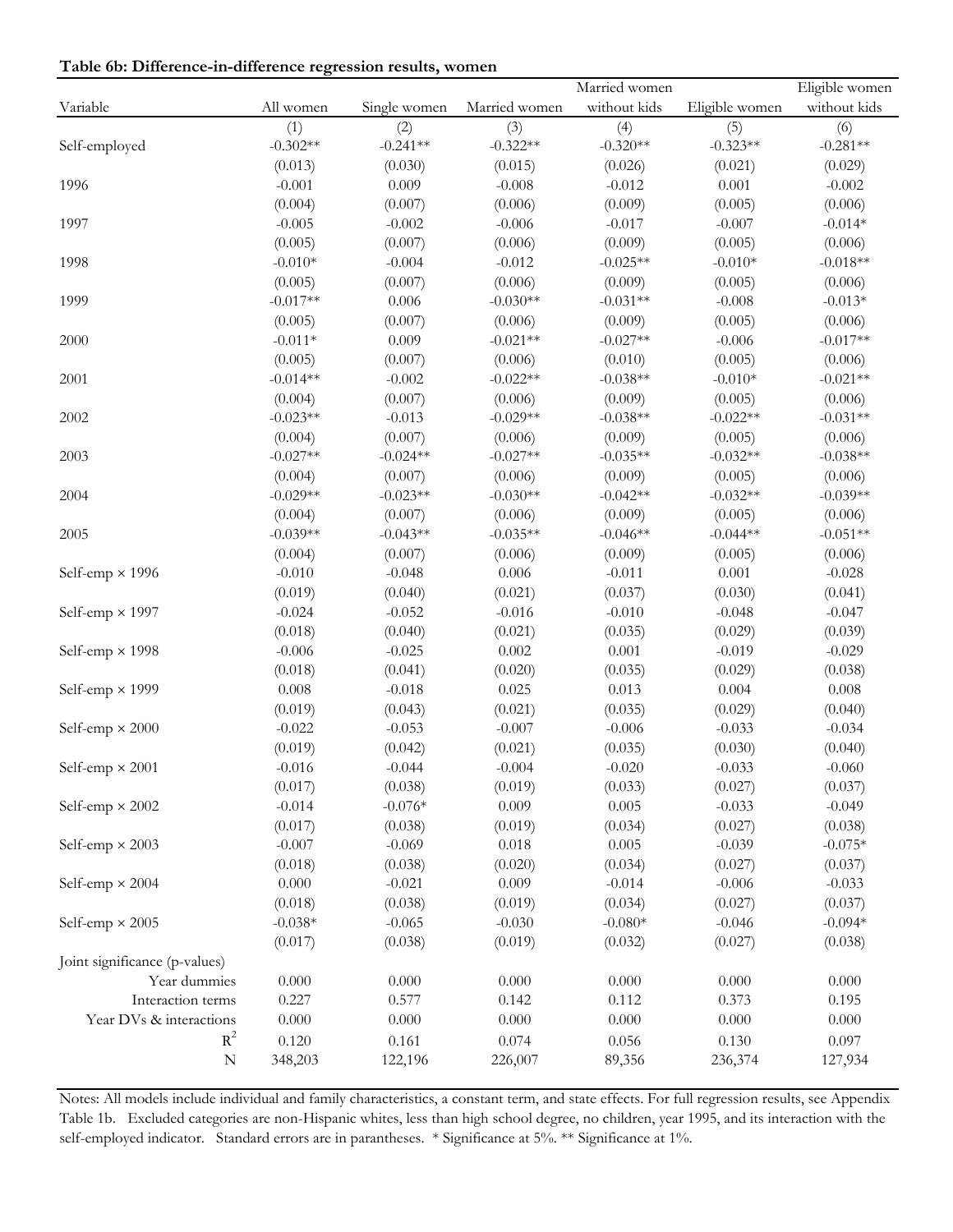|                                                      |            |            |             | Married men  |              | Eligible men |
|------------------------------------------------------|------------|------------|-------------|--------------|--------------|--------------|
| <b>MEN</b>                                           | All men    | Single men | Married men | without kids | Eligible men | without kids |
|                                                      | (1)        | (2)        | (3)         | (4)          | (5)          | (6)          |
| (M1) Health insurance/Policy holder (LPM)            |            |            |             |              |              |              |
| Coefficient                                          | $-0.107**$ | $-0.228**$ | $-0.050**$  | $-0.085**$   | $-0.142**$   | $-0.204**$   |
|                                                      | (0.006)    | (0.011)    | (0.007)     | (0.012)      | (0.007)      | (0.010)      |
| Semi-elasticity                                      | $-0.316$   | $-0.688$   | $-0.147$    | $-0.250$     | $-0.415$     | $-0.597$     |
| Health insurance/Policy holder (Probit)<br>(M2)      |            |            |             |              |              |              |
| Coefficient                                          | $-0.301**$ | $-0.640**$ | $-0.135**$  | $-0.218**$   | $-0.363**$   | $-0.540**$   |
|                                                      | (0.018)    | (0.039)    | (0.021)     | (0.036)      | (0.023)      | (0.033)      |
| Marginal effect                                      | $-0.095**$ | $-0.205**$ | $-0.042**$  | $-0.067**$   | $-0.094**$   | $-0.149**$   |
| Semi-elasticity                                      | $-0.281$   | $-0.618$   | $-0.123$    | $-0.197$     | $-0.275$     | $-0.436$     |
| (M3) Health insurance/Gruber & Poterba measure (LPM) |            |            |             |              |              |              |
| Coefficient                                          | $-0.147**$ | $-0.224**$ | $-0.097**$  | $-0.164**$   | $-0.148**$   | $-0.207**$   |
|                                                      | (0.006)    | (0.011)    | (0.007)     | (0.011)      | (0.007)      | (0.010)      |
| Semi-elasticity                                      | $-0.434$   | $-0.676$   | $-0.285$    | $-0.483$     | $-0.433$     | $-0.606$     |
| N                                                    | 377,454    | 108,132    | 269,322     | 95,292       | 307,777      | 160,749      |

|                                                      |            |              |               | Married women |                | Eligible women |
|------------------------------------------------------|------------|--------------|---------------|---------------|----------------|----------------|
| <b>WOMEN</b>                                         | All women  | Single women | Married women | without kids  | Eligible women | without kids   |
|                                                      | (1)        | (2)          | (3)           | (4)           | (5)            | (6)            |
| (W1) Health insurance/Policy holder (LPM)            |            |              |               |               |                |                |
| Coefficient                                          | $-0.136**$ | $-0.321**$   | $-0.024**$    | $-0.047**$    | $-0.238**$     | $-0.245**$     |
|                                                      | (0.007)    | (0.014)      | (0.008)       | (0.014)       | (0.010)        | (0.014)        |
| Semi-elasticity                                      | $-0.404$   | $-1.005$     | $-0.070$      | $-0.138$      | $-0.710$       | $-0.726$       |
| Health insurance/Policy holder (Probit)<br>(W2)      |            |              |               |               |                |                |
| Coefficient                                          | $-0.443**$ | $-0.900**$   | $-0.082**$    | $-0.147**$    | $-0.684**$     | $-0.683**$     |
|                                                      | (0.024)    | (0.055)      | (0.028)       | (0.043)       | (0.033)        | (0.045)        |
| Marginal effect                                      | $-0.156**$ | $-0.269**$   | $-0.031**$    | $-0.055**$    | $-0.204**$     | $-0.191**$     |
| Semi-elasticity                                      | $-0.464$   | $-0.843$     | $-0.091$      | $-0.162$      | $-0.609$       | $-0.566$       |
| (W3) Health insurance/Gruber & Poterba measure (LPM) |            |              |               |               |                |                |
| Coefficient                                          | $-0.210**$ | $-0.304**$   | $-0.101**$    | $-0.145**$    | $-0.232**$     | $-0.223**$     |
|                                                      | (0.007)    | (0.014)      | (0.008)       | (0.013)       | (0.009)        | (0.013)        |
| Semi-elasticity                                      | $-0.625$   | $-0.952$     | $-0.295$      | $-0.427$      | $-0.692$       | $-0.661$       |
| N                                                    | 348,203    | 122,196      | 226,007       | 89,356        | 236,374        | 127,934        |

Notes: All models include individual and family characteristics, a constant term, and state effects. For full regression results, see Appendix Tables 2a and 2b. Standard errors are in parantheses. \* Significance at 5%. \*\* Significance at 1%.

## **Table 7: Estimates of insurance demand, men and women**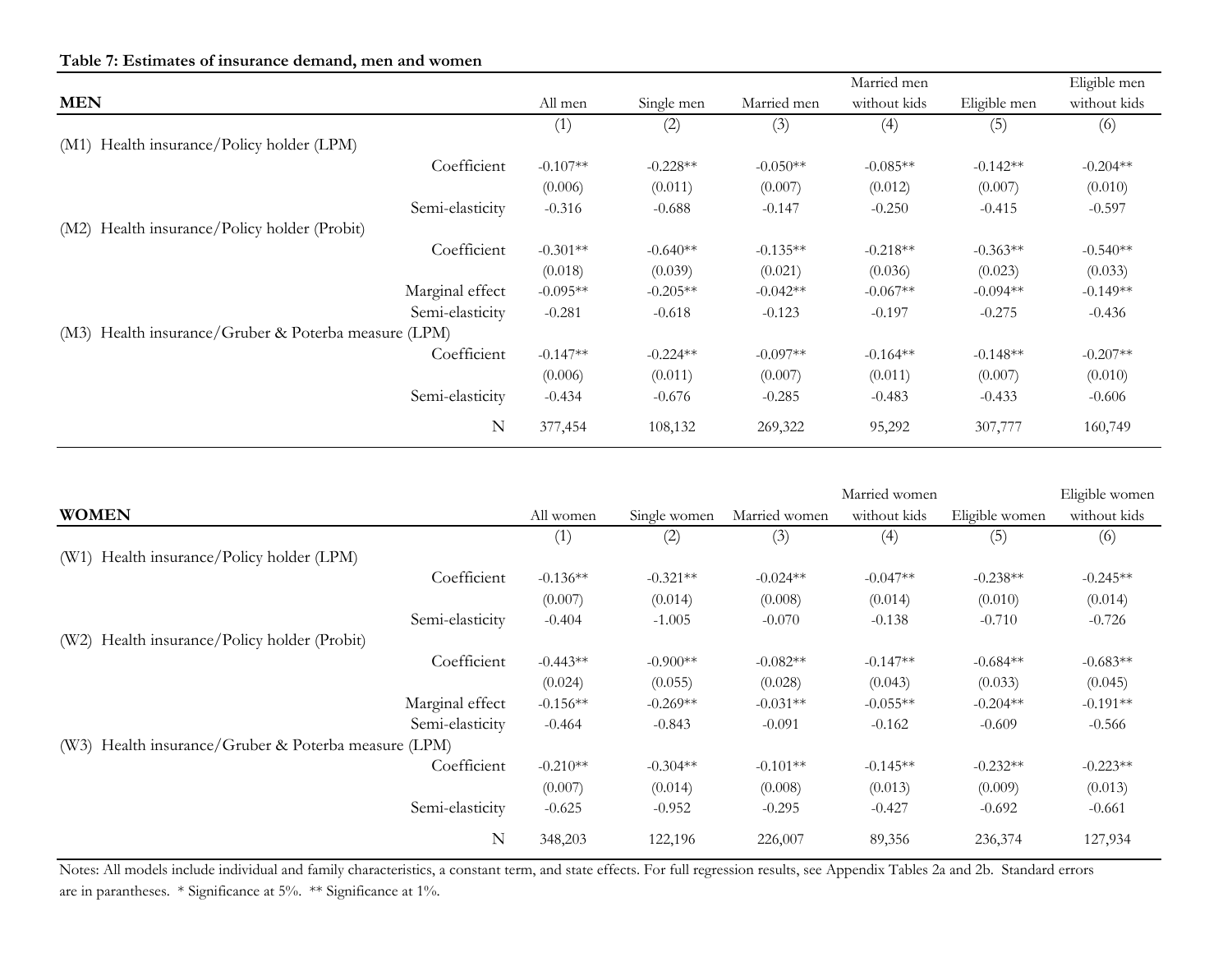|  |  |  |  |  |  | Appendix Table 1a: Full set of estimation results for the difference-in-difference regression model, mer |  |  |
|--|--|--|--|--|--|----------------------------------------------------------------------------------------------------------|--|--|
|  |  |  |  |  |  |                                                                                                          |  |  |

|                        |            |            |             | Married men  |              | Eligible men |
|------------------------|------------|------------|-------------|--------------|--------------|--------------|
| Variable               | All men    | Single men | Married men | without kids | Eligible men | without kids |
|                        | (1)        | (2)        | (3)         | (4)          | (5)          | (6)          |
| Self-employed          | $-0.326**$ | $-0.260**$ | $-0.355**$  | $-0.375**$   | $-0.275**$   | $-0.260**$   |
|                        | (0.013)    | (0.025)    | (0.015)     | (0.023)      | (0.015)      | (0.021)      |
| 1996                   | $-0.002$   | 0.006      | $-0.007$    | $-0.010$     | 0.002        | 0.000        |
|                        | (0.004)    | (0.008)    | (0.005)     | (0.007)      | (0.004)      | (0.006)      |
| 1997                   | $-0.005$   | 0.010      | $-0.013*$   | $-0.014$     | 0.002        | 0.002        |
|                        | (0.004)    | (0.008)    | (0.005)     | (0.008)      | (0.004)      | (0.006)      |
| 1998                   | $-0.000$   | 0.014      | $-0.007$    | $-0.009$     | 0.001        | $0.001\,$    |
|                        | (0.004)    | (0.008)    | (0.005)     | (0.008)      | (0.004)      | (0.006)      |
| 1999                   | 0.002      | $0.019*$   | $-0.007$    | $-0.013$     | 0.007        | 0.005        |
|                        | (0.004)    | (0.008)    | (0.005)     | (0.008)      | (0.004)      | (0.006)      |
| 2000                   | $-0.002$   | $0.026**$  | $-0.014**$  | $-0.020*$    | 0.006        | 0.007        |
|                        | (0.004)    | (0.008)    | (0.005)     | (0.008)      | (0.004)      | (0.006)      |
| 2001                   | $-0.015**$ | 0.008      | $-0.025**$  | $-0.031**$   | $-0.008$     | $-0.008$     |
|                        | (0.004)    | (0.008)    | (0.005)     | (0.007)      | (0.004)      | (0.006)      |
| 2002                   | $-0.026**$ | $-0.016*$  | $-0.029**$  | $-0.040**$   | $-0.017**$   | $-0.023**$   |
|                        | (0.004)    | (0.008)    | (0.005)     | (0.008)      | (0.004)      | (0.006)      |
| 2003                   | $-0.038**$ | $-0.024**$ | $-0.043**$  | $-0.046**$   | $-0.028**$   | $-0.030**$   |
|                        | (0.004)    | (0.008)    | (0.005)     | (0.008)      | (0.004)      | (0.006)      |
| 2004                   | $-0.046**$ | $-0.029**$ | $-0.052**$  | $-0.064**$   | $-0.034**$   | $-0.036**$   |
|                        | (0.004)    | (0.008)    | (0.005)     | (0.008)      | (0.004)      | (0.006)      |
| 2005                   | $-0.048**$ | $-0.032**$ | $-0.054**$  | $-0.069**$   | $-0.037**$   | $-0.042**$   |
|                        | (0.004)    | (0.008)    | (0.005)     | (0.008)      | (0.004)      | (0.006)      |
| Self-emp $\times$ 1996 | 0.005      | $-0.007$   | 0.011       | 0.053        | $-0.007$     | $-0.003$     |
|                        | (0.017)    | (0.033)    | (0.019)     | (0.030)      | (0.020)      | (0.028)      |
| Self-emp $\times$ 1997 | $-0.022$   | $-0.038$   | $-0.015$    | 0.015        | $-0.018$     | $-0.015$     |
|                        | (0.017)    | (0.033)    | (0.020)     | (0.031)      | (0.020)      | (0.027)      |
| Self-emp $\times$ 1998 | $-0.011$   | $-0.028$   | $-0.002$    | 0.021        | $-0.013$     | $-0.015$     |
|                        | (0.017)    | (0.033)    | (0.020)     | (0.031)      | (0.020)      | (0.027)      |
| Self-emp $\times$ 1999 | $-0.020$   | $-0.043$   | $-0.008$    | 0.034        | $-0.022$     | $-0.022$     |
|                        | (0.017)    | (0.033)    | (0.020)     | (0.032)      | (0.020)      | (0.027)      |
| Self-emp $\times 2000$ | $-0.022$   | $-0.055$   | $-0.009$    | 0.009        | $-0.028$     | $-0.046$     |
|                        | (0.017)    | (0.034)    | (0.020)     | (0.032)      | (0.021)      | (0.028)      |
| Self-emp $\times 2001$ | 0.002      | 0.007      | $-0.000$    | 0.006        | $-0.000$     | $-0.013$     |
|                        | (0.016)    | (0.032)    | (0.019)     | (0.031)      | (0.019)      | (0.027)      |
| Self-emp $\times$ 2002 | $-0.011$   | $-0.005$   | $-0.012$    | 0.002        | $-0.039*$    | $-0.045$     |
|                        | (0.016)    | (0.031)    | (0.018)     | (0.030)      | (0.019)      | (0.027)      |
| Self-emp $\times$ 2003 | $0.001\,$  | $-0.035$   | 0.013       | 0.037        | $-0.022$     | $-0.037$     |
|                        | (0.016)    | (0.031)    | (0.019)     | (0.031)      | (0.019)      | (0.027)      |
| Self-emp $\times 2004$ | $-0.014$   | $-0.043$   | $-0.004$    | 0.047        | $-0.025$     | $-0.027$     |
|                        | (0.016)    | (0.031)    | (0.018)     | (0.030)      | (0.019)      | (0.026)      |
| Self-emp $\times$ 2005 | $-0.030$   | $-0.061*$  | $-0.022$    | $-0.005$     | $-0.053**$   | $-0.068**$   |
|                        | (0.016)    | (0.031)    | (0.018)     | (0.030)      | (0.019)      | (0.026)      |
| Age                    | $0.012**$  | $0.016**$  | $0.008**$   | 0.001        | $0.017**$    | $0.013**$    |
|                        | (0.001)    | (0.002)    | (0.001)     | (0.002)      | (0.001)      | (0.001)      |
| Age squared/100        | $-0.010**$ | $-0.013**$ | $-0.005**$  | 0.003        | $-0.016**$   | $-0.011**$   |
|                        | (0.001)    | (0.002)    | (0.001)     | (0.002)      | (0.001)      | (0.001)      |
| Black                  | $-0.067**$ | $-0.063**$ | $-0.062**$  | $-0.049**$   | $-0.064**$   | $-0.059**$   |
|                        | (0.004)    | (0.006)    | (0.005)     | (0.007)      | (0.004)      | (0.005)      |
| Hispanic               | $-0.127**$ | $-0.124**$ | $-0.130**$  | $-0.137**$   | $-0.142**$   | $-0.126**$   |
|                        | (0.003)    | (0.005)    | (0.004)     | (0.006)      | (0.003)      | (0.005)      |
|                        |            |            |             |              |              |              |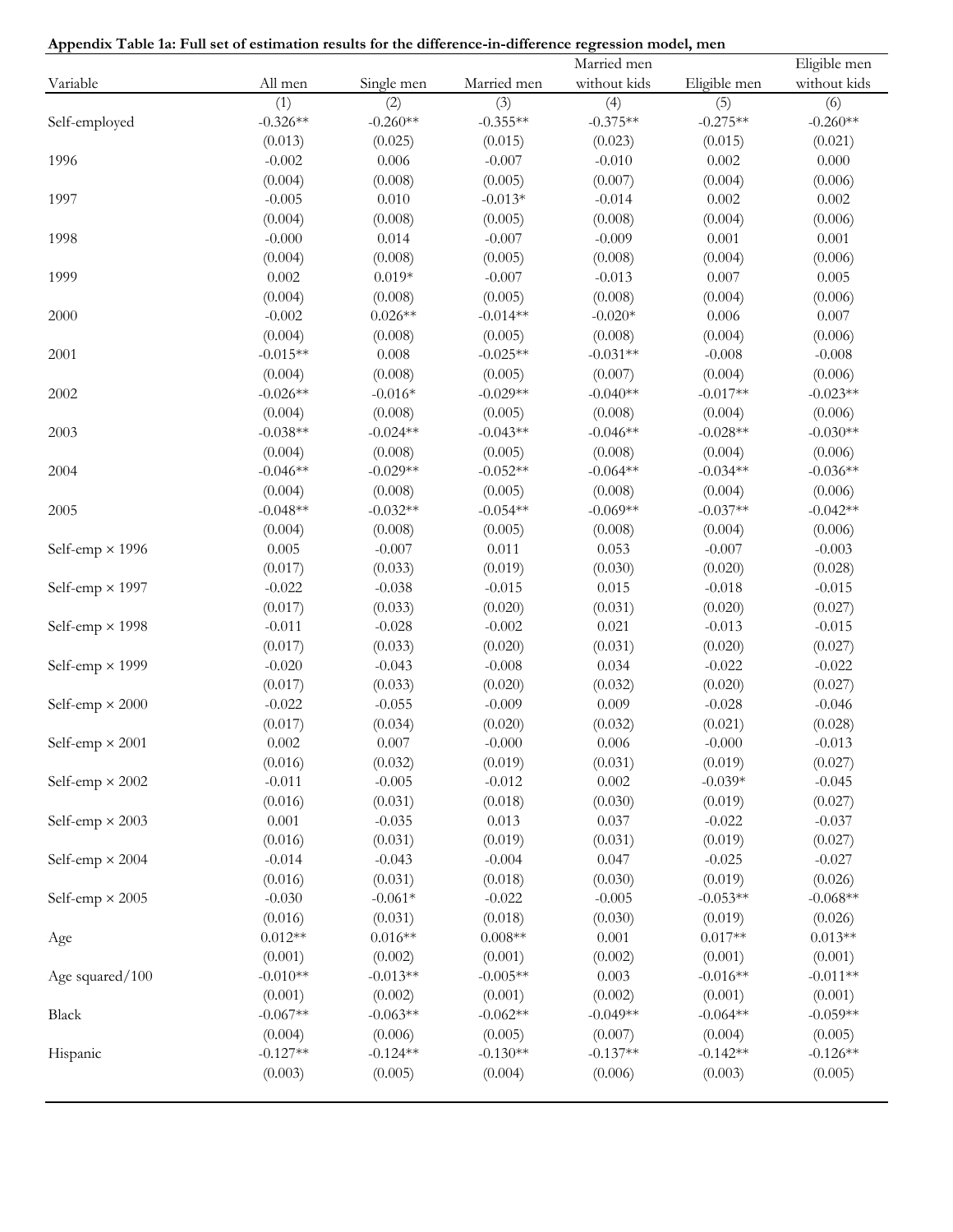|                               |           |            |             | Married men  |              | Eligible men |
|-------------------------------|-----------|------------|-------------|--------------|--------------|--------------|
| Variable                      | All men   | Single men | Married men | without kids | Eligible men | without kids |
|                               | (1)       | (2)        | (3)         | (4)          | (5)          | (6)          |
| High school degree            | $0.165**$ | $0.174**$  | $0.160**$   | $0.144**$    | $0.179**$    | $0.157**$    |
|                               | (0.004)   | (0.006)    | (0.004)     | (0.007)      | (0.004)      | (0.005)      |
| Some college degree           | $0.222**$ | $0.253**$  | $0.204**$   | $0.175**$    | $0.245**$    | $0.221**$    |
|                               | (0.004)   | (0.007)    | (0.005)     | (0.008)      | (0.004)      | (0.006)      |
| Bachelor's degree             | $0.267**$ | $0.329**$  | $0.236**$   | $0.195**$    | $0.290**$    | $0.281**$    |
|                               | (0.004)   | (0.007)    | (0.005)     | (0.008)      | (0.004)      | (0.006)      |
| Graduate degree               | $0.277**$ | $0.343**$  | $0.254**$   | $0.214**$    | $0.282**$    | $0.275**$    |
|                               | (0.004)   | (0.008)    | (0.005)     | (0.008)      | (0.004)      | (0.006)      |
| Married                       | $0.009**$ |            |             |              | $0.104**$    | $0.091**$    |
|                               | (0.002)   |            |             |              | (0.002)      | (0.003)      |
| Adjusted family income        | $0.008**$ | $0.016**$  | $0.005**$   | $0.005**$    | $0.011**$    | $0.010**$    |
|                               | (0.000)   | (0.000)    | (0.000)     | (0.000)      | (0.000)      | (0.000)      |
| One child                     | $-0.000$  | 0.005      | 0.001       |              | $0.012**$    |              |
|                               | (0.003)   | (0.006)    | (0.003)     |              | (0.003)      |              |
| More than one child           | $0.017**$ | $-0.020*$  | $0.018**$   |              | $0.007**$    |              |
|                               | (0.003)   | (0.008)    | (0.003)     |              | (0.002)      |              |
| Constant                      | $0.201**$ | 0.047      | $0.275**$   | $0.494**$    | $0.065**$    | $0.064*$     |
|                               | (0.020)   | (0.034)    | (0.027)     | (0.039)      | (0.020)      | (0.026)      |
| Joint significance (p-values) |           |            |             |              |              |              |
| Year dummies                  | 0.000     | 0.000      | 0.000       | 0.000        | 0.000        | 0.000        |
| Interaction terms             | 0.288     | 0.272      | 0.652       | 0.419        | 0.093        | 0.178        |
| Year DVs & interactions       | 0.000     | 0.000      | $0.000\,$   | 0.000        | 0.000        | 0.000        |
| $R^2$                         | 0.124     | 0.149      | 0.116       | 0.106        | 0.179        | 0.157        |
| $\mathbf N$                   | 377,454   | 108,132    | 269,322     | 95,292       | 307,777      | 160,749      |

US\$10,000. Standard errors are in parantheses. \* Significance at 5%. \*\* Significance at 1%. self-employed indicator. All models include state effects which are not reported here. Adjusted family income is in constant 2006 Notes: Excluded categories are non-Hispanic whites, less than high school degree, no children, year 1995, and its interaction with the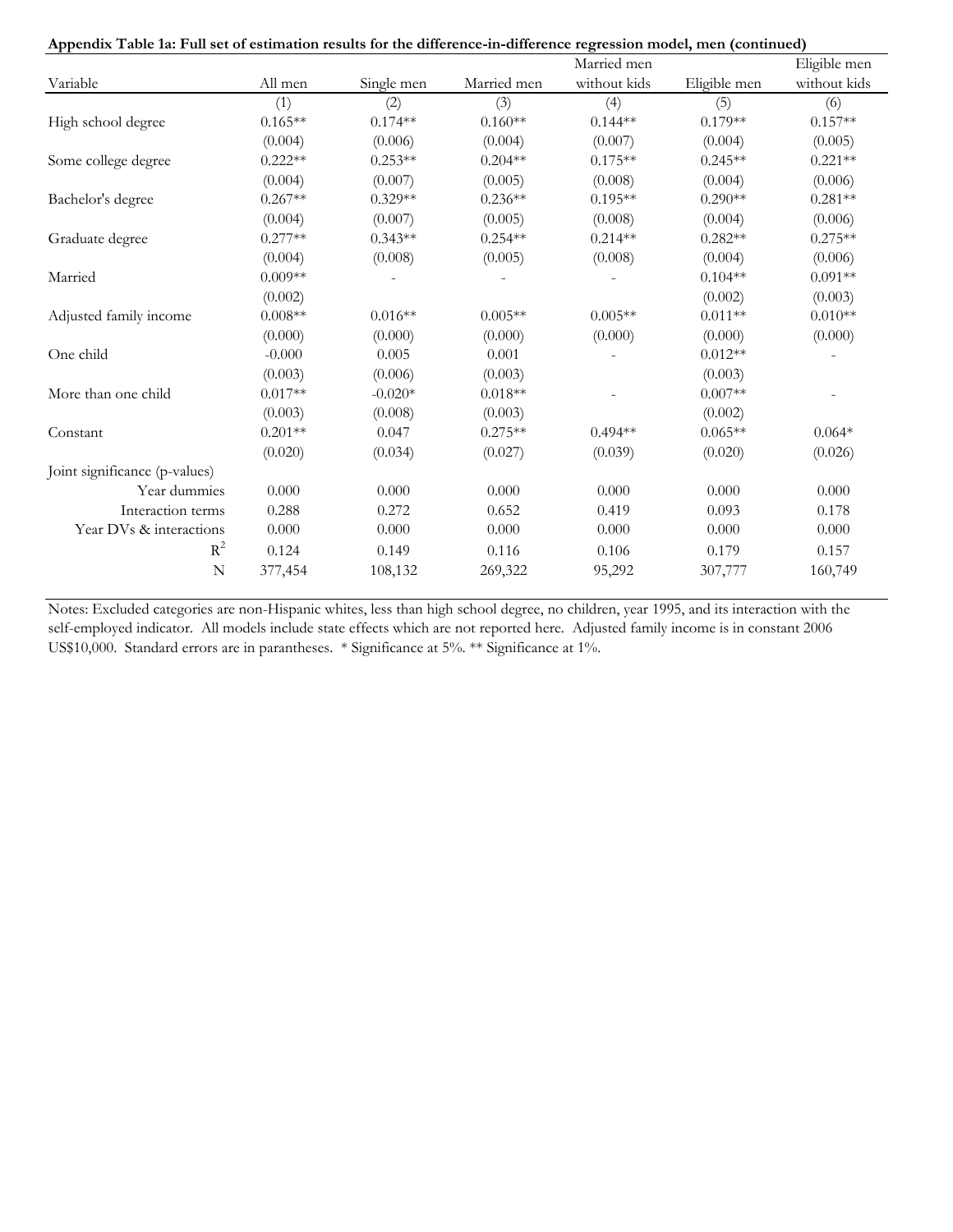| Appendix Table 1b: Full set of estimation results for the difference-in-difference regression model, women |
|------------------------------------------------------------------------------------------------------------|
|------------------------------------------------------------------------------------------------------------|

|                        |            |              |               | Married women |                | Eligible women |
|------------------------|------------|--------------|---------------|---------------|----------------|----------------|
| Variable               | All women  | Single women | Married women | without kids  | Eligible women | without kids   |
|                        | (1)        | (2)          | (3)           | (4)           | (5)            | (6)            |
| Self-employed          | $-0.302**$ | $-0.241**$   | $-0.322**$    | $-0.320**$    | $-0.323**$     | $-0.281**$     |
|                        | (0.013)    | (0.030)      | (0.015)       | (0.026)       | (0.021)        | (0.029)        |
| 1996                   | $-0.001$   | 0.009        | $-0.008$      | $-0.012$      | 0.001          | $-0.002$       |
|                        | (0.004)    | (0.007)      | (0.006)       | (0.009)       | (0.005)        | (0.006)        |
| 1997                   | $-0.005$   | $-0.002$     | $-0.006$      | $-0.017$      | $-0.007$       | $-0.014*$      |
|                        | (0.005)    | (0.007)      | (0.006)       | (0.009)       | (0.005)        | (0.006)        |
| 1998                   | $-0.010*$  | $-0.004$     | $-0.012$      | $-0.025**$    | $-0.010*$      | $-0.018**$     |
|                        | (0.005)    | (0.007)      | (0.006)       | (0.009)       | (0.005)        | (0.006)        |
| 1999                   | $-0.017**$ | 0.006        | $-0.030**$    | $-0.031**$    | $-0.008$       | $-0.013*$      |
|                        | (0.005)    | (0.007)      | (0.006)       | (0.009)       | (0.005)        | (0.006)        |
| 2000                   | $-0.011*$  | 0.009        | $-0.021**$    | $-0.027**$    | $-0.006$       | $-0.017**$     |
|                        | (0.005)    | (0.007)      | (0.006)       | (0.010)       | (0.005)        | (0.006)        |
| 2001                   | $-0.014**$ | $-0.002$     | $-0.022**$    | $-0.038**$    | $-0.010*$      | $-0.021**$     |
|                        | (0.004)    | (0.007)      | (0.006)       | (0.009)       | (0.005)        | (0.006)        |
| 2002                   | $-0.023**$ | $-0.013$     | $-0.029**$    | $-0.038**$    | $-0.022**$     | $-0.031**$     |
|                        | (0.004)    | (0.007)      | (0.006)       | (0.009)       | (0.005)        | (0.006)        |
| 2003                   | $-0.027**$ | $-0.024**$   | $-0.027**$    | $-0.035**$    | $-0.032**$     | $-0.038**$     |
|                        | (0.004)    | (0.007)      | (0.006)       | (0.009)       | (0.005)        | (0.006)        |
| 2004                   | $-0.029**$ | $-0.023**$   | $-0.030**$    | $-0.042**$    | $-0.032**$     | $-0.039**$     |
|                        | (0.004)    | (0.007)      | (0.006)       | (0.009)       | (0.005)        | (0.006)        |
| 2005                   | $-0.039**$ | $-0.043**$   | $-0.035**$    | $-0.046**$    | $-0.044**$     | $-0.051**$     |
|                        | (0.004)    | (0.007)      | (0.006)       | (0.009)       | (0.005)        | (0.006)        |
| Self-emp $\times$ 1996 | $-0.010$   | $-0.048$     | 0.006         | $-0.011$      | 0.001          | $-0.028$       |
|                        | (0.019)    | (0.040)      | (0.021)       | (0.037)       | (0.030)        | (0.041)        |
| Self-emp $\times$ 1997 | $-0.024$   | $-0.052$     | $-0.016$      | $-0.010$      | $-0.048$       | $-0.047$       |
|                        | (0.018)    | (0.040)      | (0.021)       | (0.035)       | (0.029)        | (0.039)        |
| Self-emp $\times$ 1998 | $-0.006$   | $-0.025$     | 0.002         | 0.001         | $-0.019$       | $-0.029$       |
|                        | (0.018)    | (0.041)      | (0.020)       | (0.035)       | (0.029)        | (0.038)        |
| Self-emp $\times$ 1999 | 0.008      | $-0.018$     | 0.025         | 0.013         | 0.004          | 0.008          |
|                        | (0.019)    | (0.043)      | (0.021)       | (0.035)       | (0.029)        | (0.040)        |
| Self-emp $\times 2000$ | $-0.022$   | $-0.053$     | $-0.007$      | $-0.006$      | $-0.033$       | $-0.034$       |
|                        | (0.019)    | (0.042)      | (0.021)       | (0.035)       | (0.030)        | (0.040)        |
| Self-emp $\times$ 2001 | $-0.016$   | $-0.044$     | $-0.004$      | $-0.020$      | $-0.033$       | $-0.060$       |
|                        | (0.017)    | (0.038)      | (0.019)       | (0.033)       | (0.027)        | (0.037)        |
| Self-emp $\times 2002$ | $-0.014$   | $-0.076*$    | 0.009         | 0.005         | $-0.033$       | $-0.049$       |
|                        | (0.017)    | (0.038)      | (0.019)       | (0.034)       | (0.027)        | (0.038)        |
| Self-emp $\times$ 2003 | $-0.007$   | $-0.069$     | 0.018         | 0.005         | $-0.039$       | $-0.075*$      |
|                        | (0.018)    | (0.038)      | (0.020)       | (0.034)       | (0.027)        | (0.037)        |
| Self-emp $\times$ 2004 | 0.000      | $-0.021$     | 0.009         | $-0.014$      | $-0.006$       | $-0.033$       |
|                        | (0.018)    | (0.038)      | (0.019)       | (0.034)       | (0.027)        | (0.037)        |
| Self-emp $\times$ 2005 | $-0.038*$  | $-0.065$     | $-0.030$      | $-0.080*$     | $-0.046$       | $-0.094*$      |
|                        | (0.017)    | (0.038)      | (0.019)       | (0.032)       | (0.027)        | (0.038)        |
| Age                    | $0.008**$  | $0.016**$    | $-0.000$      | $-0.006**$    | $0.017**$      | $0.012**$      |
|                        | (0.001)    | (0.001)      | (0.001)       | (0.002)       | (0.001)        | (0.001)        |
| Age squared/100        | $-0.006**$ | $-0.012**$   | 0.001         | $0.007**$     | $-0.016**$     | $-0.010**$     |
|                        | (0.001)    | (0.002)      | (0.002)       | (0.002)       | (0.001)        | (0.001)        |
| Black                  | $0.014**$  | $-0.027**$   | $0.066**$     | $0.050**$     | $-0.031**$     | $-0.029**$     |
|                        | (0.003)    | (0.004)      | (0.005)       | (0.008)       | (0.003)        | (0.004)        |
| Hispanic               | $-0.046**$ | $-0.084**$   | $-0.028**$    | $-0.058**$    | $-0.091**$     | $-0.092**$     |
|                        | (0.003)    | (0.005)      | (0.004)       | (0.007)       | (0.004)        | (0.005)        |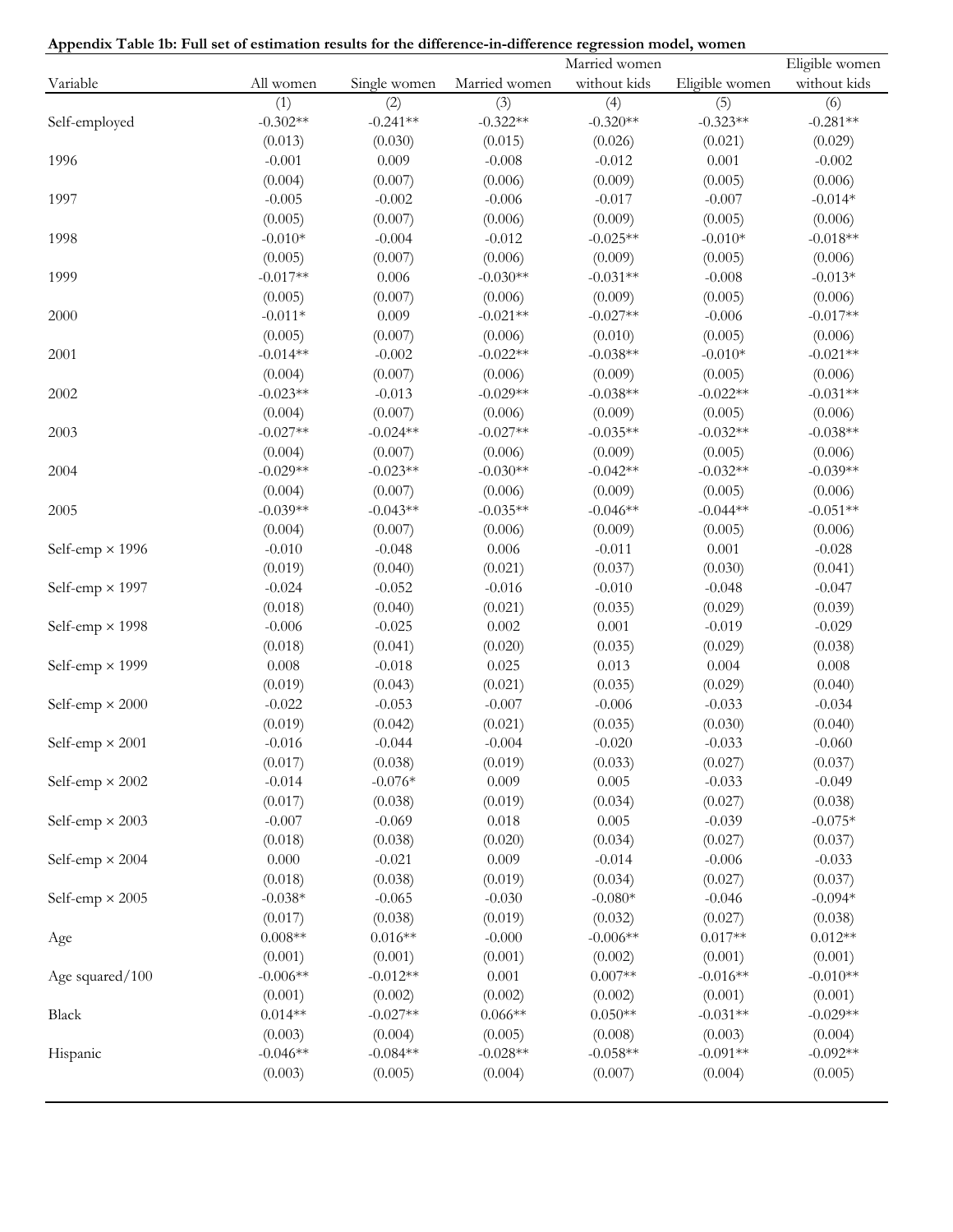|  |  |  |  | Appendix Table 1b: Full set of estimation results for the difference-in-difference regression model, women (continued) |  |  |
|--|--|--|--|------------------------------------------------------------------------------------------------------------------------|--|--|
|  |  |  |  |                                                                                                                        |  |  |

|                               |            |              |               | Married women |                | Eligible women |
|-------------------------------|------------|--------------|---------------|---------------|----------------|----------------|
| Variable                      | All women  | Single women | Married women | without kids  | Eligible women | without kids   |
|                               | (1)        | (2)          | (3)           | (4)           | (5)            | (6)            |
| High school degree            | $0.153**$  | $0.208**$    | $0.107**$     | $0.087**$     | $0.198**$      | $0.168**$      |
|                               | (0.004)    | (0.006)      | (0.006)       | (0.009)       | (0.005)        | (0.007)        |
| Some college degree           | $0.208**$  | $0.284**$    | $0.147**$     | $0.132**$     | $0.271**$      | $0.230**$      |
|                               | (0.004)    | (0.006)      | (0.006)       | (0.009)       | (0.005)        | (0.007)        |
| Bachelor's degree             | $0.272**$  | $0.359**$    | $0.204**$     | $0.185**$     | $0.338**$      | $0.292**$      |
|                               | (0.005)    | (0.007)      | (0.006)       | (0.010)       | (0.005)        | (0.007)        |
| Graduate degree               | $0.334**$  | $0.371**$    | $0.287**$     | $0.271**$     | $0.364**$      | $0.323**$      |
|                               | (0.005)    | (0.007)      | (0.007)       | (0.011)       | (0.005)        | (0.007)        |
| Married                       | $-0.179**$ |              |               |               | $-0.002$       | $-0.033**$     |
|                               | (0.002)    |              |               |               | (0.002)        | (0.003)        |
| Adjusted family income        | $0.006**$  | $0.022**$    | $0.003**$     | $0.001**$     | $0.012**$      | $0.010**$      |
|                               | (0.000)    | (0.001)      | (0.000)       | (0.000)       | (0.000)        | (0.000)        |
| One child                     | $-0.065**$ | $-0.034**$   | $-0.075**$    |               | $-0.019**$     |                |
|                               | (0.003)    | (0.004)      | (0.004)       |               | (0.003)        |                |
| More than one child           | $-0.137**$ | $-0.098**$   | $-0.151**$    |               | $-0.070**$     |                |
|                               | (0.003)    | (0.005)      | (0.004)       |               | (0.003)        |                |
| Constant                      | $0.281**$  | 0.031        | $0.464**$     | $0.572**$     | 0.017          | $0.166**$      |
|                               | (0.022)    | (0.031)      | (0.032)       | (0.046)       | (0.023)        | (0.029)        |
| Joint significance (p-values) |            |              |               |               |                |                |
| Year dummies                  | 0.000      | 0.000        | 0.000         | 0.000         | 0.000          | 0.000          |
| Interaction terms             | 0.227      | 0.577        | 0.142         | 0.112         | 0.373          | 0.195          |
| Year DVs & interactions       | $0.000\,$  | 0.000        | 0.000         | 0.000         | 0.000          | 0.000          |
| $R^2$                         | 0.120      | 0.161        | 0.074         | 0.056         | 0.130          | 0.097          |
| $\mathbf N$                   | 348,203    | 122,196      | 226,007       | 89,356        | 236,374        | 127,934        |

US\$10,000. Standard errors are in parantheses. \* Significance at 5%. \*\* Significance at 1%. self-employed indicator. All models include state effects which are not reported here. Adjusted family income is in constant 2006 Notes: Excluded categories are non-Hispanic whites, less than high school degree, no children, year 1995, and its interaction with the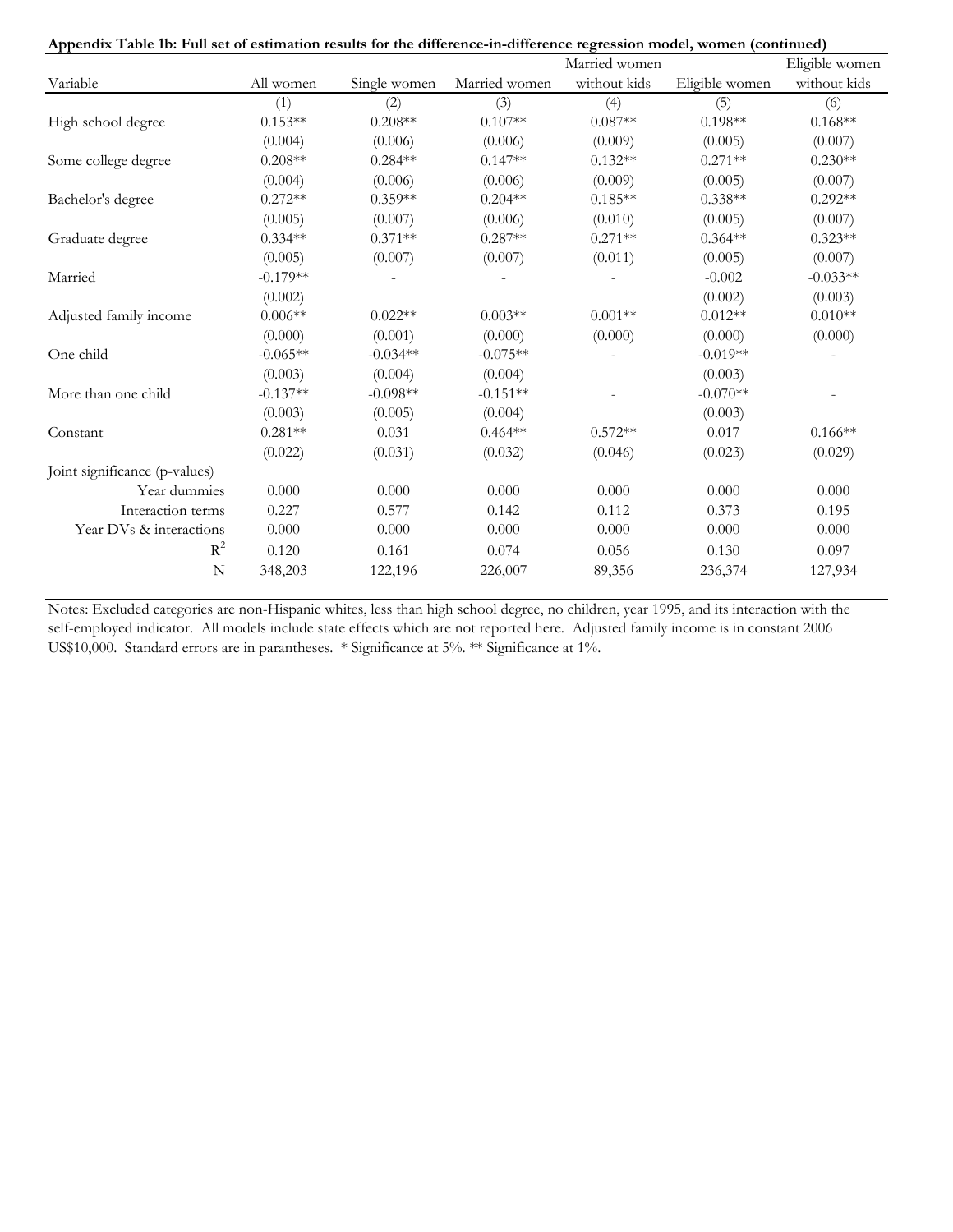|                        |            |                     |                      |             | Married men  |              | Eligible men |
|------------------------|------------|---------------------|----------------------|-------------|--------------|--------------|--------------|
| Variable               |            | All men             | Single men           | Married men | without kids | Eligible men | without kids |
|                        | (0)        | (1)                 | (2)                  | (3)         | (4)          | (5)          | (6)          |
| Self-employed          | $-0.338**$ | $-0.074**$          | $0.284**$            | $-0.239**$  | $-0.145**$   | $0.050**$    | $0.213**$    |
|                        | (0.004)    | (0.015)             | (0.029)              | (0.018)     | (0.032)      | (0.018)      | (0.026)      |
| 1996                   | $-0.002$   | $-0.002$            | 0.005                | $-0.007$    | $-0.006$     | 0.001        | 0.000        |
|                        | (0.004)    | (0.004)             | (0.008)              | (0.004)     | (0.007)      | (0.004)      | (0.006)      |
| 1997                   | $-0.007$   | $-0.011*$           | $-0.001$             | $-0.016**$  | $-0.016*$    | $-0.004$     | $-0.006$     |
|                        | (0.004)    | (0.004)             | (0.008)              | (0.005)     | (0.008)      | (0.004)      | (0.006)      |
| 1998                   | $-0.001$   | 0.002               | $0.018*$             | $-0.006$    | $-0.005$     | 0.004        | 0.005        |
|                        | (0.004)    | (0.004)             | (0.008)              | (0.005)     | (0.008)      | (0.004)      | (0.006)      |
| 1999                   | 0.001      | 0.006               | $0.028**$            | $-0.005$    | $-0.005$     | $0.013**$    | $0.014*$     |
|                        | (0.004)    | (0.004)             | (0.008)              | (0.005)     | (0.008)      | (0.004)      | (0.006)      |
| 2000                   | $-0.003$   | 0.006               | $0.041**$            | $-0.011*$   | $-0.012$     | $0.016**$    | $0.020**$    |
|                        | (0.004)    | (0.004)             | (0.008)              | (0.005)     | (0.008)      | (0.004)      | (0.006)      |
| 2001                   | $-0.014**$ | 0.001               | $0.041**$            | $-0.018**$  | $-0.018*$    | $0.012**$    | $0.019**$    |
|                        | (0.004)    | (0.004)             | (0.008)              | (0.005)     | (0.007)      | (0.004)      | (0.006)      |
| 2002                   | $-0.026**$ | $-0.005$            | $0.029**$            | $-0.021**$  | $-0.023**$   | 0.007        | $0.013*$     |
|                        | (0.004)    | (0.004)             | (0.008)              | (0.005)     | (0.008)      | (0.004)      | (0.006)      |
| 2003                   | $-0.038**$ | $-0.011**$          | $0.028**$            | $-0.029**$  | $-0.022**$   | 0.004        | $0.015*$     |
|                        | (0.004)    | (0.004)             | (0.008)              | (0.005)     | (0.008)      | (0.004)      | (0.006)      |
| 2004                   | $-0.047**$ | $-0.016**$          | $0.034**$            | $-0.038**$  | $-0.035**$   | 0.003        | $0.018**$    |
|                        | (0.004)    | (0.004)             | (0.008)              | (0.005)     | (0.008)      | (0.004)      | (0.006)      |
| 2005                   | $-0.050**$ | $-0.021**$          | $0.026**$            | $-0.042**$  | $-0.045**$   | $-0.003$     | 0.008        |
|                        | (0.004)    | (0.004)             | (0.008)              | (0.005)     | (0.008)      | (0.004)      | (0.006)      |
| Age                    | $0.012**$  | $0.012**$           | $0.015**$            | $0.007**$   | 0.001        | $0.016**$    | $0.013**$    |
|                        | (0.001)    | (0.001)             | (0.002)              | (0.001)     | (0.002)      | (0.001)      | (0.001)      |
| Age squared/100        | $-0.010**$ | $-0.010**$          | $-0.012**$           | $-0.005**$  | 0.003        | $-0.015**$   | $-0.010**$   |
|                        | (0.001)    | (0.001)             | (0.002)              | (0.001)     | (0.002)      | (0.001)      | (0.001)      |
| Black                  | $-0.067**$ | $-0.066**$          | $-0.061**$           | $-0.062**$  | $-0.048**$   | $-0.063**$   | $-0.058**$   |
|                        | (0.004)    | (0.004)             | (0.006)              | (0.005)     | (0.007)      | (0.004)      | (0.005)      |
| Hispanic               | $-0.127**$ | $-0.126**$          | $-0.123**$           | $-0.130**$  | $-0.136**$   | $-0.141**$   | $-0.125**$   |
|                        | (0.003)    | (0.003)             | (0.005)              | (0.004)     | (0.006)      | (0.003)      | (0.005)      |
| High school degree     | $0.165**$  | $0.163**$           | $0.171**$            | $0.159**$   | $0.143**$    | $0.177**$    | $0.155**$    |
|                        | (0.004)    | (0.004)             | (0.006)              | (0.004)     | (0.007)      | (0.004)      | (0.005)      |
| Some college degree    | $0.222**$  | $0.220**$           | $0.248**$            | $0.204**$   | $0.173**$    | $0.243**$    | $0.217**$    |
|                        | (0.004)    | (0.004)             | (0.007)              | (0.005)     | (0.008)      | (0.004)      | (0.006)      |
| Bachelor's degree      | $0.267**$  | $0.264**$           | $0.323**$            | $0.235**$   | $0.193**$    | $0.287**$    | $0.276**$    |
|                        | (0.004)    | (0.004)             | (0.007)              | (0.005)     | (0.008)      | (0.004)      | (0.006)      |
| Graduate degree        | $0.277**$  | $0.274**$           | $0.335**$            | $0.253**$   | $0.212**$    | $0.278**$    | $0.269**$    |
|                        | (0.004)    | (0.004)             | (0.008)              | (0.005)     | (0.008)      | (0.004)      | (0.006)      |
| Married                | $0.009**$  | $0.009**$           |                      |             |              | $0.103**$    | $0.091**$    |
|                        | (0.002)    | (0.002)             |                      |             |              | (0.002)      | (0.003)      |
| Adjusted family income | $0.008**$  | $0.007**$           | $0.014**$            | $0.005**$   | $0.005**$    | $0.010**$    | $0.009**$    |
|                        | (0.000)    |                     |                      | (0.000)     | (0.000)      | (0.000)      | (0.000)      |
| One child              | $-0.000$   | (0.000)<br>$-0.001$ | (0.000)<br>$0.006\,$ | 0.000       |              | $0.011**$    |              |
|                        | (0.003)    | (0.003)             | (0.006)              | (0.003)     |              | (0.003)      |              |
| More than one child    | $0.017**$  | $0.015**$           | $-0.015$             | $0.017**$   |              | $0.005*$     |              |
|                        |            |                     |                      |             |              |              |              |
|                        | (0.003)    | (0.003)             | (0.008)              | (0.003)     |              | (0.002)      |              |
| After-tax HI premium   |            | $-0.107**$          | $-0.228**$           | $-0.050**$  | $-0.085**$   | $-0.142**$   | $-0.204**$   |
|                        |            | (0.006)             | (0.011)              | (0.007)     | (0.012)      | (0.007)      | (0.010)      |
| Constant               | $0.202**$  | $0.250**$           | $0.143**$            | $0.297**$   | $0.525**$    | $0.126**$    | $0.143**$    |
|                        | (0.020)    | (0.021)             | (0.034)              | (0.027)     | (0.039)      | (0.020)      | (0.027)      |
| $R^2$                  | 0.124      | 0.125               | 0.155                | 0.116       | 0.107        | 0.181        | 0.161        |
| $\mathbf N$            | 377,454    | 377,454             | 108,132              | 269,322     | 95,292       | 307,777      | 160,749      |

**Appendix Table 2a: Full set of estimation results for the health insurance demand regression (LPM), men**

 Standard errors are in parantheses. \* Significance at 5%. \*\* Significance at 1%. employed indicator. All models include state effects which are not reported here. Adjusted family income is in constant 2006 US\$10,000. Notes: Excluded categories are non-Hispanic whites, less than high school degree, no children, year 1995, and its interaction with the self-